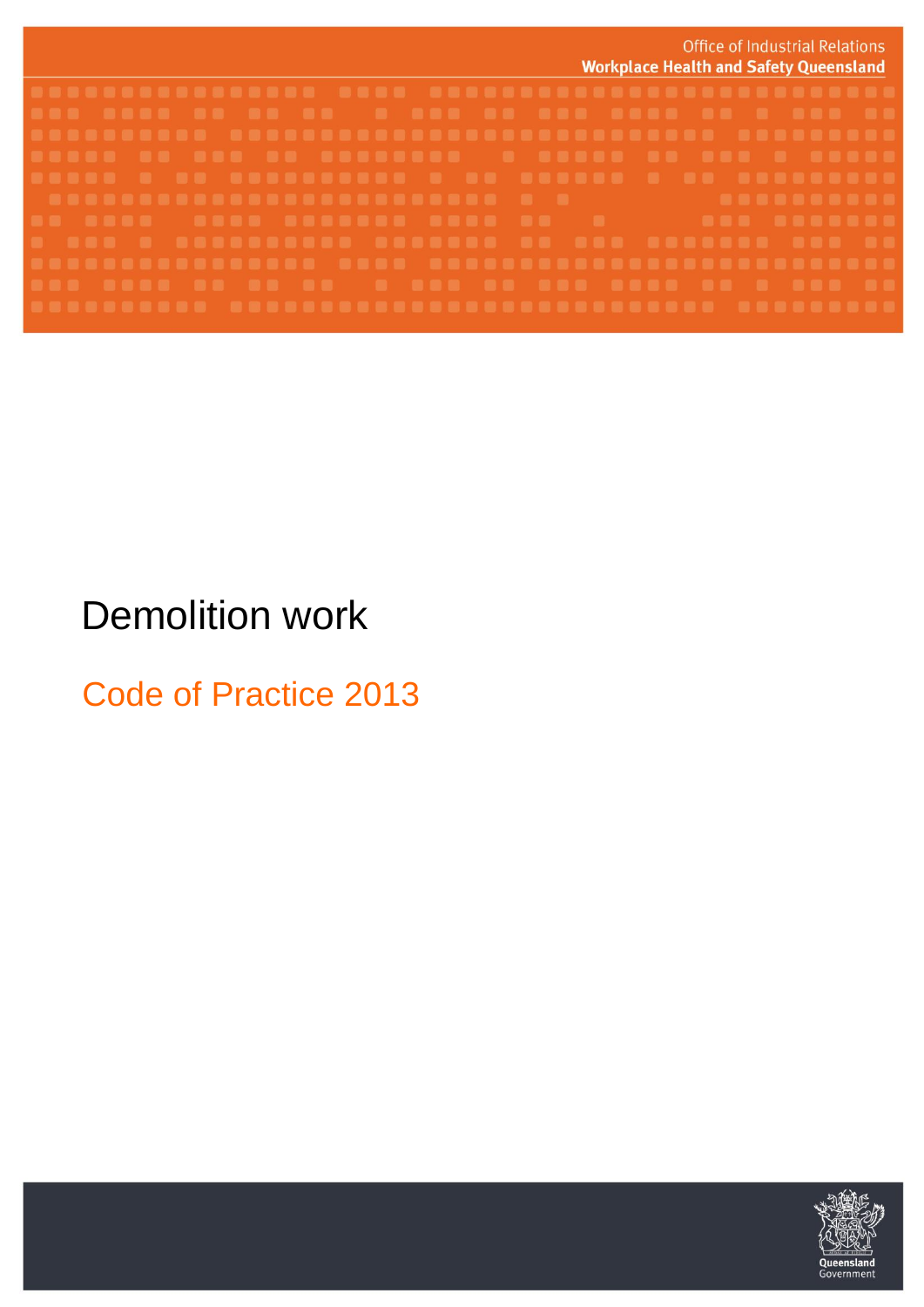This Queensland code of practice has been approved by the Attorney-General and Minister for Justice on and commences on 1 December 2013.

This code is based on a national model code of practice developed by Safe Work Australia and approved by the Select Council on Workplace Relations on 13 July 2012 as part of the harmonisation of work health and safety laws.

This code was varied by the Minister for Education and Industrial Relations on 1 July 2108.

PN11576



#### **Creative Commons**

This copyright work is licensed under a Creative Commons Attribution-Noncommercial 3.0 Australia licence. To view a copy of this licence, visit:

<http://creativecommons.org/licenses/by-nc/3.0/au/>

In essence, you are free to copy, communicate and adapt the work for non-commercial purposes, as long as you attribute the work to Safe Work Australia and abide by the other licence terms.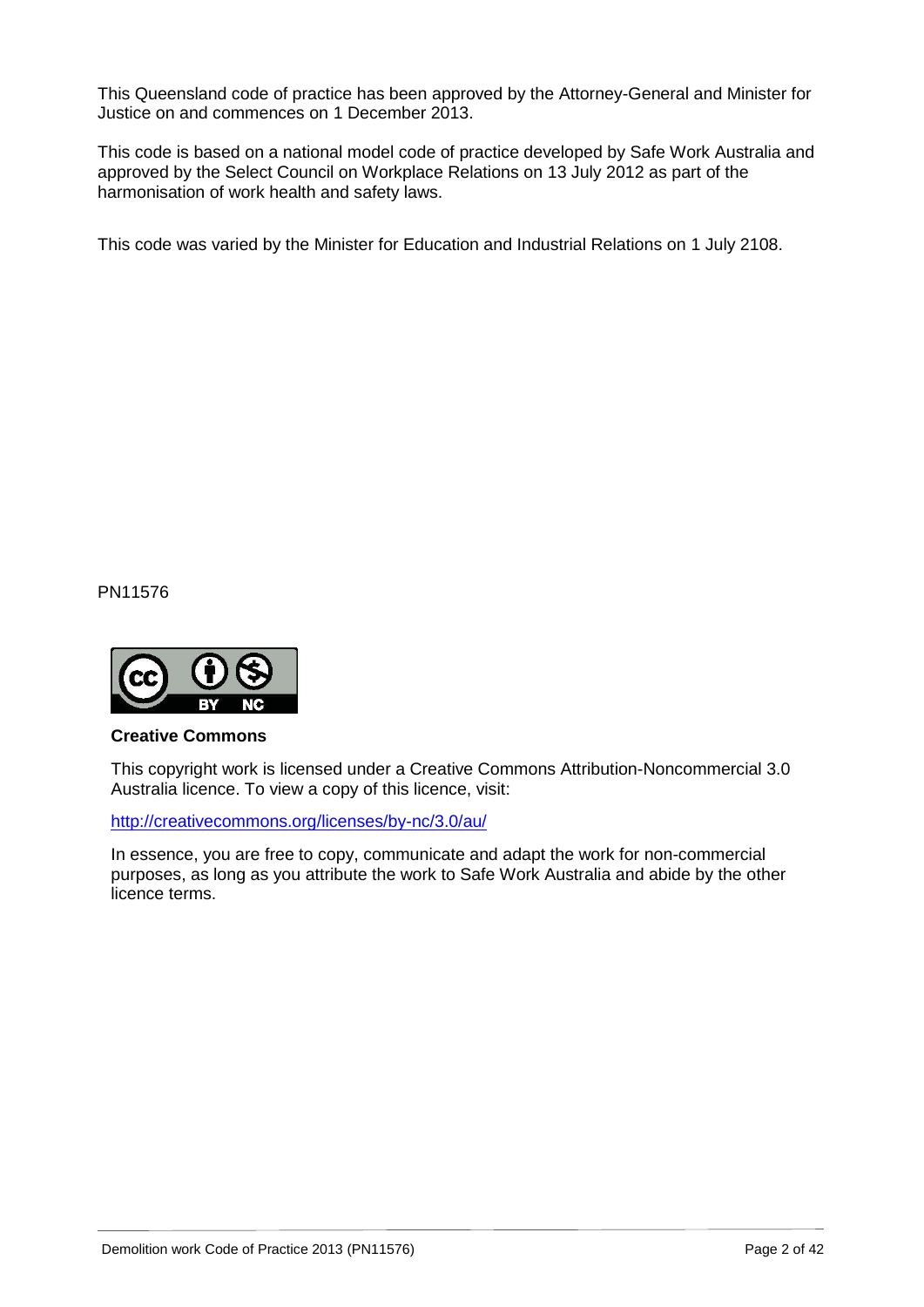# **Contents**

| 1                       |            |                                                                          |  |  |
|-------------------------|------------|--------------------------------------------------------------------------|--|--|
|                         | 1.1        |                                                                          |  |  |
|                         | 1.2        |                                                                          |  |  |
|                         | 1.3        | What is required to manage the risks associated with demolition work?  6 |  |  |
| $2^{\circ}$             |            |                                                                          |  |  |
|                         | 2.1        |                                                                          |  |  |
|                         | 2.2        |                                                                          |  |  |
|                         | 2.3        |                                                                          |  |  |
|                         | 2.4        |                                                                          |  |  |
| 3 <sup>7</sup>          |            |                                                                          |  |  |
|                         | 3.1        |                                                                          |  |  |
|                         | 3.2        |                                                                          |  |  |
|                         | 3.3        |                                                                          |  |  |
|                         | 3.4        |                                                                          |  |  |
|                         | 3.5        |                                                                          |  |  |
|                         | 3.6        |                                                                          |  |  |
|                         | 3.7        |                                                                          |  |  |
|                         | 3.8        |                                                                          |  |  |
| $\overline{\mathbf{4}}$ |            |                                                                          |  |  |
|                         | 4.1        |                                                                          |  |  |
|                         | 4.2        |                                                                          |  |  |
|                         | 4.3        |                                                                          |  |  |
|                         | 4.4        |                                                                          |  |  |
|                         | 4.5        |                                                                          |  |  |
|                         | 4.6        |                                                                          |  |  |
|                         | 4.7        |                                                                          |  |  |
|                         | 4.8        |                                                                          |  |  |
|                         | 4.9        |                                                                          |  |  |
|                         | 4.10       |                                                                          |  |  |
| 5                       |            |                                                                          |  |  |
|                         | 5.1        |                                                                          |  |  |
|                         | 5.2        |                                                                          |  |  |
|                         | 5.3        | Induced collapse                                                         |  |  |
|                         | 5.4        |                                                                          |  |  |
| 6                       |            |                                                                          |  |  |
|                         | 6.1        |                                                                          |  |  |
|                         | 6.2        | Fire-damaged, ruinous and structurally unsound buildings or structures33 |  |  |
|                         | 6.3        |                                                                          |  |  |
|                         |            |                                                                          |  |  |
|                         | 6.4<br>6.5 |                                                                          |  |  |
|                         | 6.6        |                                                                          |  |  |
|                         | 6.7        |                                                                          |  |  |
|                         | 6.8        |                                                                          |  |  |
|                         | 6.9        |                                                                          |  |  |
|                         |            |                                                                          |  |  |
|                         | 6.10       |                                                                          |  |  |
|                         |            |                                                                          |  |  |
|                         |            |                                                                          |  |  |
|                         |            |                                                                          |  |  |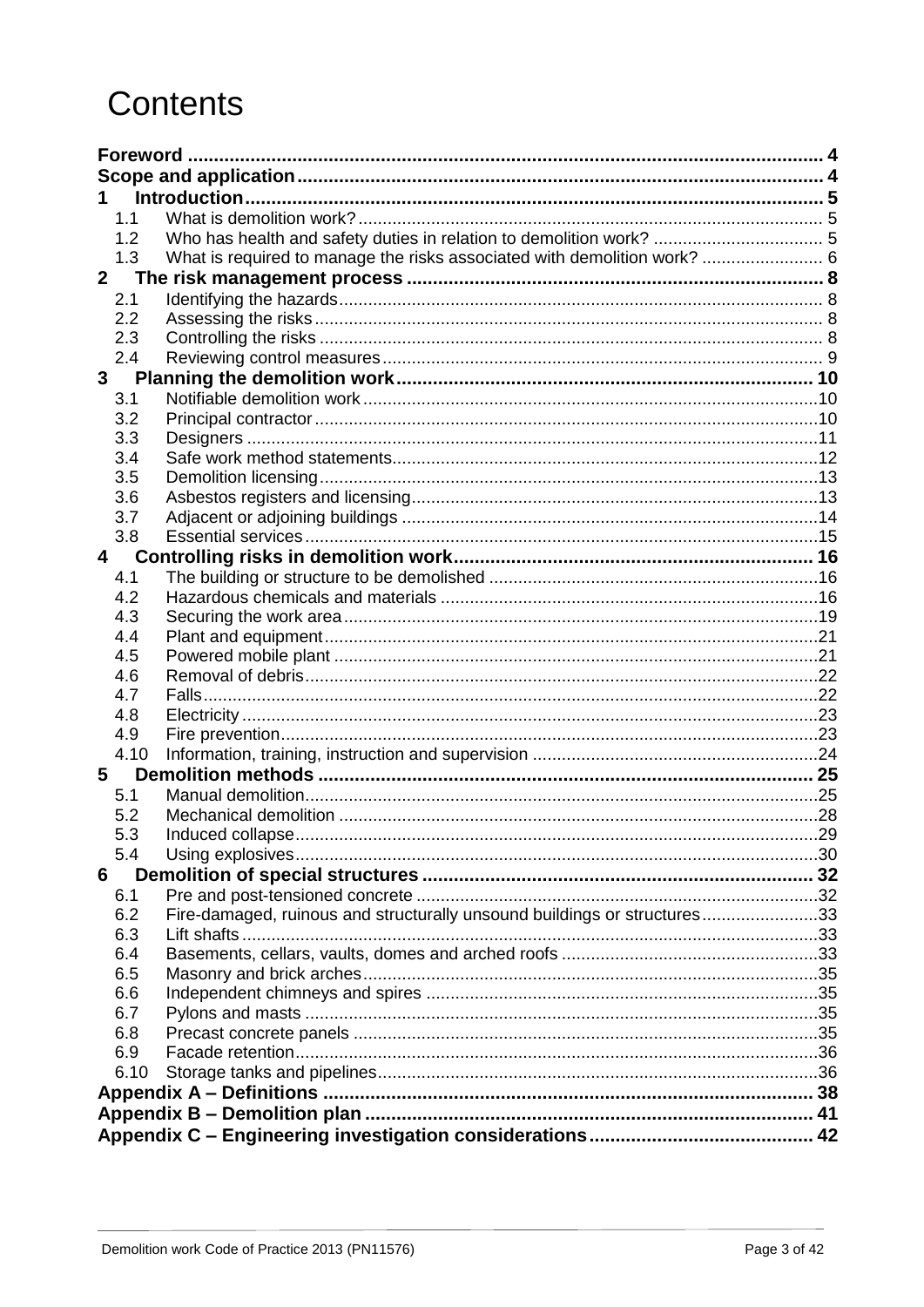## <span id="page-3-0"></span>Foreword

This *Demolition work Code of Practice* an approved code of practice under section 274 of the *Work Health and Safety Act 2011* (the WHS Act).

An approved code of practice is a practical guide to achieving the standards of health, safety and welfare required under the WHS Act and the *Work Health and Safety Regulation 2011* (the WHS Regulation).

From 1 July 2018, duty holders are required to comply either with an approved code of practice under the WHS Act or follow another method, such as a technical or an industry standard, if it provides an equivalent or higher standard of work health and safety to the standard required in the code.

A code of practice applies to anyone who has a duty of care in the circumstances described in the code. In most cases, following an approved code of practice would achieve compliance with the health and safety duties in the WHS Act, in relation to the subject matter of the code. Like regulations, codes of practice deal with particular issues and do not cover all hazards or risks which may arise. The health and safety duties require duty holders to consider all risks associated with work, not only those for which regulations and codes of practice exist.

Codes of practice are admissible in court proceedings under the WHS Act and WHS Regulation. Courts may regard a code of practice as evidence of what is known about a hazard, risk or control and may rely on the code in determining what is reasonably practicable in the circumstances to which the code relates.

An inspector may refer to an approved code of practice when issuing an improvement or prohibition notice. This may include issuing an improvement notice for failure to comply with a code of practice where equivalent or higher standards of work health and safety have not been demonstrated.

This Code of Practice has been developed by Safe Work Australia as a model code of practice under the Council of Australian Governments' *Inter-Governmental Agreement for Regulatory and Operational Reform in Occupational Health and Safety* for adoption by the Commonwealth, state and territory governments.

## <span id="page-3-1"></span>Scope and application

This code provides practical guidance to persons conducting a business or undertaking on how to manage the health and safety risks associated with the demolition work. This code applies to all types of demolition work.

The guidance in this code is relevant to demolition contractors as well as persons conducting a business or undertaking who have management or control of workplaces where demolition work is carried out, such as principal contractors.

### **How to use this code of practice**

In providing guidance, the word 'should' is used in this code to indicate a recommended course of action, while 'may' is used to indicate an optional course of action.

This code also includes various references to provisions of the WHS Act and WHS Regulation which set out the legal requirements. These references are not exhaustive. The words 'must', 'requires' or 'mandatory' indicate that a legal requirement exists and must be complied with.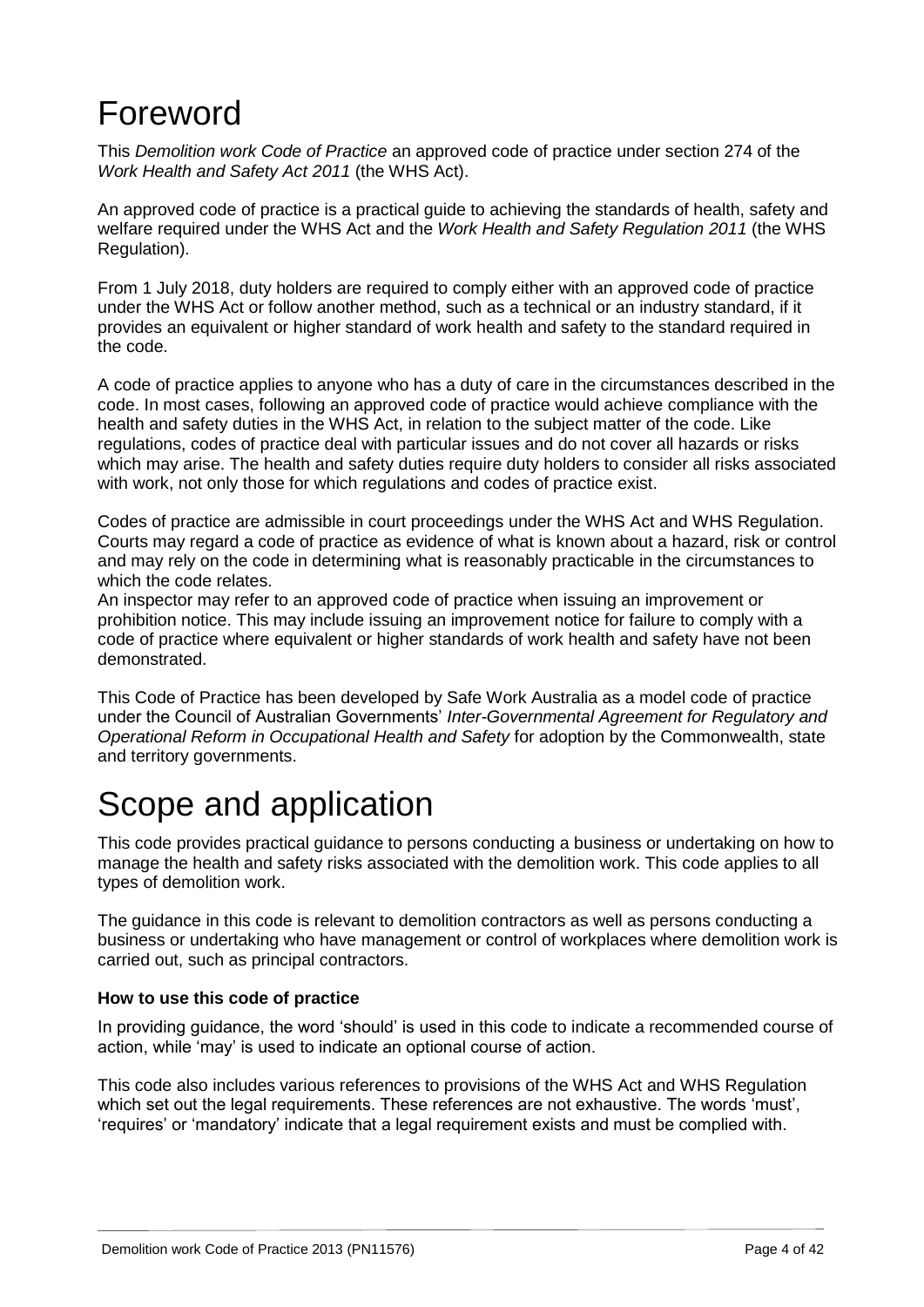# <span id="page-4-0"></span>1 Introduction

### <span id="page-4-1"></span>1.1 What is demolition work?

Any work that is connected with the demolition of a structure is classified as 'construction work' under the *Work Health and Safety Regulation 2011* (WHS Regulation). When carrying out demolition work, the requirements relating to construction work must be complied with.

Demolition work means to demolish or dismantle a structure or part of a structure that is loadbearing or otherwise related to the physical integrity of the structure, but does not include:

- the dismantling of formwork, falsework, scaffolding or other structures designed or used to provide support, access or containment during construction work
- the removal of power, light or telecommunication poles.

A structure is anything that is constructed, whether fixed or moveable, temporary or permanent, and includes buildings, sheds, towers, chimney stacks, silos, storage tanks.

The demolition of an element of a structure that is load-bearing or otherwise related to the physical integrity of the structure is 'high risk construction work'. A safe work method statement (SWMS) must be prepared before the high risk construction work starts.

Demolition work that is notifiable under the WHS Regulation involves:

- demolition of a structure, or a part of a structure that is load-bearing or otherwise related to the physical integrity of the structure, that is at least 6 metres in height
- demolition work involving load shifting machinery on a suspended floor
- demolition work involving explosives.

<span id="page-4-2"></span>Other key terms relating to demolition work are listed in Appendix A.

## 1.2 Who has health and safety duties in relation to demolition work?

A **person conducting a business or undertaking** has the primary duty to ensure, so far as is reasonably practicable, that workers and other persons are not exposed to health and safety risks arising from the business or undertaking.

The WHS Regulation includes specific obligations for a person conducting a business or undertaking to manage the risks associated with demolition work. These duties include:

- preparing a Safe Work Method Statement (SWMS) for the proposed work, or ensuring a SWMS has already been prepared by another person, before any high risk construction work commences
- obtaining a copy of the asbestos register for the workplace before demolition work is carried out
- if there is no asbestos register, you must:
	- not carry out the work until the structure or plant has been inspected to determine whether asbestos or asbestos containing materials (ACM) are fixed to or installed in the structure or plant
		- ensure that the determination is undertaken by a competent person
- if asbestos or ACM are determined or presumed to be present, inform the occupier and owner of the premises (if domestic premises) and the person conducting a business or undertaking with management or control of the workplace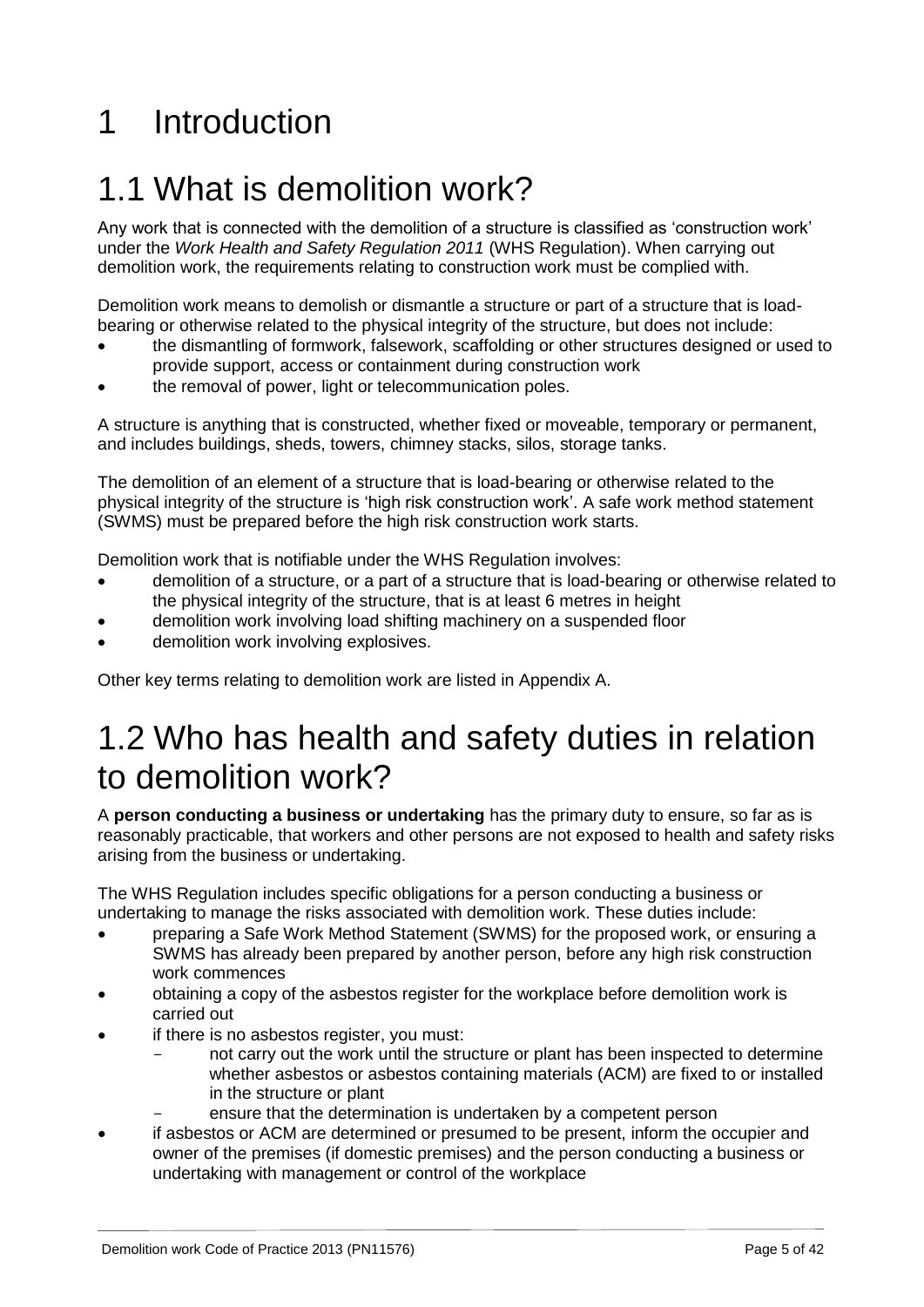ensure that all asbestos that is likely to be disturbed by the demolition work is, so far as is reasonably practicable, removed before the demolition commences.

For the purposes of this Code, the person conducting a business or undertaking that has management or control of the demolition work is sometimes referred to as the 'demolition contractor'.

A **principal contractor** for a construction project (i.e where the cost of the construction work is \$250 000 or more) has additional duties under the WHS Regulation (Refer to section 3.2 of this Code):

**Designers** of structures must ensure, so far as is reasonably practicable, that the structure is without risks to health and safety, when used for a purpose for which it was designed. Designers must give the person who commissioned the design a written safety report that specifies the hazards relating to the design of the structure (Refer to section 3.3 of this Code).

**Officers**, such as company directors, have a duty to exercise due diligence to ensure that the business or undertaking complies with the *Work Health and Safety Act 2011* (WHS Act) and WHS Regulation. This includes taking reasonable steps to ensure that the business or undertaking has and uses appropriate resources and processes to eliminate or minimise risks that arise from the demolition work.

**Workers** have a duty to take reasonable care for their own health and safety and that they do not adversely affect the health and safety of other persons. Workers must comply with any reasonable instruction and cooperate with any reasonable policy or procedure relating to health and safety at the workplace.

### <span id="page-5-0"></span>1.3 What is required to manage the risks associated with demolition work?

**WHS Regulation section 297:** A person conducting a business or undertaking must manage risks associated with the carrying out of construction work.

**WHS Regulation sections 34-38:** In order to manage risks under the WHS Regulation, a duty holder must:

- identify reasonably foreseeable hazards that could give rise to the risk
- eliminate the risk so far as is reasonably practicable
- if it is not reasonably practicable to eliminate the risk minimise the risk so far as is reasonably practicable by implementing control measures in accordance with the hierarchy of risk control
- maintain the implemented control measure so that it remains effective
- review, and if necessary revise control measures so as to maintain, so far as is reasonably practicable, a work environment that is without risk to health and safety.

This Code provides guidance on managing the risks associated with demolition work by following a systematic process that involves:

- identifying hazards
- if necessary, assessing the risks associated with these hazards
- implementing control measures
- maintaining and reviewing the effectiveness of control measures.

Guidance on the general risk management process is in the : *[How to manage work health and](https://www.worksafe.qld.gov.au/__data/assets/pdf_file/0003/58170/Manage-WHS-risks-COP-2011.pdf)  safety risks [Code of Practice](https://www.worksafe.qld.gov.au/__data/assets/pdf_file/0003/58170/Manage-WHS-risks-COP-2011.pdf)*.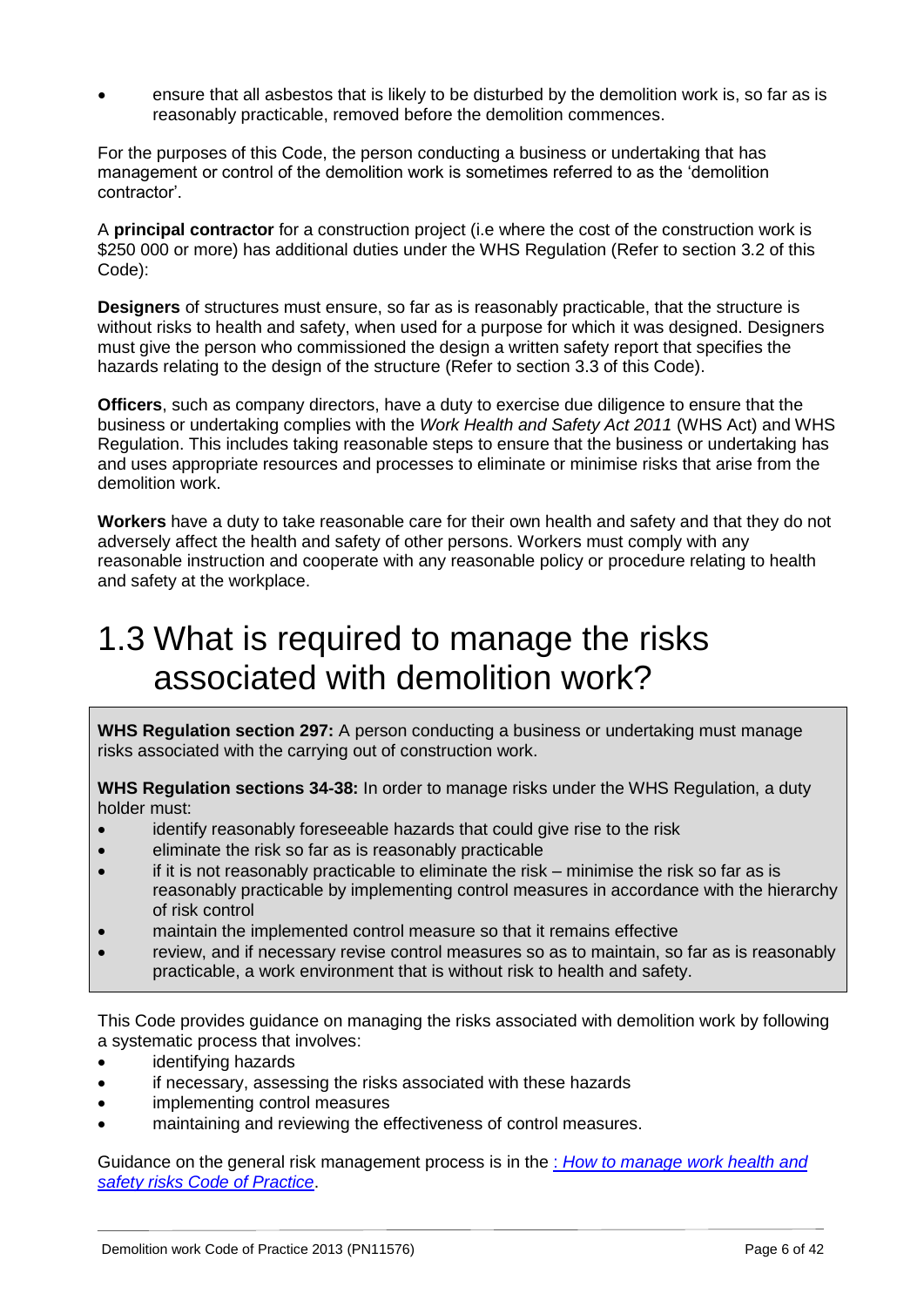### *Consulting your workers*

**WHS Act section 47:** The person conducting a business or undertaking must consult, so far as is reasonably practicable, with workers who carry out work for you who are (or are likely to be) directly affected by a work health and safety matter.

**WHS Act section 48:** If the workers are represented by a health and safety representative, the consultation must involve that representative.

Consultation with workers and their health and safety representatives is required at every step of the risk management process. In many cases, decisions about construction work and projects are made prior to engaging workers, therefore, it may not be possible to consult with workers in these early stages. However, it is important to consult with them as the demolition work progresses.

Consultation may include discussions about:

- demolition methods
- type of risk control measures
- interaction with other trades
- safe work method statements
- provision of appropriate amenities
- procedures to deal with emergencies.

#### **Consulting, co-operating and co-ordinating activities with other duty holders**

**WHS Act section 46:** A person conducting a business or undertaking must consult, co-operate and co-ordinate activities with all other persons who have a work health or safety duty in relation to the same matter, so far as is reasonably practicable.

A construction workplace will often be shared by various persons conducting a business or undertaking, such as structural engineers, mobile plant operators and asbestos removalists. Persons with overlapping duties should exchange information about the risks associated with the demolition work and work together in a co-operative and co-ordinated way so that all risks are eliminated or minimised so far as is reasonably practicable.

Further guidance on consultation is available in the [Work health and safety consultation, co](https://www.worksafe.qld.gov.au/__data/assets/pdf_file/0020/58205/WHS-consultation-coop-coord-COP-2011.pdf)[operation and co-ordination](https://www.worksafe.qld.gov.au/__data/assets/pdf_file/0020/58205/WHS-consultation-coop-coord-COP-2011.pdf) Code of Practice.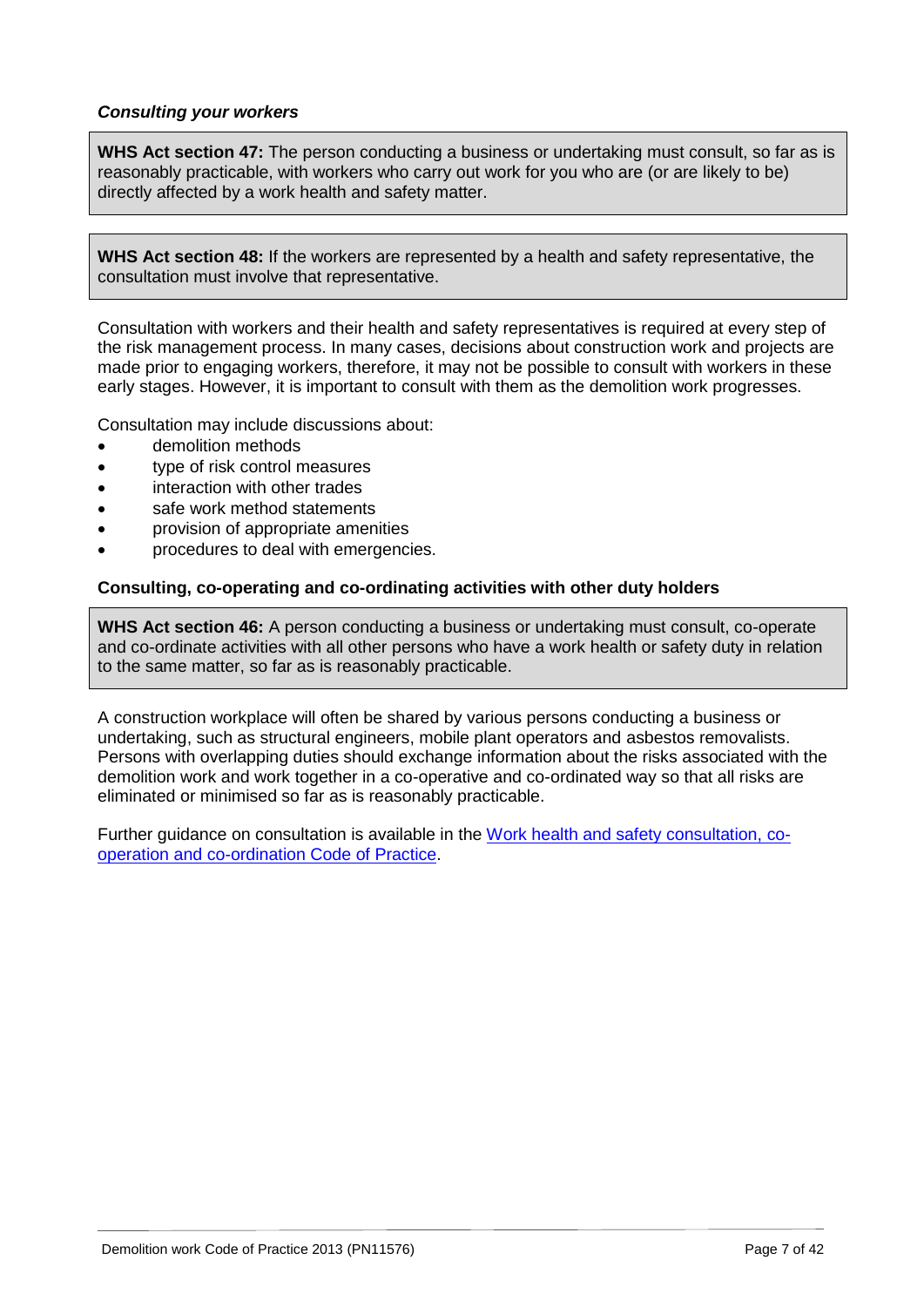# <span id="page-7-0"></span>2 The risk management process

# <span id="page-7-1"></span>2.1 Identifying the hazards

The first step in the risk management process is to identify the hazards associated with demolition work. Examples of demolition hazards include:

- unplanned structure collapse
- falls from one level to another
- falling objects
- the location of above and underground essential services, including the supply of gas, water, sewerage, telecommunications, electricity, chemicals, fuel and refrigerant in pipes or lines
- exposure to hazardous chemicals these may be present in demolished material or in the ground where demolition work is to be carried out (contaminated sites)
- hazardous noise from plant and explosives used in demolition work
- <span id="page-7-2"></span>the proximity of the building or structure being demolished to other buildings or structures.

## 2.2 Assessing the risks

Under the WHS Regulation, a risk assessment is not mandatory for demolition work however it is required for specific situations (e.g. when working with asbestos or explosives). In many circumstances a risk assessment will assist in determining the control measures that should be implemented. It will help to:

- identify which workers are at risk of exposure
- determine what sources and processes are causing that risk
- identify if and what kind of control measures should be implemented
- check the effectiveness of existing control measures.

When assessing the risks associated with demolition work, consider the following:

- the structure to be demolished and its structural integrity
- the method of demolition including its sequencing
- the scheduling of the work
- the layout of the workplace, including whether there are fall hazards both for people and objects
- what plant and equipment will be used and the skill and experience required by the people who will use it safely
- what exposures might occur, such as to noise or ultraviolet (UV) rays
- the number of people involved
- <span id="page-7-3"></span>local weather conditions.

# 2.3 Controlling the risks

### **The hierarchy of control measures**

Some control measures are more effective than others. Control measures can be ranked from the highest level of protection and reliability to the lowest. This ranking is known as the *hierarchy of control*.

You must always aim to eliminate a hazard, which is the most effective control. If this is not reasonably practicable, you must minimise the risk by one or a combination of the following: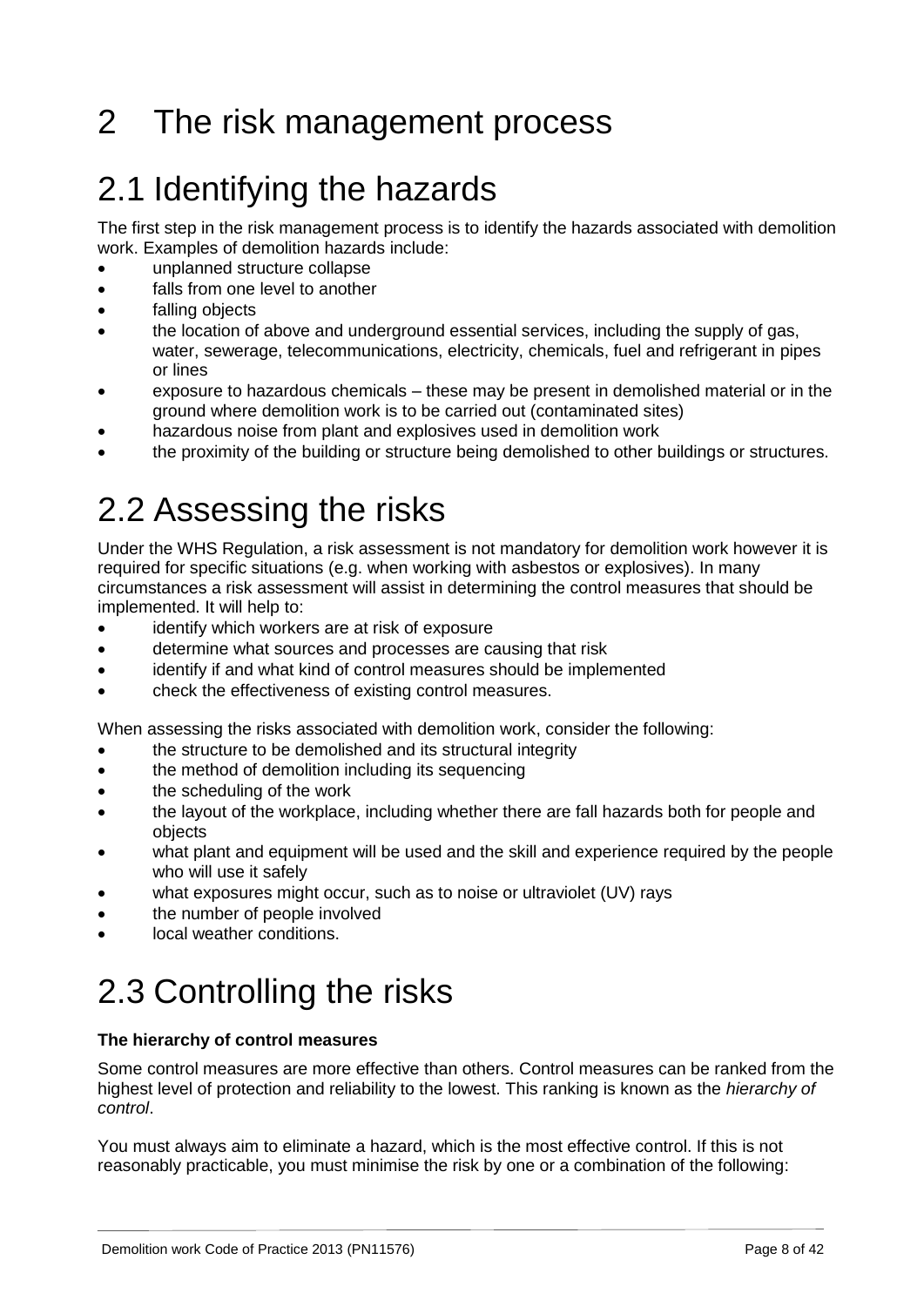- *Substitution* (e.g., using a mechanical demolition method rather than a manual method, if it is safer)
- *Isolation* (e.g. use concrete barriers to separate pedestrians and powered mobile plant to reduce the risk of collision)
- *Engineering controls* (e.g. fitting an open cab excavator with a falling objects protective structure to minimise the risk of being struck by a falling object).

If risk remains, it must be minimised by implementing *administrative controls*, so far as is reasonably practicable, (e.g. install warning signs and establish an exclusion zone around the demolition work). Any remaining risk must be minimised with suitable *personal protective equipment* (PPE), such as providing workers with hard hats, steel cap boots and high visibility vests.

Administrative control measures and PPE rely on human behaviour and supervision, and used on their own, tend to be the least effective in minimising risks.

Factors that should be considered when choosing suitable control measures include:

- items of plant and equipment large structures may require scaffolding or powered mobile plant to work on suspended floors
- stockpiling arrangements at the workplace (e.g. the location of demolished material to control dust)
- transporting the demolished material, including access to the workplace, the length and nature of the haul route, and the type of load shifting equipment to be used.

<span id="page-8-0"></span>Chapters 4-6 of this code provide information on control measures for demolition work.

### 2.4 Reviewing control measures

The control measures that are put in place to protect health and safety should be regularly reviewed to make sure they are effective.

**WHS Regulation 38:** You must review your control measures and, if necessary, revise them:

- when the control measure is not effective in controlling the risk
- before a change at the workplace that is likely to give rise to a new or different health and safety risk that the control measure may not effectively control
- if a new hazard or risk is identified
- if the results of consultation indicate that a review is necessary, or
- if a health and safety representative requests a review.

Common review methods include workplace inspection, consultation, testing and analysing records and data. When reviewing control measures, the SWMS must also be reviewed and revised where necessary.

If problems are found, go back through the risk management steps, review your information and make further decisions about control measures.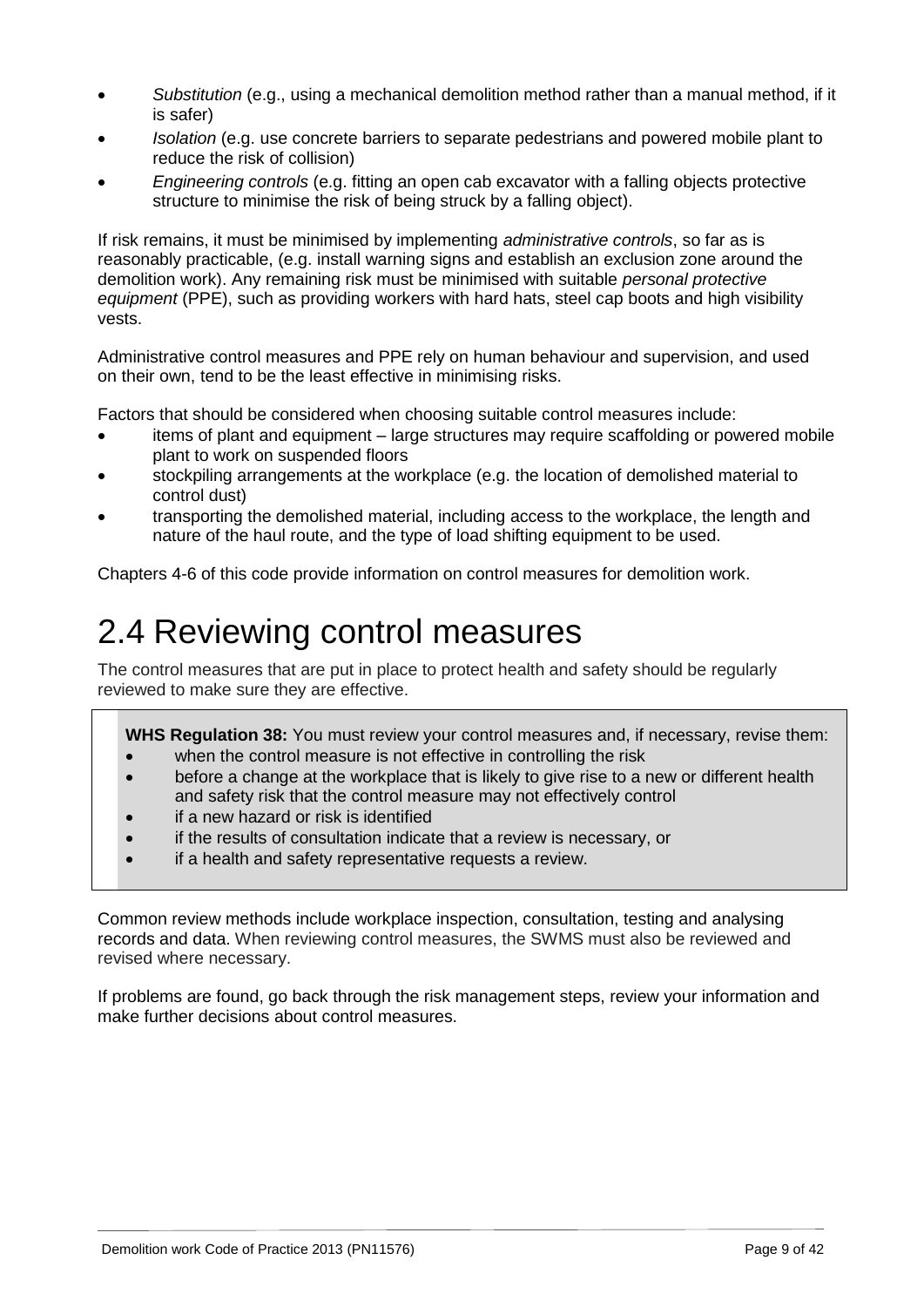# <span id="page-9-0"></span>3 Planning the demolition work

Demolition work should be carefully planned before work starts so it can be carried out safely. Planning involves identifying hazards, assessing risks and determining appropriate control measures in consultation with all relevant persons involved in the work, including the principal contractor, demolition contractor, structural engineers and mobile plant operators.

A demolition plan should be prepared for all demolitions where there are a number of other persons conducting a business or undertaking (e.g. subcontractors) involved. If the demolition contractor is also the principal contactor, the demolition plan should be incorporated as part of the WHS management plan.

<span id="page-9-1"></span>Appendix B provides further information on what a demolition plan may include.

# 3.1 Notifiable demolition work

**WHS Regulation section 142:** A person conducting a business or undertaking who proposes to carry out the following demolition work must give written notice to the regulator at least 5 days before any of the following work commences:

- demolition of a structure, or a part of a structure that is load bearing or otherwise related to the physical integrity of the structure, that is at least 6 metres in height
- demolition work involving load shifting machinery on a suspended floor, or
- demolition work involving explosives.

The height of a structure is measured from the lowest level of the ground immediately adjacent to the base of the structure at the point at which the height is to be measured to its highest point.

The type of information which would normally be included in the notification would be:

- the name and contact details of the person conducting the business or undertaking
- if the high risk construction work is in connection with a construction project, the name and contact details of the principal contractor for the project or the principal contractor's representative
- the name and contact details of the person directly supervising the work
- the date of the notice
- the nature of the demolition
- whether explosives will be used in carrying out the work and, if so, the licence details of the person who is to use the explosives
- when the person conducting the business or undertaking reasonably believes the work is to commence and to be completed
- where the work is to be carried out.

In the circumstances where an emergency services organisation directs one or more of its workers to carry out notifiable demolition work for the purposes of rescuing and/or providing first aid to a person, the organisation must provide a written notice to the relevant regulator as soon as reasonably practicable before or during the demolition work, or if this is not reasonably practicable after the demolition work is carried out.

# <span id="page-9-2"></span>3.2 Principal contractor

Where the value of construction work is \$250 000 or more, the construction work is considered a *'construction project'* for which additional duties apply to the principal contractor. There can only be one principal contractor for a construction project and this will be either the person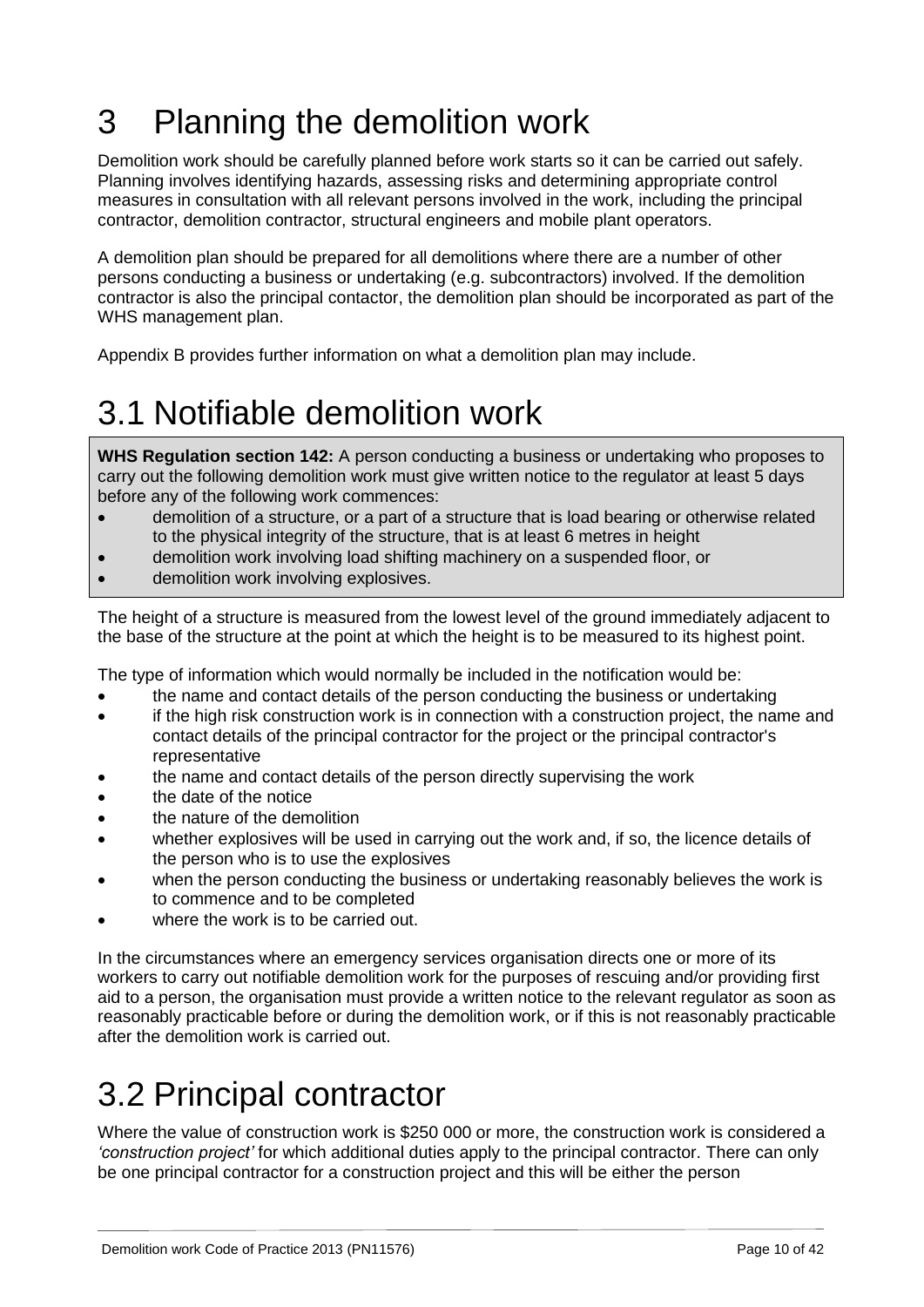commissioning the construction work or a person that is appointed as the principal contractor by the person commissioning the construction work.

The principal contractor has a range of duties in relation to a construction project, including:

- preparing and reviewing a WHS management plan
- obtaining SWMS before any high risk construction work commences
- putting in place arrangements to manage the work environment, including falls, facilities, first aid, an emergency plan and traffic management
- installing signs showing the principal contactor's name, contact details and location of any site office
- securing the construction workplace.

It is possible that the demolition contractor may be appointed as the principal contractor. This may occur, for example, where there is significant demolition work required and there is a clear separation or delay between the demolition activity and any subsequent building work. In this case the person who commissions the construction work may appoint the demolition contractor as the principal contractor, who must then comply with all the duties of a principal contractor until the demolition work is complete.

# <span id="page-10-0"></span>3.3 Designers

**WHS Act section 22:** Designers must ensure, so far as is reasonably practicable, that the structure is designed to be without risks to the health and safety of persons in relation to the proper demolition or disposal of the structure.

**WHS Regulation section 295:** The designer of a structure or any part of a structure that is to be constructed must give the person conducting a business or undertaking who commissioned the design a written report that specifies the hazards associated with the design of the structure that, so far as the designer is reasonably aware:

- create a risk to the health and safety of persons who are to carry out construction work on the structure or part
- are associated with the particular design and not with other designs of the same type of structure.

This is particularly important with modern designs where 'limit state' design techniques are used by the structural designer. In this approach, the designer considers the structure in its completed form with all the structural components, including bracing, installed. The completed structure can withstand much higher loads (e.g. wind and other live loads) than when the structure is in the construction or demolition stage. With this in mind, it may be necessary for the designer to provide guidance to the demolisher on how the structure will remain standing as it is demolished or dismantled.

The principal contractor (or the demolition contractor if there is no principal contractor) should take all reasonable steps to obtain the designers safety report.

For demolition work, there may be a number of designer safety reports available, including:

- the report prepared for the original construction of the structure (if available)
- any reports prepared for subsequent additions or alterations to the structure (if available)
- where a designer is engaged for the demolition work, the report provided to the person commissioning the design of the demolition work.

Designers who develop demolition specifications or procedures for the demolition of a structure should consider the possible work methods available and associated health and safety risks.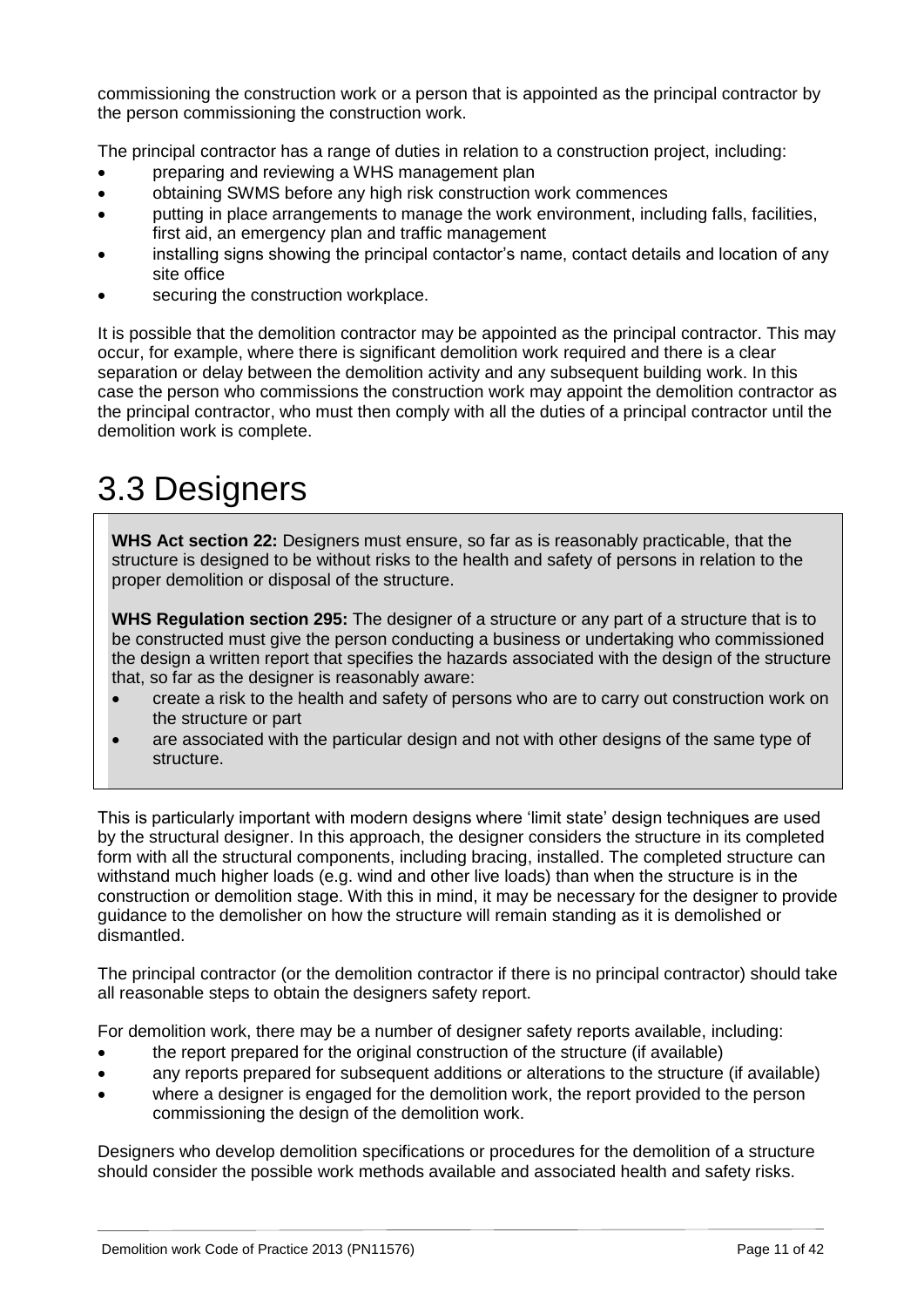Designers should then take into account the proposed demolition method and control measures available when producing any final design documents for the demolition of a structure.

If as-built design documentation is not available, or there is a concern that the structure has been damaged or weakened (e.g. by fire or deterioration), or plant is to be used on suspended floors, then a competent person (e.g. a qualified structural engineer) should conduct an engineering investigation and deliver an 'engineering investigation report'. Some issues that may be considered when undertaking an engineering investigation are listed in Appendix C.

The following design matters should be taken into account when considering demolition risks:

- the stability and structural integrity of the structure at all stages of demolition, including assembled portions, single components and completed sequentially erected braced bays
- the maximum permissible wind speed for partially demolished structures
- the effect of the proposed demolition sequence on stability
- the stability requirements for all components of the structure as it is sequentially demolished according to the structural engineer's requirements
- the proximity of adjacent or adjoining buildings
- the competent persons assessment of loadings at all stages of demolition
- the provision of clear instructions for temporary bracing
- the plant to be used for the work, including the size, type, position and coverage of proposed demolition crane(s) should be indicated on a site plan, locations such as unloading points and storage areas (if any) should be shown
- the need to ensure that the ground is compacted to any design specifications to enable plant to be moved and used safely at the workplace
- the proposed methods for handling heavy, bulky or awkward components
- the need for specific lifting arrangements to be detailed on structural member drawings to facilitate safe lifting
- the handling, lifting, storing, stacking and transportation of components, depending on their size, shape and weight
- the provision of safe access and safe working areas.

Further guidance on the safe design of structures is in the [Safe design of buildings and structures](https://www.worksafe.qld.gov.au/__data/assets/pdf_file/0008/58193/safe-design-structures-cop-2013.pdf) [Code of Practice.](https://www.worksafe.qld.gov.au/__data/assets/pdf_file/0008/58193/safe-design-structures-cop-2013.pdf)

### **Technical standards**

Demolition specifications and procedures should be designed in accordance with acceptable engineering principles and published technical standards. Engineering principles would include, for example, mathematical or scientific procedures outlined in an engineering reference manual or standard.

## <span id="page-11-0"></span>3.4 Safe work method statements

If the demolition work is or involves high risk construction work, a person conducting a business or undertaking must prepare a SWMS before the work starts. The SWMS must:

- identify the type of high risk construction work being done
- specify the health and safety hazards and risks arising from that work
- describe how the risks will be controlled
- describe how the control measures will be implemented, monitored and reviewed, and
- be developed in consultation with workers and their representatives who are carrying out the high risk construction work.

One SWMS can be prepared to cover all high risk construction work being carried out at the workplace by contractors and/or subcontractors. For example, demolition work might involve a number of types of high risk construction work, including work that: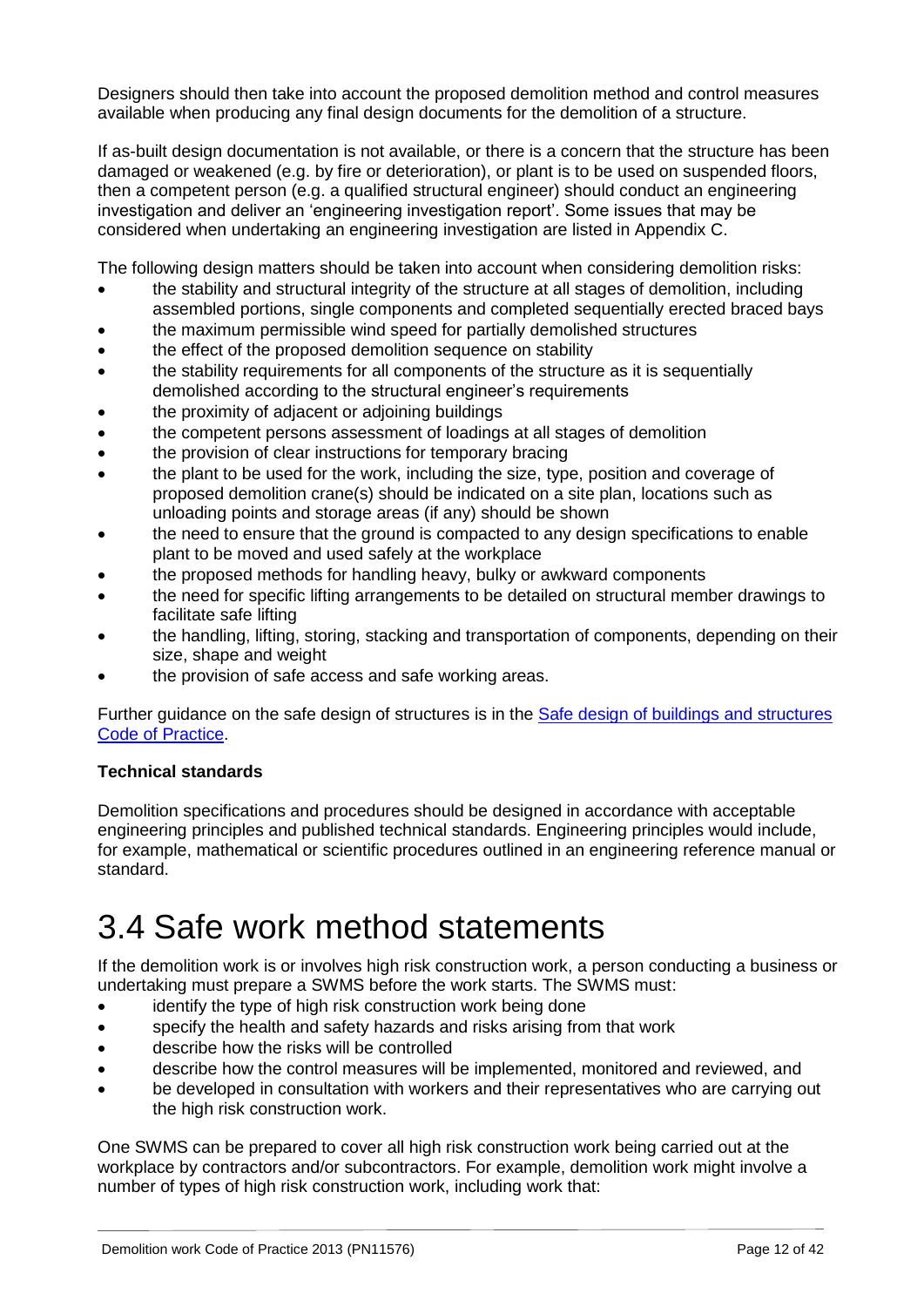- involves a risk of a person falling more than 2 metres
- involves, or is likely to involve, the disturbance of asbestos
- involves structural alterations or repairs that require temporary support to prevent collapse
- is carried out on or near a confined space
- involves the use of explosives
- is carried out on or near pressurised gas distribution mains or piping
- is carried out on or near chemical, fuel or refrigerant lines
- is carried out on or near energised electrical installations or services
- is carried out at a workplace in which there is any movement of powered mobile plant.

In this case, the contractors or subcontractors can consult and cooperate to prepare one SWMS. Alternatively, they can prepare separate SWMS. If they choose to do this they must consult with each other to ensure all SWMS are consistent and they are not creating unintended additional risks at the workplace.

### <span id="page-12-0"></span>3.5 Demolition licensing

A licence is required to undertake some demolition work.

#### **Other licences**

Depending on the type of work being done there may be a need for persons to hold the relevant licence (e.g. to carry out asbestos removal work, high risk work or use of explosives).

### <span id="page-12-1"></span>3.6 Asbestos registers and licensing

**WHS Regulation sections 422(1), (2b) and, 425(1):** A person with management or control of a workplace must ensure that all asbestos or asbestos-containing material (ACM) at the workplace (or assumed present) is identified by a competent person and an asbestos register is prepared for the workplace. The asbestos register must be kept up-to-date.

**WHS Regulation section 458:** A person conducting a business or undertaking that commissions the removal of asbestos must ensure that the asbestos removal work is carried out by a licensed asbestos removalist who is appropriately licensed to carry out the work, unless specified in the WHS Regulation that a licence is not required.

There are two types of licences: Class A and Class B. The class of licence required will depend on the type and quantity of asbestos, ACM or asbestos contaminated dust or debris (ACD) that is being removed at a workplace as set out in Table 1 below.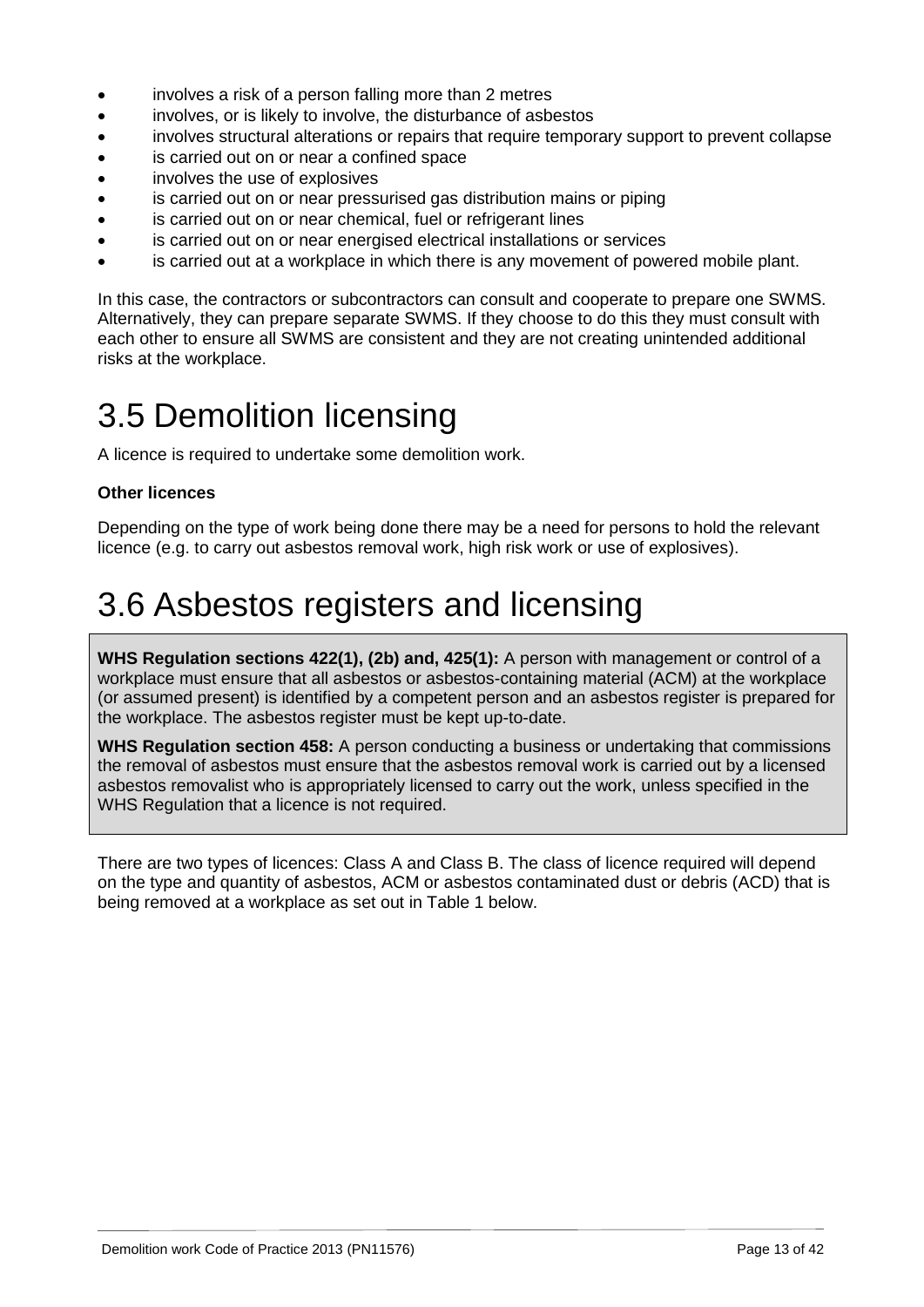| Type of    | What asbestos can be removed?                                                                                                                                                                                                                                                         |
|------------|---------------------------------------------------------------------------------------------------------------------------------------------------------------------------------------------------------------------------------------------------------------------------------------|
| licence    |                                                                                                                                                                                                                                                                                       |
| Class A    | Can remove any amount or quantity of asbestos or ACM, including:                                                                                                                                                                                                                      |
|            | any amount of friable asbestos or ACM                                                                                                                                                                                                                                                 |
|            | any amount of ACD                                                                                                                                                                                                                                                                     |
|            | any amount of non-friable asbestos or ACM,                                                                                                                                                                                                                                            |
| Class B    | Can remove:                                                                                                                                                                                                                                                                           |
|            | any amount of non-friable asbestos or ACM.                                                                                                                                                                                                                                            |
|            | Note: A Class B licence is required for removal of more than 10m <sup>2</sup> of non-friable<br>asbestos or ACM but the licence holder can also remove up to 10m <sup>2</sup> of non-<br>friable asbestos or ACM.                                                                     |
|            | ACD associated with the removal of non-friable asbestos or ACM.                                                                                                                                                                                                                       |
|            | Note: A Class B licence is required for removal of ACD associated with the removal<br>of more than 10m <sup>2</sup> of non-friable asbestos or ACM but the licence holder can<br>also remove ACD associated with removal of up to 10m <sup>2</sup> of non friable<br>asbestos or ACM. |
| No licence | Can remove:                                                                                                                                                                                                                                                                           |
| required   | up to 10m <sup>2</sup> of non-friable asbestos or ACM<br>$\bullet$                                                                                                                                                                                                                    |
|            | ACD that:<br>$\bullet$                                                                                                                                                                                                                                                                |
|            | is associated with the removal of less than 10m <sup>2</sup> of non-friable asbestos<br>or ACM,                                                                                                                                                                                       |
|            | or                                                                                                                                                                                                                                                                                    |
|            | is not associated with the removal of friable or non-friable asbestos and<br>is only a minor contamination.                                                                                                                                                                           |

Further information on the duties associated when removing asbestos is in the [How to Safely](https://www.worksafe.qld.gov.au/__data/assets/pdf_file/0009/58194/how-to-safely-remove-asbestos-cop-2011.pdf)  [Remove Asbestos](https://www.worksafe.qld.gov.au/__data/assets/pdf_file/0009/58194/how-to-safely-remove-asbestos-cop-2011.pdf) Code of Practice.

# <span id="page-13-0"></span>3.7 Adjacent or adjoining buildings

No part of the demolition process should adversely affect the structural integrity of any other building. Consideration may be given to the use of shoring and underpinning and to the effects of changes in soil conditions as a result of the demolition work.

Lateral support for adjoining structures should be equal to or greater than any provided by the structure to be demolished. Before the existing lateral support is disturbed, provision should be made for the erection of temporary supports, which will need to be checked for effectiveness as the demolition proceeds.

It is also important that other buildings in and around the demolition site are not adversely affected by vibration or concussion during the demolition process. Special precautions may need to be taken in the vicinity of hospitals and other buildings containing equipment sensitive to shock and vibration.

No part of the demolition process should cause flooding or water penetration to any adjoining building.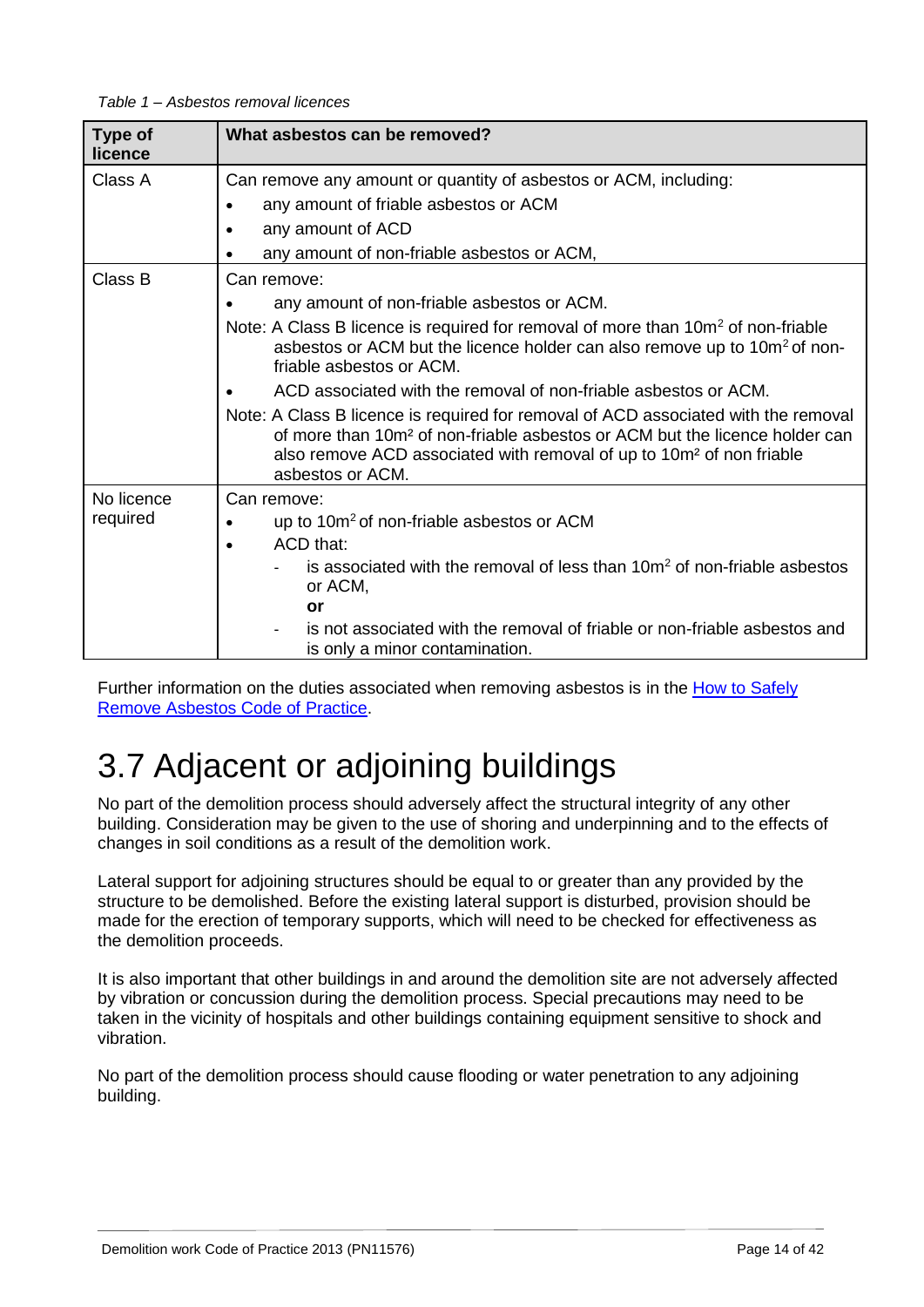# <span id="page-14-0"></span>3.8 Essential services

One of the most important elements of pre-demolition planning is the location and disconnection of all essential services.

Essential services include the supply of gas, water, sewerage, telecommunications, electricity, chemicals, fuel and refrigerant in pipes or lines. The principal contractor must ensure, so far as is reasonably practicable, that essential services at the workplace are without risks to health and safety.

Construction work is defined by the WHS Regulation as 'high risk construction work' when carried out:

- on or near pressurised gas distribution mains or piping
- on or near chemical, fuel or refrigerant lines
- on or near energised electrical installations.

A SWMS must be prepared before this work commences.

All electric, gas, water, sewer, steam and other service lines not required in the demolition process should be shut off, capped, or otherwise controlled, at or outside the building line, before demolition work is started.

In each case, any utility agency involved should be notified in advance and its approval or services, if necessary, obtained. Any service retained for the demolition work should be adequately protected as required by the relevant authority (e.g. the protection of overhead electric lines).

#### **Underground essential services**

**WHS Regulation section 304:** Where there are underground essential services that may be disturbed by the work, the demolition contractor must take all reasonable steps to obtain current information on the services prior to commencing work and:

- have regard for the information
- keep the information readily available for inspection under the WHS Act
- make the information available to any principal contractor and subcontractors
- retain the information until the excavation is completed or, if there is a notifiable incident relating to the excavation, 2 years after the incident occurs.

The available information about existing underground essential services may not be accurate. Therefore it is important that demolition methods include an initial examination of the area to be demolished.



*Figure 1: Underground essential services exposed by 'potholing'.*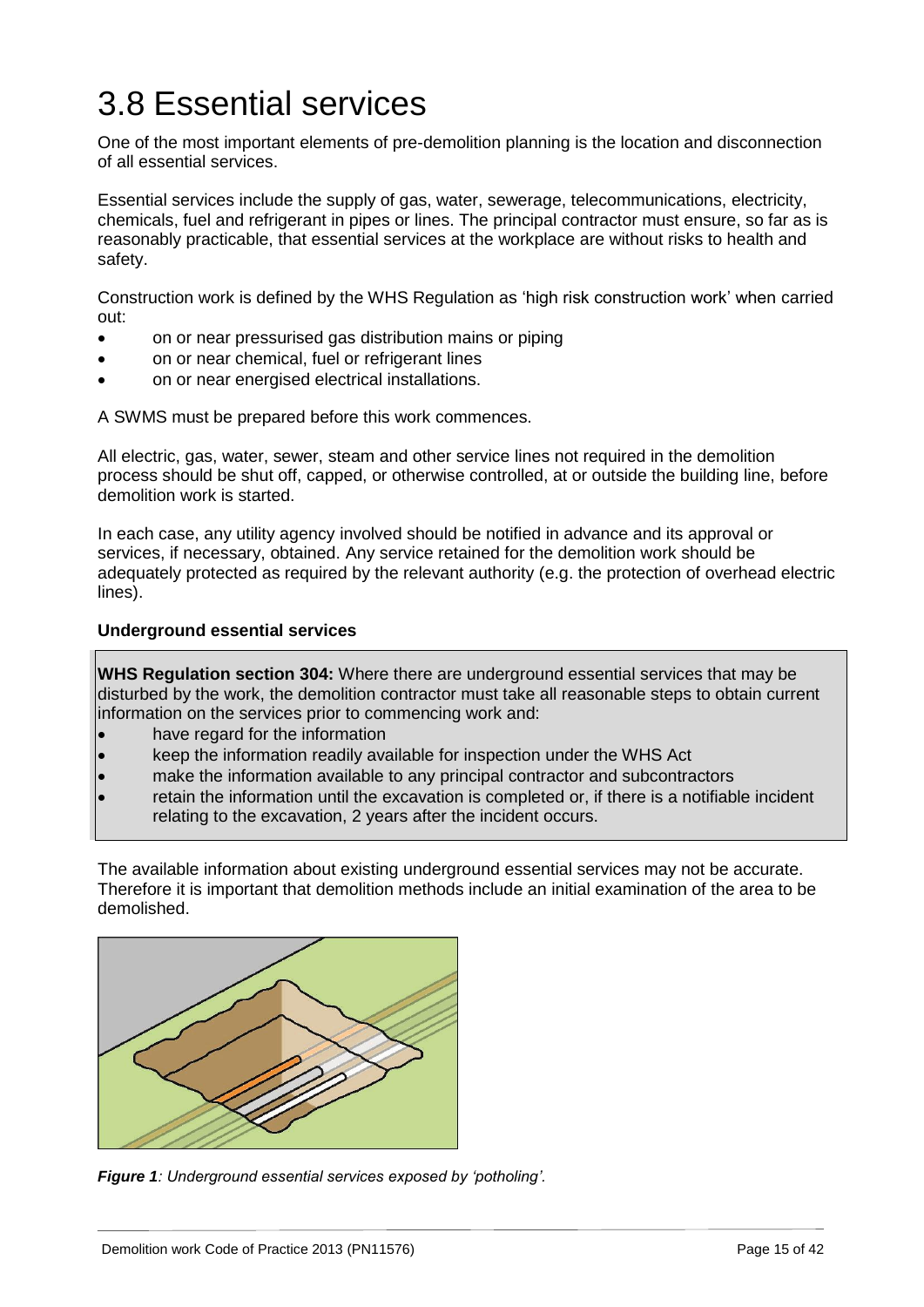# <span id="page-15-0"></span>4 Controlling risks in demolition work

### <span id="page-15-1"></span>4.1 The building or structure to be demolished

The person conducting a business or undertaking in control of the demolition work should consult with the designer and/or the principal contractor if appointed where reasonably practicable, to obtain a written report specifying the hazards associated with the design and the structure in the planning stage of the demolition work. Specific hazards may be outlined in a demolition plan.

The building or structure to be demolished and all its components should be maintained in a safe and structurally stable condition so as to prevent the unexpected collapse of part or all the structure. Temporary braces, propping, shoring or guys may need to be added to ensure that stability of the structure is maintained.

The position, depth and type of basements, wells and underground storage tanks should also be determined as should the contents of any storage tanks.

Adjoining properties and structures also need to be considered, as do the existence of easements, right of way, boundary walls and other encumbrances.

### <span id="page-15-2"></span>4.2 Hazardous chemicals and materials

**WHS Regulation section 49:** A person conducting a business or undertaking at a workplace must ensure that no person at the workplace is exposed to a substance or mixture in an airborne concentration that exceeds the exposure standard for the substance or mixture.

Demolition work may involve workplaces or structures that contain or have contained hazardous materials, including chemicals. Hazardous materials include lead, asbestos, polychlorinated biphenyls (PCBs), contaminated dust and combustible materials.

The risks arising from potential exposure to hazardous materials must be managed in accordance with the WHS Regulation.

For hazardous chemicals, exposure standards must not be exceeded. These are set out in the *Workplace Exposure Standards for Airborne Contaminants*, and should also be listed in the manufacturer's safety data sheet (SDS).

Before starting any demolition work, all areas of the workplace, including basements, cellars, vaults and waste dumps, should be examined to determine whether:

- there are any items which could be a fire and explosion risk
- any previous use of the site might cause a risk because of the nature of and/or decomposition of materials
- there are any toxic, radioactive or other hazardous chemicals present.

Any hazardous materials, including explosives, should be clearly identified. Information about a chemical's hazards and control measures can be obtained from the chemical's safety data sheet (SDS) or the label of the chemical's container. If available, the workplace's former hazardous chemicals register or manifest should be referred to for determining the nature and location of previous hazardous chemical storage areas.

The person conducting a business or undertaking and/or the principal contractor at a demolition workplace should inform all workers and other persons at the workplace of the presence of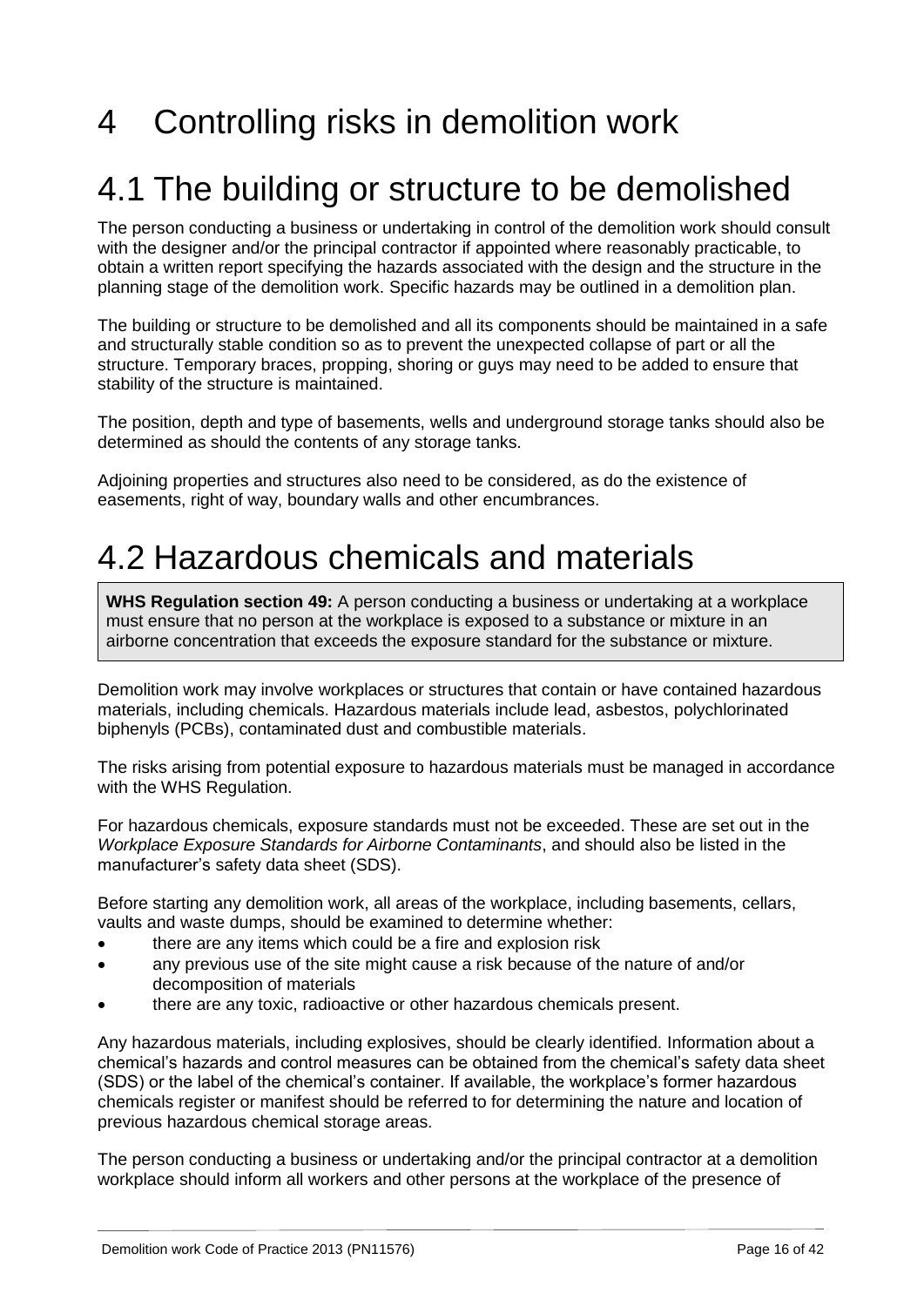hazardous chemicals, and the control measures for exposure and safe disposal. SDSs for hazardous chemicals must be readily available for reference.

Appropriate, clean facilities and amenities must be provided for workers to minimise risks where there are hazardous materials present.

Further specific guidance on hazardous chemicals can be found in the *Managing risks of hazardous chemicals in the workplace Code of Practice.*

#### **Asbestos**

Any construction work, including demolition work that involves or is likely to involve the disturbance of asbestos is defined by the WHS Regulation as high risk construction work and a SWMS must be prepared before this work commences.

The person conducting a business or undertaking with management or control of the demolition work has specific responsibilities in regard to identifying whether asbestos is present and informing others if it is.

**WHS Regulation section 450:** Where a structure is to be demolished, a person conducting a business or undertaking carrying out demolition work must obtain a copy of the asbestos register for the workplace from the person with management or control of that workplace.

**WHS Regulation section 451:** If there is no asbestos register, the person carrying out the demolition work must:

- not carry out the work until the structure or plant has been inspected to determine whether asbestos or ACM are fixed to or installed in the structure or plant
- ensure that the determination is undertaken by a competent person
- if asbestos of ACM are determined or presumed to be present, inform the occupier and owner of the premises (if domestic premises) and the person conducting a business or undertaking with management or control of the workplace.

All asbestos that is likely to be disturbed by the demolition must be identified and, so far as is reasonably practicable, be removed before the demolition is started.

If only a part of a building or structure is to be demolished, only the asbestos that is likely to be disturbed during the demolition of that part of the building or structure is required to be removed, so far as is reasonably practicable, before the demolition work commences.

When planning demolition or refurbishment, consider:

- the age of the building and the likelihood of asbestos or other hazardous materials being present
- the location of asbestos in relation to the proposed demolition or refurbishment
- if there are inaccessible areas that are likely to contain asbestos
- whether asbestos is likely to be damaged or disturbed as a result of the demolition or refurbishment work – if yes, can it be removed safely before work commences?
- type and condition of asbestos present
- amount of asbestos present
- method of demolition or refurbishment and how will it affect the asbestos
- the nature of the ACM (friable or non-friable).

Demolition of part of a building, structure, or plant can be carried out to access in-situ asbestos so it can be removed safely. For example, part of a wall may be demolished to access asbestos located in the wall cavity so it can be removed before further demolition.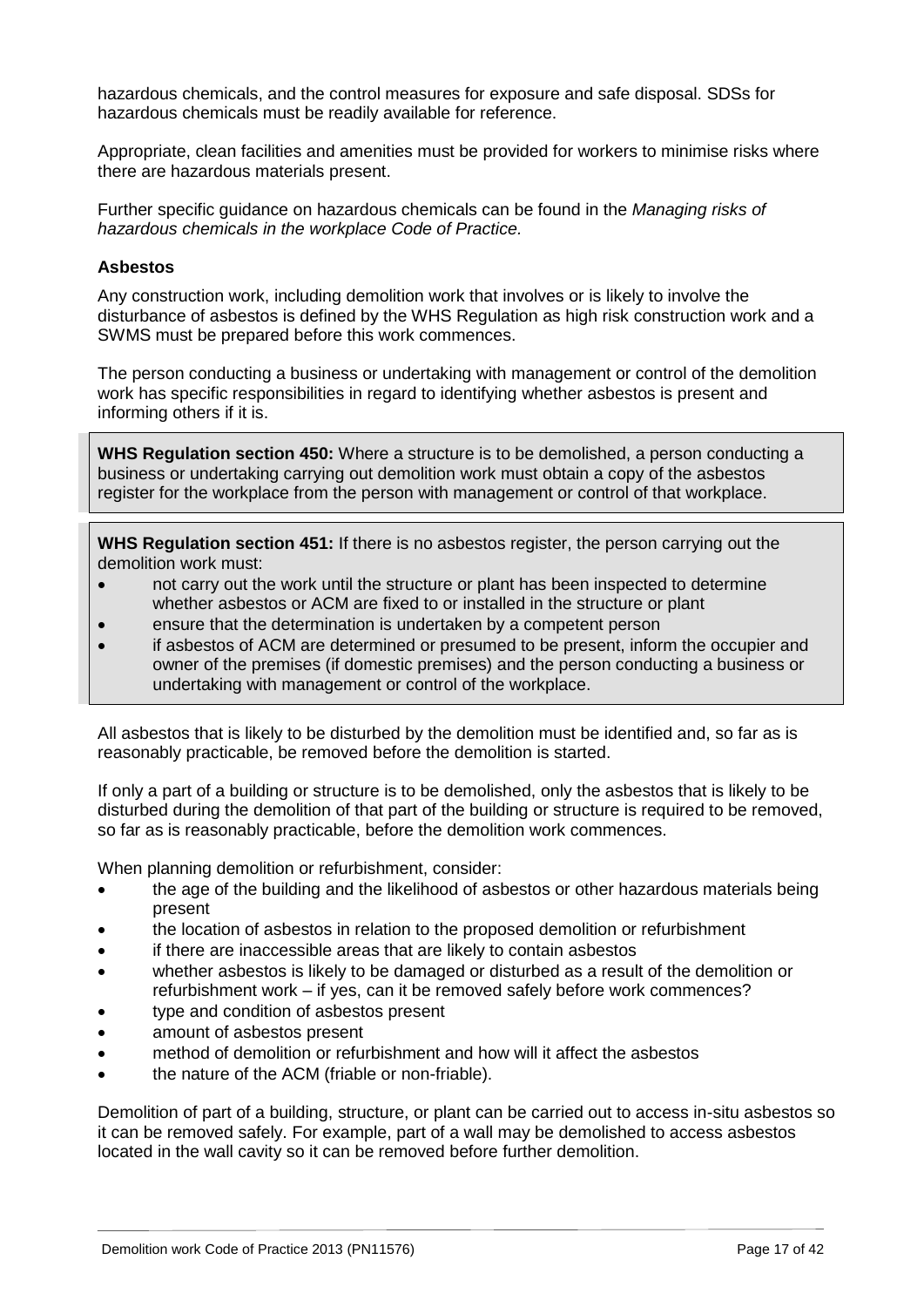Building and construction workers can expect that, in workplaces where asbestos is fixed or installed, all asbestos has been identified so far as is reasonably practicable. If there is any uncertainty about the presence of asbestos or if any part of the structure or plant is inaccessible and likely to be disturbed, it must be assumed that asbestos is present.

Further specific guidance on managing asbestos when demolition and refurbishment work is being carried out can be found in the:

- [How to manage and control asbestos in the workplace](https://www.worksafe.qld.gov.au/__data/assets/pdf_file/0011/58169/how-to-manage-control-asbestos-in-workplace-cop-2011.pdf) Code of Practice
- [How to safely remove asbestos](https://www.worksafe.qld.gov.au/__data/assets/pdf_file/0009/58194/how-to-safely-remove-asbestos-cop-2011.pdf) Code of Practice

### **Lead**

Lead is found in paint, old water pipes and other plumbing fittings, sheet lead, solders, lead flashing, lead light windows and glass. The age of a structure may be directly related to the amount of lead that can be present (see Table 2).

| Approximate<br>date of<br>construction | Sources of lead hazards                             |
|----------------------------------------|-----------------------------------------------------|
| 1920 - 1978                            | Paint                                               |
| 1920 - 1978                            | Plumbing                                            |
| 1923 - 1986                            | Automobile exhaust (may accumulate as ceiling dust) |

*Table 2 – Lead sources*

If it is suspected that the structure contains lead based paint, a test for the presence of lead should be conducted.

The precautions which should be taken when demolishing materials containing lead include:

- minimising the generation of lead dust and fumes
- cleaning work areas properly during and after work
- wearing the appropriate PPE
- maintaining good personal hygiene.

Further information is in *AS 4361.1 Guide to Hazardous Paint Management – Part 1: Lead and other Hazardous Metallic Pigments in Industrial Applications.* Testing can recognise dried paint film with more than 1 per cent (by weight) to be lead-containing paint.

### **Polychlorinated biphenyls (PCBs)**

Workers can be exposed to PCBs when dismantling electrical capacitors and transformers or when cleaning up spills and leaks. Appropriate control measures should be implemented when handling damaged capacitors to ensure that any spillage does not contact workers and is appropriately cleaned up and disposed of.

Any equipment or parts containing PCBs should be placed in a polyethylene bag and then placed into a marked sealable metal container.

If PCBs cannot be transported immediately for disposal, all containers should be stored in a protected area which prevents any discharge of PCBs to the environment.

PPE including gloves made of materials that are resistant to PCBs (e.g. polyethylene, nitrile rubber or neoprene), should be provided to workers and worn when there is any likelihood of exposure to PCBs.

### **Synthetic Mineral Fibres**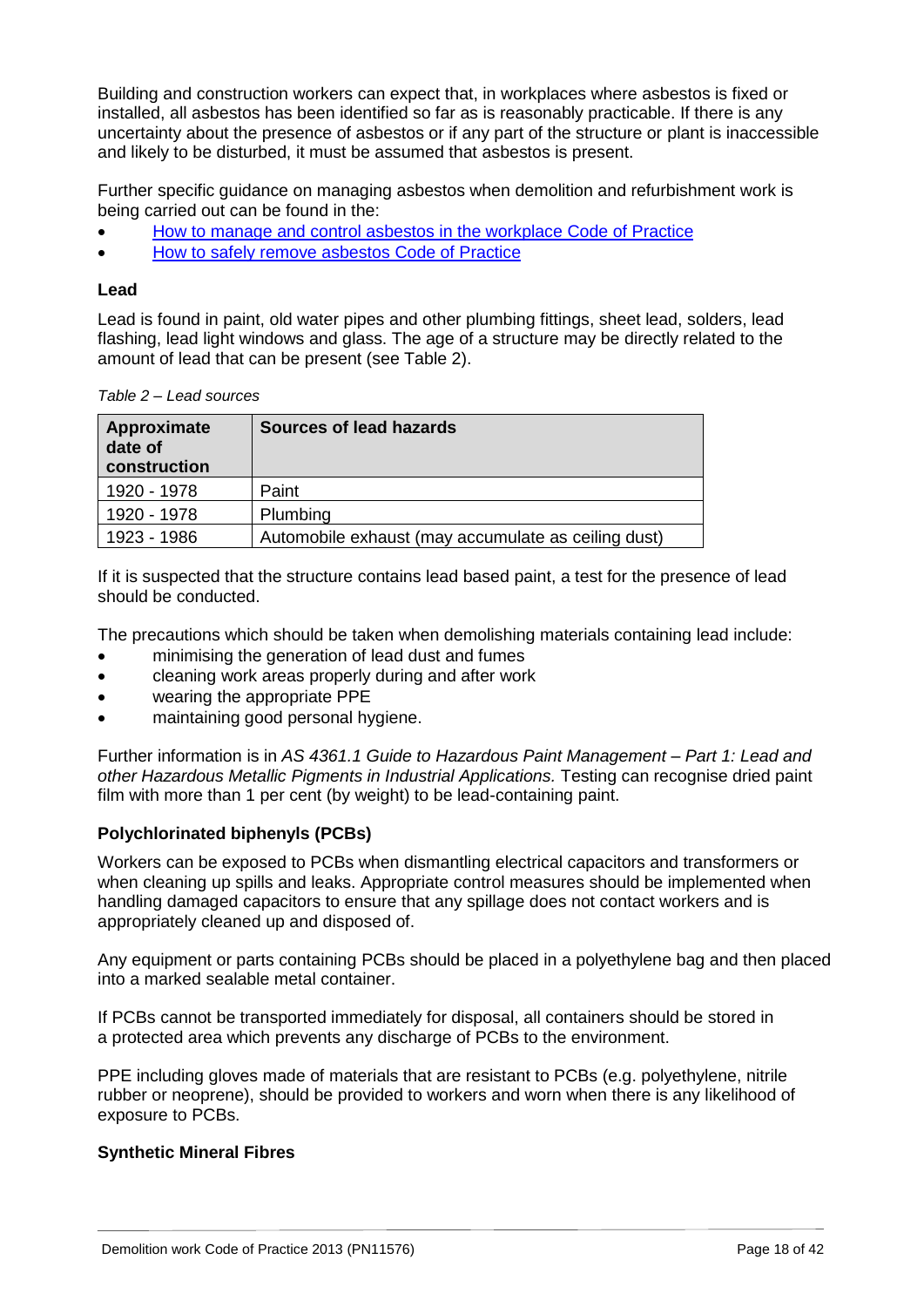Synthetic mineral fibres are used extensively for insulation in building walls and ceilings as well as on items such as air-conditioning duct work. The specific material should be identified and control measures implemented relevant to the manufacturer's instructions.

PPE should be provided to workers and worn when insulation is being removed during the demolition process and dust should be suppressed by damping down.

### <span id="page-18-0"></span>4.3 Securing the work area

### **Exclusion zones**

To protect workers undertaking demolition activities, exclusion zones should be considered to prevent unauthorised personnel entering work areas.

A system to prevent falling objects impacting on workers should be implemented to protect the safety of people who are working on or in the vicinity of the demolition work. In particular, any area where a falling object might reasonably be expected to land should be designated an exclusion zone. The enclosed and/or protected area should extend horizontally to a safe distance beyond the overhead work area.

Planning for exclusion zones should take into consideration:

- erecting secure impassable barricades with adequate signage and appropriate lock out procedures to prevent unauthorised pedestrian or vehicular access to the area
- providing information to workers and other persons at the workplace advising them of the status of the exclusion zones
- providing supervision so that no unauthorised person enters an exclusion zone.

Exclusion zones and safe distances may be required during:

- the stripping, removal and/or dropping of debris
- the operation of demolition plant or equipment
- pre-weakening activities for a deliberate collapse
- the deliberate collapse or pulling over of buildings or structures.

### **Public access and protection**

Adequate public safety should be maintained in public places and areas adjoining the workplace as the work progresses (e.g. roads, walkways). Where demolition work is adjacent to a public place and there is a risk of falling debris or hazardous noise, a method of protection should be selected and:

- erected before the commencement of demolition work
- kept in position at all times during the progress of the work
- regularly inspected and maintained.

Control measures to isolate the work from the public may include installing hoarding such as security fencing, containment sheets and mesh, an overhead protective structure, road closures and specified exclusion zones.

Overhead protective structures should be provided for public walkways in conjunction with perimeter fencing. Overhead protection may be constructed from scaffolding, fabricated steel or timber and should be designed to withstand an appropriate load.

Unauthorised entry to a demolition workplace can expose persons to a number of hazards that, if not controlled, could result in fatalities or serious injuries. The person conducting a business or undertaking who controls the workplace, who may be a principal contractor or demolition contractor, must ensure, so far as is reasonably practicable, that the workplace is secured so as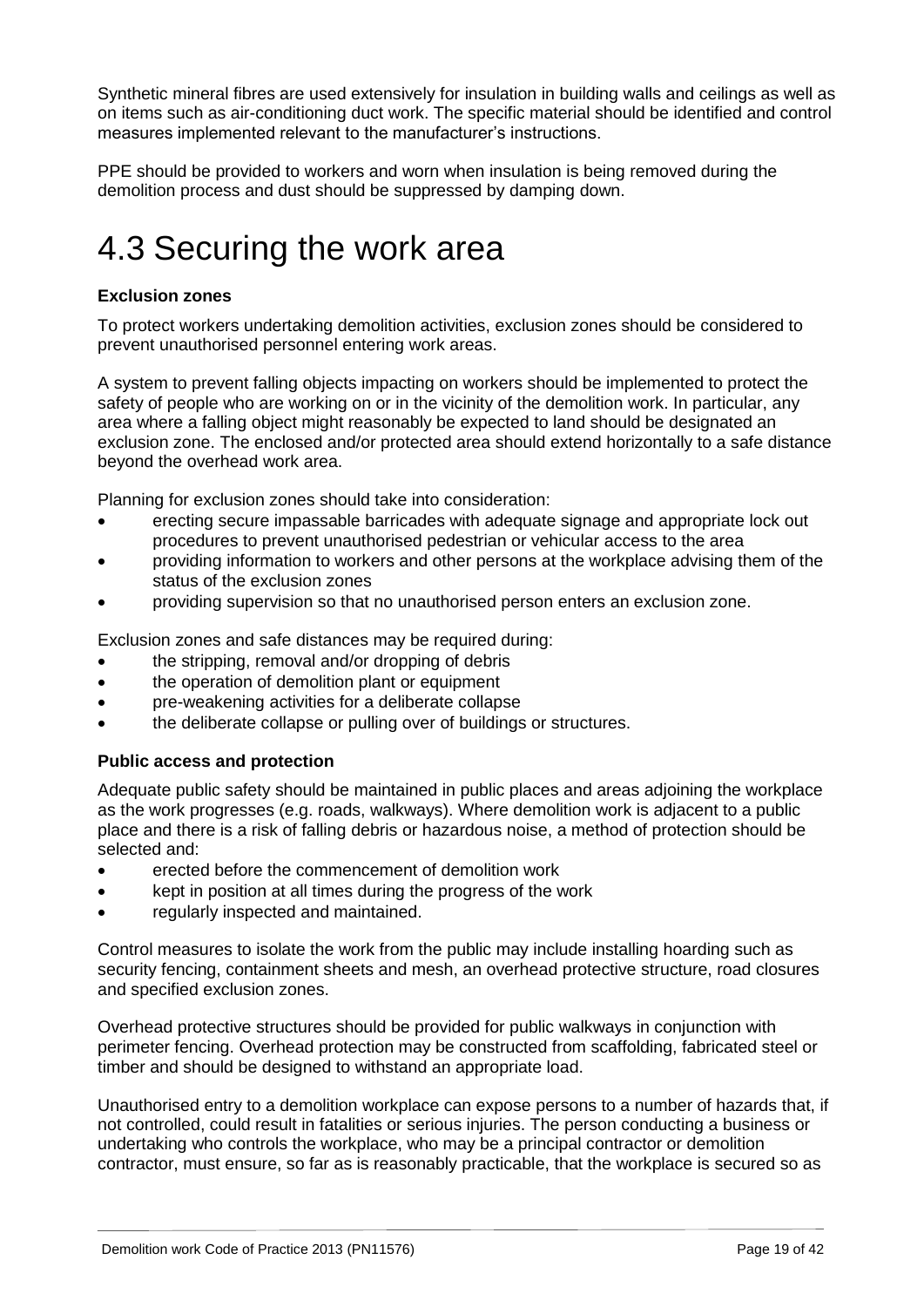to prevent unauthorised access. Monitoring of access and egress points for the workplace should be conducted during the work.

Further information on security fencing, falling materials, overhead protection and hoardings is in AS 2601: *The demolition of structures.*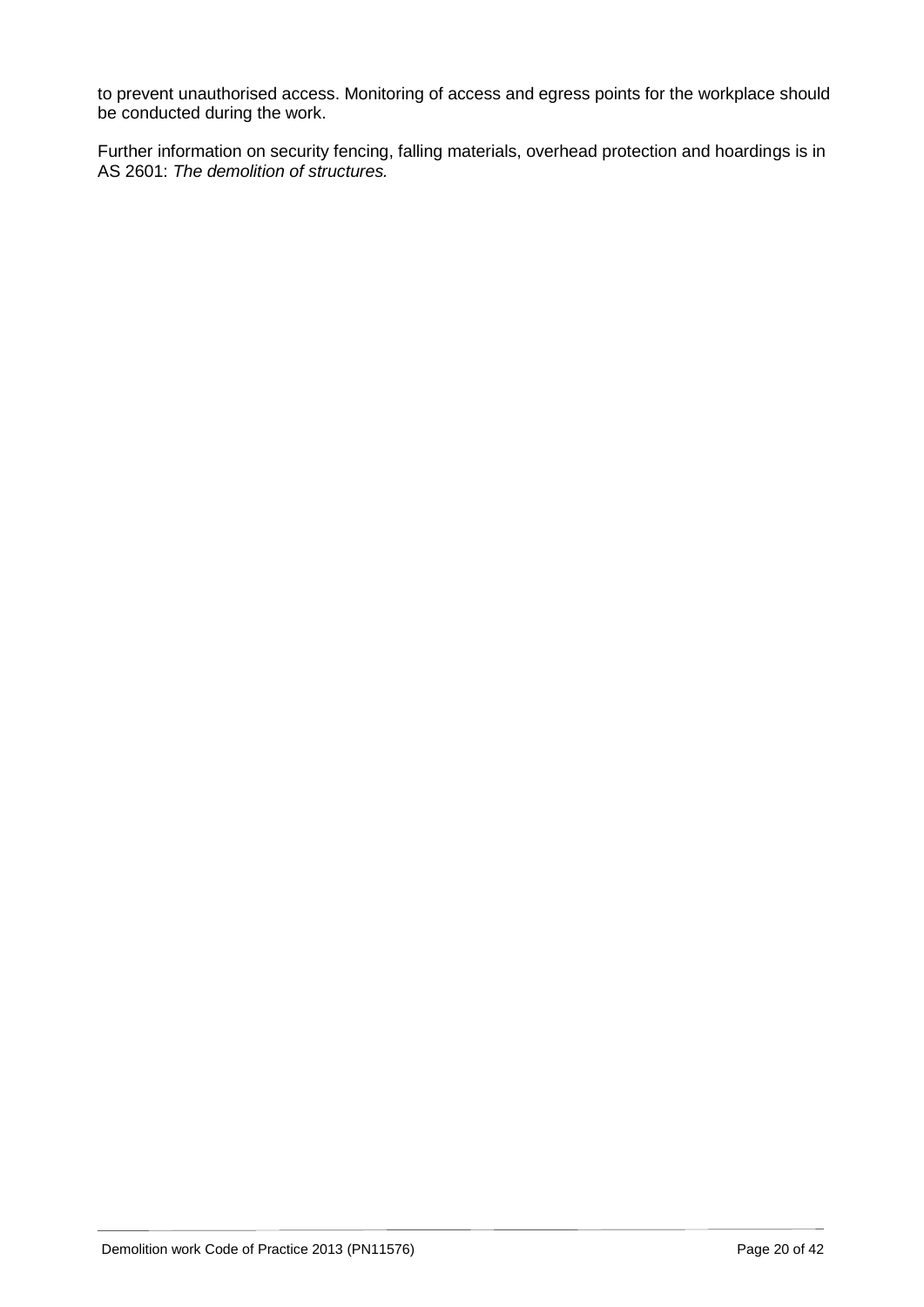# <span id="page-20-0"></span>4.4 Plant and equipment

A range of plant and equipment typically used for demolition work includes:

- powered mobile plant
- personnel and/or materials hoists
- air compressors
- electric generators
- jack hammers
- hydraulic jacks
- oxy-acetylene (gas cutting/welding)
- concrete saws and corers
- scaffolding
- ladders (limited use)
- many types of handheld plant, including: angle grinders, power saws, hammers, demolition saws, hydraulic jacks and pinch/lever bars.

You should ensure:

- plant is used and operated by a competent person
- **that appropriate quards and operator protective devices are fitted**
- that the safe working load is displayed and any load measurement devices are operating correctly
- plant is maintained in accordance with the manufacturer/supplier's instructions or relevant Australian Standards
- you refer to the manufacturers' recommendations for the safe use and storage of oxyacetylene cutting equipment.

Further general guidance on plant is in the Managing the risks [of plant in the workplace](https://www.worksafe.qld.gov.au/__data/assets/pdf_file/0006/58173/Managing-risks-of-plant-COP-2013.pdf) Code of [Practice](https://www.worksafe.qld.gov.au/__data/assets/pdf_file/0006/58173/Managing-risks-of-plant-COP-2013.pdf)*.*

## <span id="page-20-1"></span>4.5 Powered mobile plant

The use of powered mobile plant such as cranes, excavators and bulldozers, requires the preparation of a SWMS before work commences.

A high risk work licence is required to operate some types of powered mobile plant, such as some cranes, elevating work platforms or forklifts.

Whenever powered mobile plant is to be used for demolition work, traffic management arrangements should be implemented to prevent collision with pedestrians or other mobile plant.

### *Cranes*

Cranes may be used in demolition work for a number of purposes, including:

- **Illet is and lowering plant and/or materials**
- lifting and lowering personnel work boxes
- holding suspended loads.

Cranes require a licensed operator. An operator may also need other competencies for specialist work.

If cranes are used to suspend loads that are to be cut and then lowered to the ground, it is important for the loads to be accurately calculated. It may be necessary to cut samples in order to determine the weight per unit length or area. Where this occurs, the safe working load of the crane should be reduced by 50 per cent to allow for miscalculations in the test weighing. A similar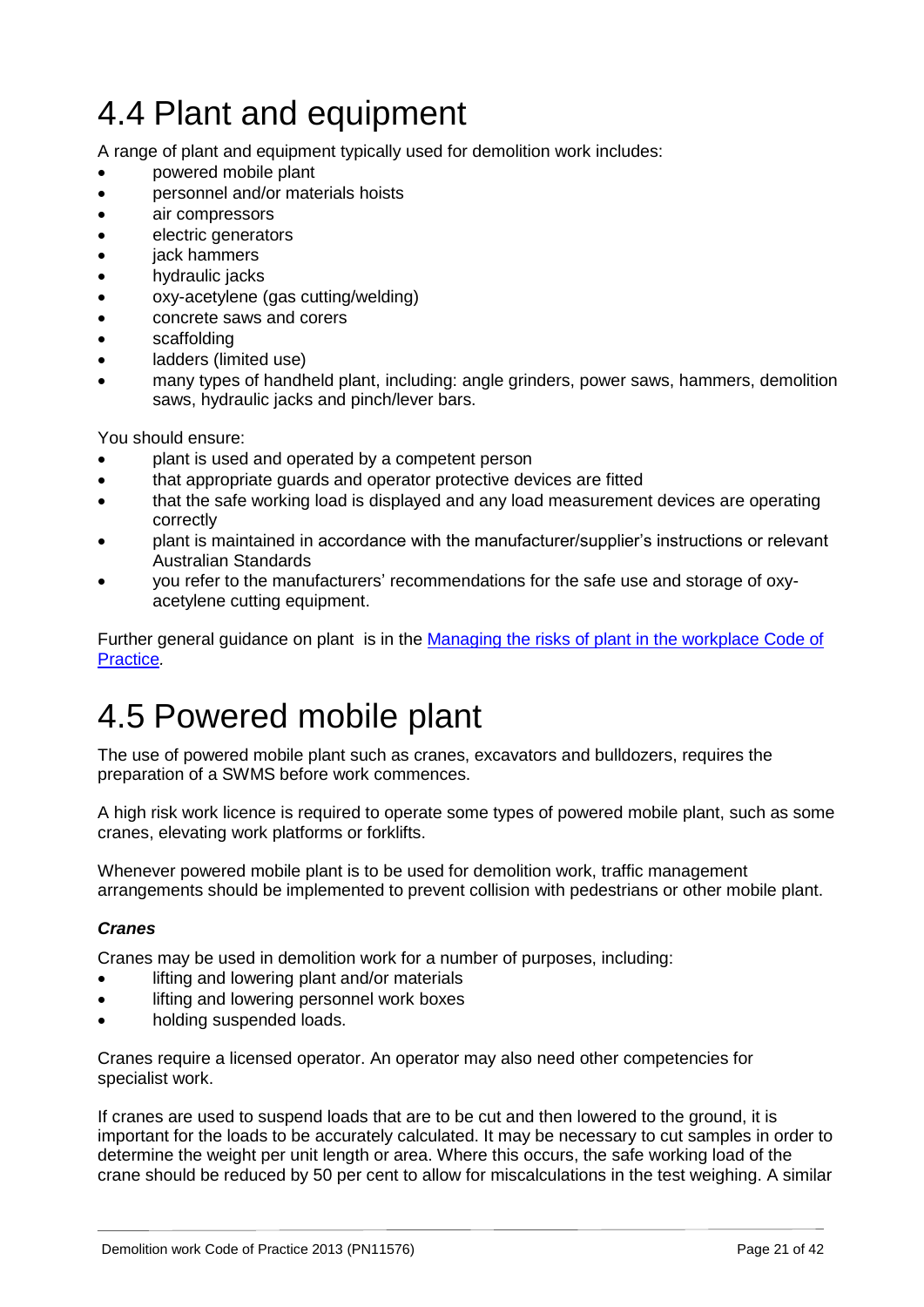approach should be followed where weights cannot be determined with reasonable consistency and accuracy.

## <span id="page-21-0"></span>4.6 Removal of debris

The person conducting a business or undertaking and/or the principal contractor in control of the workplace must manage the risks to health and safety arising from the storage, movement and disposal of construction materials and waste at the workplace.

Debris should be progressively removed to prevent any build up that could affect the integrity of a suspended floor of the building or structure, affect workplace access and egress, become a fire hazard, or cause a health and safety hazard.

Demolished materials should not be allowed to fall freely unless they are confined within a chute (or similar enclosure), shaft and/or exclusion zone.

A debris drop is a debris pile that is enclosed and where the risk of an object striking workers or the public has been eliminated. Debris drop zones should be clearly identified and any area where there is a risk that a worker or other persons at the workplace might be injured by falling or rebounding debris should be fenced or barricaded to prevent access.

If demolished materials are allowed to fall through internal floor openings in multi-storey buildings, such as lift shafts and/or debris drop zones, the following should apply:

- at the working level, each opening should be protected by an adequate vehicle buffer during the removal of debris by mobile plant, and guarded by suitable barriers at all other times. Vehicle buffers should be high enough to prevent the mobile plant from riding over them and solid enough to stop the fully loaded mobile plant
- at all levels below the working level, access to the area through or onto which material is falling should be prevented, either by sealing off the opening with guarding from floor to ceiling, or by erecting signs and barricades to prevent persons coming near the openings.

Debris chutes should be designed and constructed to prevent the spillage of material and dust and to minimise noise while debris is passing through the chute. Vertical chutes should be fully enclosed with a cover or barrier at the top to prevent a person falling into the chute. Debris chutes should be adequately secured to the building or structure and to ensure that debris falls freely and does not become jammed in shafts or chutes. Securing of the chute should take into consideration the weight of the chute plus the accumulated load.

Overhead demolition should cease during removal of the debris bins. Signs which warn of the risk from falling or ejected material should be placed at the discharge end of every chute.

# <span id="page-21-1"></span>4.7 Falls

**WHS Regulation section 78:** A person conducting a business or undertaking must manage the risk of a fall from one level to another that is reasonably likely to cause injury to the person or another person.

In managing the risks of falls, the WHS Regulation requires the following control measures to be implemented where it is reasonably practicable to do so:

- eliminate the need to work at heights by performing work at ground level
- carry out the work on solid construction that includes a safe means of access and egress
- minimise the risk of fall by providing and maintaining a safe system of work including:
	- using fall prevention devices (e.g. temporary work platforms and guard railing)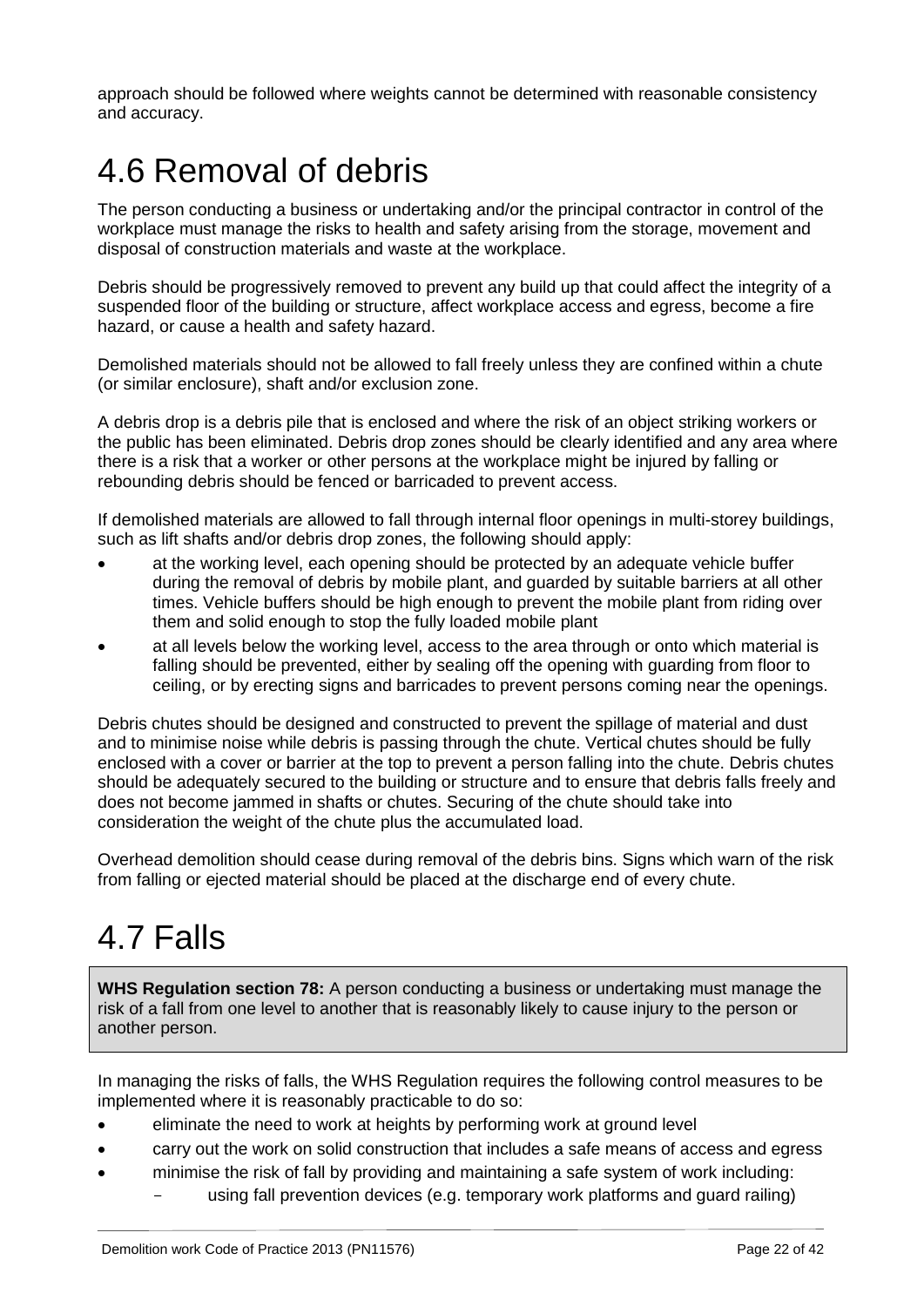- work positioning systems (e.g. industrial rope access systems), or
- fall arrest systems such as catch platforms.
- Any construction work, including demolition work that involves a risk of a person falling more than 2 metres is high risk construction work and a SWMS must be prepared before this work commences.

#### **Fall prevention devices**

A fall prevention device is any equipment that is designed to prevent a fall for temporary work at heights, and once in place does not require any further adjustment by workers using the device.

Fall prevention devices include perimeter guard rails, the protection of openings with solid covers and temporary work platforms.

Further information on the selection and use of fall prevention devices is in the [Managing the risk](https://www.worksafe.qld.gov.au/__data/assets/pdf_file/0004/58171/managing-risk-falls-workplaces-cop-2011.pdf)  [of falls at workplaces](https://www.worksafe.qld.gov.au/__data/assets/pdf_file/0004/58171/managing-risk-falls-workplaces-cop-2011.pdf) Code of Practice*.*

### <span id="page-22-0"></span>4.8 Electricity

Any construction work that is carried out on or near energised electrical installations or services is high risk construction work and a SWMS must be prepared before this work commences.

Electrical power sources, whether overhead or underground, can be a major hazard. In addition to direct electric shock and possible electrocution, contact with overhead electric lines can lead to a variety of hazards including arcing, explosion or fire causing burns, unpredictable cable whiplash and the electrifying of other objects (e.g. signs, poles, trees or branches).

Specific control measures must be implemented when work is done in the vicinity of electric lines. The local electricity supply authority should be consulted and appropriate control measures implemented. Before demolition commences, all live electrical wiring and/or components (apart from any temporary electrical installations provided for the work) should be disconnected, isolated, or clearly marked and rendered safe by a competent person (e.g. licensed electrical worker) or, where necessary, the local electrical supply authority.

More detailed guidance on managing risks associated with electricity is in the [Electrical Safety](https://www.worksafe.qld.gov.au/__data/assets/pdf_file/0007/59677/es-code-of-practice-risk-management.pdf)  Code of Practice - [Managing Electrical Risks in the Workplace](https://www.worksafe.qld.gov.au/__data/assets/pdf_file/0007/59677/es-code-of-practice-risk-management.pdf)*.*

### <span id="page-22-1"></span>4.9 Fire prevention

Where required, adequate fire prevention equipment should be provided and maintained at all times during the demolition of a structure. Access to the fire protection service, including any booster fitting, should also be maintained.

If a sprinkler system is installed in a structure to be demolished, it should be maintained in an operable condition at each storey, so far as is reasonably practicable. Portable fire-extinguishers should be kept in working areas at all times and maintained in an operable condition.

### **Fire hazards from welding and cutting**

Welding and cutting operations present a severe fire hazard unless precautions are taken.

In areas where the floor, walls or ground cover are combustible, the area should be protected by spraying the area with water, spreading damp sand, laying fireproof blankets or other suitable means of protection.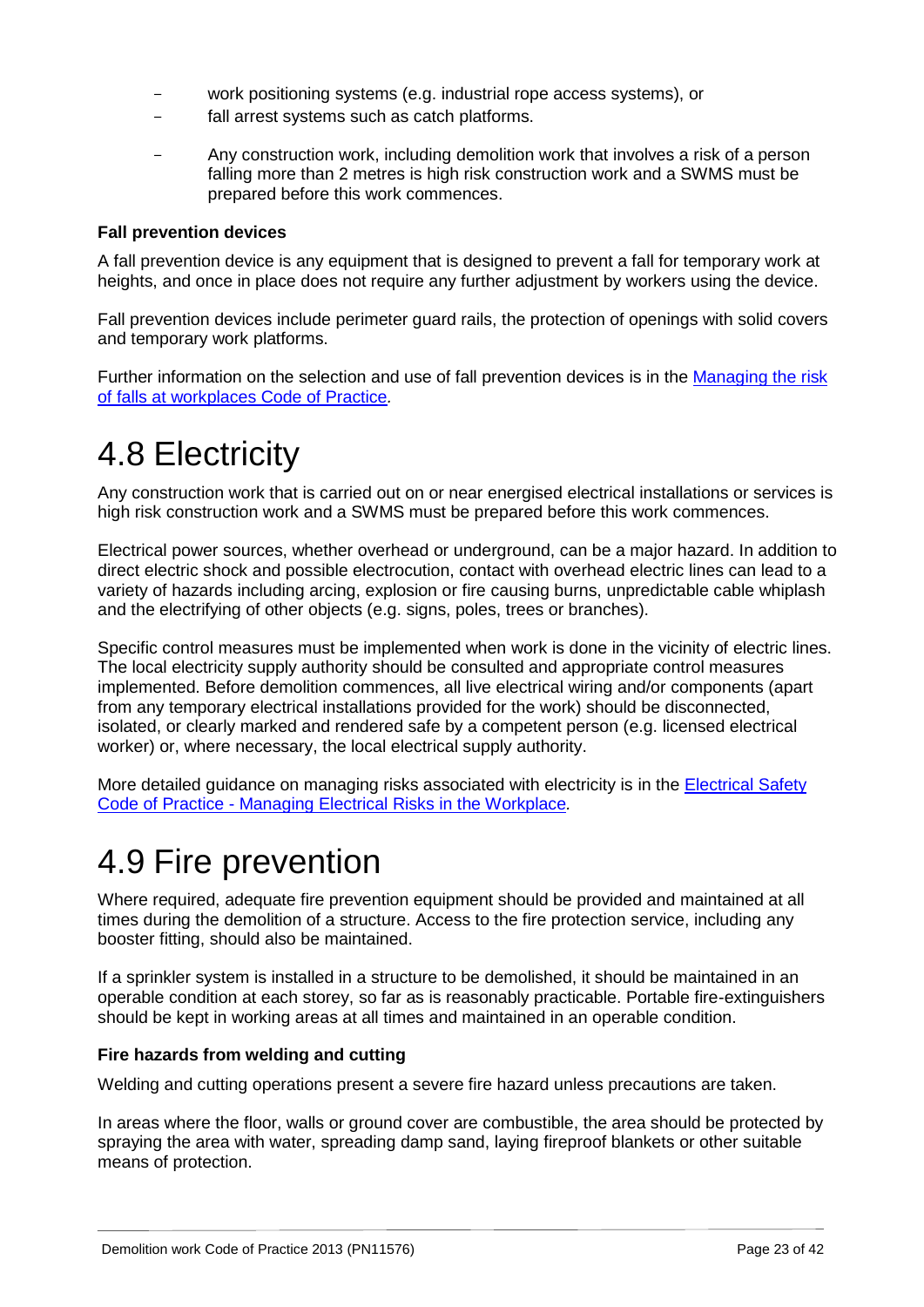In cases where a serious fire might quickly develop, a fire spotter should be assigned to the area. Fire extinguishing equipment should be readily available, and all workers trained in its use.

Where possible, flammable and combustible material should be removed from the work area and should not be allowed to accumulate to the extent that it can become a fire hazard.

Further guidance on welding is in the [Welding processes Code of Practice](https://www.worksafe.qld.gov.au/__data/assets/pdf_file/0019/58204/welding-processes-cop-2013.pdf) and in AS 1674: *Safety in welding and allied processes - Fire precautions*.

# <span id="page-23-0"></span>4.10 Information, training, instruction and supervision

**WHS Act section 19:** A person conducting a business or undertaking must ensure, so far as is reasonably practicable, the provision of any information, instruction, training and supervision that is necessary to protect all persons from risks to their health and safety arising from work carried out.

**WHS Regulation section 39:** A person conducting a business or undertaking must ensure that information, training and instruction provided to a worker is suitable and adequate having regard to:

- the nature of the work carried out by the worker
- the nature of the risks associated with the work at the time of the information, training and instruction
- the control measures implemented.

The training provided must be readily understandable by any person to whom it is provided.

**WHS Regulation section 317:** A person conducting a business or undertaking must not direct or allow a worker to carry out construction work unless the worker has successfully completed general construction induction training.

Training specific to the demolition work and to the site should also be provided to workers by a competent person. A competent person is a person who has acquired through training, qualification or experience the knowledge and skills to carry out the task. A person conducting a business or undertaking must also ensure that workers operating plant at the workplace possess a valid licence to operate that plant, if a licence is required to operate that plant.

Workers in a supervisory role (e.g. a leading hand or foreman) should be experienced and trained in the type of demolition being carried out to ensure the work is carried out in accordance with the SWMS.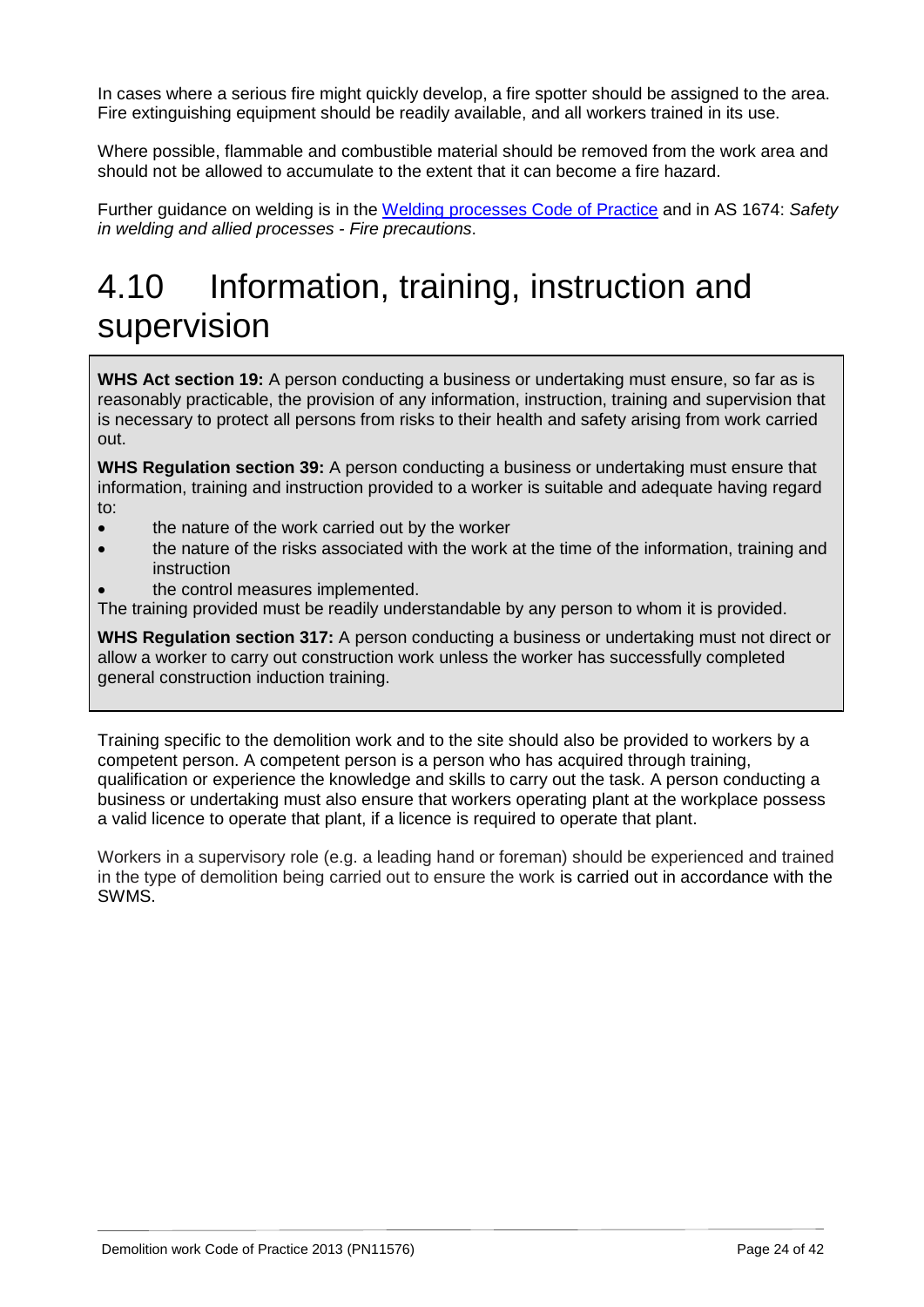# <span id="page-24-0"></span>5 Demolition methods

The sequence in which a building or other structure is demolished can be critical for the health and safety of workers and the general public.

The demolition sequence will depend on things like the type of construction, location, and demolition method(s) selected. Buildings and structures should generally be demolished in reverse order to their construction, that is, by 'sequential demolition'. In particular:

- sequential demolition should be carried out in reasonably even stages, commencing from the roof or top of the building or structure being demolished
- multi-storey buildings or structures should be demolished storey by storey
- masonry and brickwork should be taken down in reasonably even courses.

There is a range of demolition methods that may be used, either separately or in combination. Control measures should be selected on the basis of the demolition method(s) used. However, no matter what method is used, the building or structure to be demolished and all its components should be maintained in a safe and stable condition so as to prevent the unexpected collapse of part or all the structure. Temporary braces, propping, shoring, or guys may need to be added for stability.

<span id="page-24-1"></span>Further information on demolition methods can be found in AS 2601: *The demolition of structures.*

## 5.1 Manual demolition

Manual demolition includes any technique where hand tools such as jackhammers, sledge hammers and picks are used.

Manual demolition has many of the hazards that are present in other major demolition activities including unexpected collapse, falls, falling objects, manual handling and exposure to noise, dust and hazardous chemicals.

To manage the risk of unplanned collapses, the condition of roofs, walls and floors of the building should be assessed by a competent person before commencing demolition work.

Where concrete members are being demolished manually, the reinforcement shall not be cut while breaking of the concrete is in progress.

Where pre and post-tension demolition work is undertaken competent person advice should be sought as to demolition sequence. More information on the demolition of pre and post- tensioned concrete is at section 6.1 of this code.

Areas where debris will fall should be barricaded off and signs erected to prevent persons from entering before demolition starts.

### **Manual demolition of roofs**

Where it is not reasonably practicable to demolish a roof using mechanical means or to remove the roofing from work platforms below the roof, then careful consideration should be given to the most suitable method of protection for workers engaged in the removal of the roofing. For example, roof trusses should be removed using safe temporary work platforms. It is important to ensure that the removal of trusses does not cause wall instability.

Controlling the risk of falls of persons or objects is an important consideration for roof work. Prior to commencing roof demolition or dismantling, you should consider:

fall hazards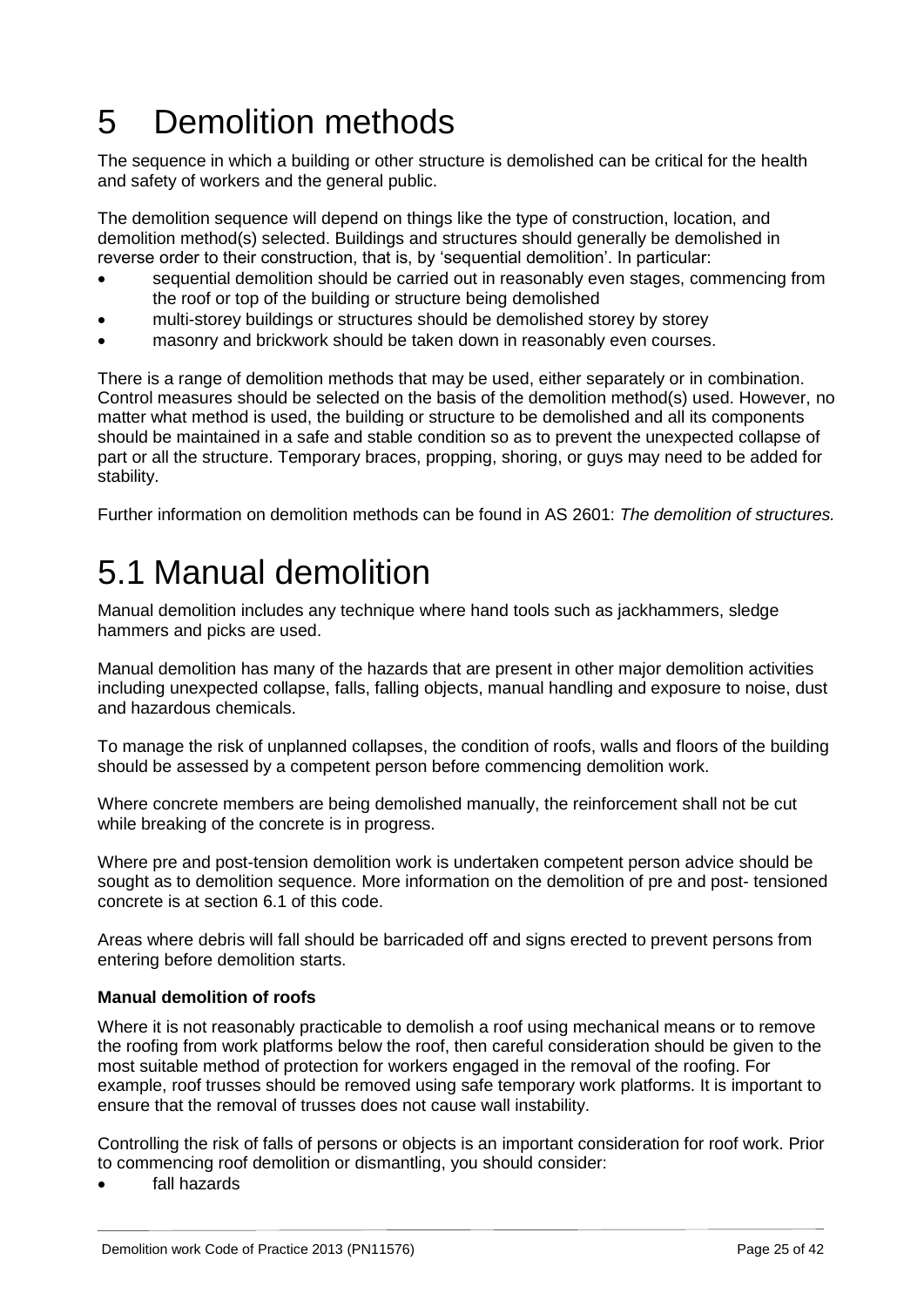- **•** structural stability
- condition and strength of the roofing material and the identification of fragile roofing
- identification of fragile panels or skylights in solid roofs
- crane access
- safe worker access and egress
- fall protection requirements including issues such as perimeter protection, the availability and strength of anchor points for static lines, inertia reels and lanyards and the suitability of roof structure for the use of safety nets
- means of rescuing persons from safety nets or safety harnesses
- the condition of any roof mesh or safety mesh
- methods of raising and lowering equipment and materials
- assessment of manual handling problems
- electrical safety including the location of nearby power lines
- worker competency and training needs.

#### *Fragile roofs*

Before working on the roof, the roof should be inspected to identify that it is structurally adequate to work on and whether there is any brittle material or if the roof has a fragile aspect to it (e.g. a skylight or worn section).

Brittle or fragile roofing material can include roofing made of asbestos cement, cellulose cement, glass panels, fibreglass, acrylic or other similar synthetic moulded or fabricated material used to sheath a roof or contained in a roof.

If asbestos cement roofing is involved, the work must be undertaken in accordance with the asbestos related requirements of the WHS Regulation. Further information is in the [How to safely](https://www.worksafe.qld.gov.au/__data/assets/pdf_file/0009/58194/how-to-safely-remove-asbestos-cop-2011.pdf)  [remove asbestos](https://www.worksafe.qld.gov.au/__data/assets/pdf_file/0009/58194/how-to-safely-remove-asbestos-cop-2011.pdf) Code of Practice.

Where it is necessary for work to be carried out or adiacent to any part of a fragile roof, you should:

- inspect the underside of the roof to determine the extent of the fragile roof material, the existence of any safety mesh and its fixings, and the structural soundness of the roof material
- complete the work from a temporary work platform
- provide temporary walkways as a means of access to and egress from any work area on the roof where permanent walkways are not provided
- secure and fix cleats to walkways on high pitch roofs (e.g. where the slope of the roof exceeds 1:6)
- provide temporary roof ladders for steep roofs (e.g. in excess of 35 degrees)
- provide other fall protection as necessary (e.g. work positioning or fall arrest system).

#### *Roof access*

The person conducting a business or undertaking where persons are employed to work on roofs has a responsibility to ensure that the access from the ground to the actual work area is safe and without risk to health. Access arrangements may include personnel hoists, scaffolding, temporary work platforms and ladders.

### *Purlin trolleys*

Purlin trolleys are plant designed to travel on top of purlins (horizontal beams running along the length of a roof) and can be used to support material and roof workers. They are sometimes used during the removal of roof coverings.

Purlin trolleys should be provided with a holding brake and a device to prevent their accidental dislodgment from the supporting purlins. Where it is intended that the roof workers be supported by the trolley, the trolley should be provided with suitable safety harness anchorage points.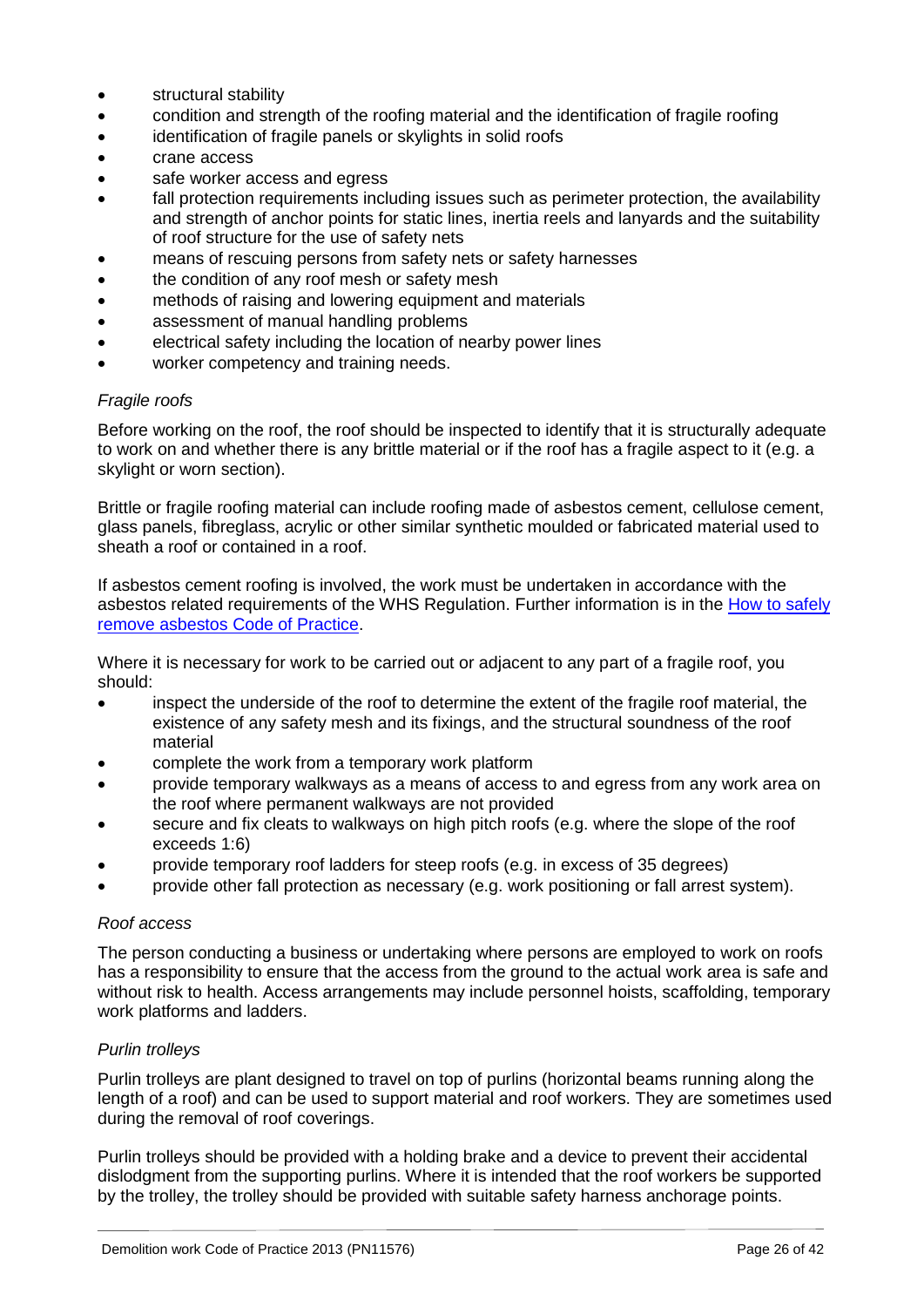Before a purlin trolley is placed on a roof structure:

- a competent person (e.g. a structural engineer) should have considered whether the roof structure is suitable for the particular purlin trolley and its operational loads
- the purlin trolley should be designed and constructed to withstand the loads placed on it and for the purpose of the safe movement of materials and/or persons across the roof surface.

### **Manual demolition of walls**

Glass should be removed from the windows, doors or openings before the commencement of the demolition work.

Walls and gables should be demolished course by course. All work should be performed from safe working platforms. Workers should not work from the top of a wall or partition being demolished. A wall or partition should not be permitted to stand, unless it is effectively supported against collapse, including being supported against lateral loads from wind and other forces.

If the demolition work involves the demolishing course by course of any walls, columns, piers or other vertical structural members, the demolition contractor should check that:

- risks to persons and property from falling collapsing and rebounding material are eliminated or minimised
- the remaining portion of the building or structure, if any, can withstand any loads, impacts and vibration caused by felling or other environmental factors such as wind.

### **Manual demolition of floors and members**

All floors and other surfaces used to support workers, plant, equipment or materials should be assessed as capable of supporting the load. Suspended floors and their supporting members should not be loaded by workers, plant, falling or accumulated debris/materials to the extent that there is excessive deflection, permanent deformation or danger of collapse. If water is used, the increased weight of the watered debris should be taken into account. For further information refer to AS 2601: *The demolition of structures*.

Openings in floors, through which a person may fall, should be properly guarded or boarded over and the boarding secured against accidental removal. Any covers or boarding of openings in floors should be of sufficient strength to withstand any expected loads that may be imposed on the floor (e.g. elevating work platforms, people and material). Drop zones should be isolated and/or guarded to protect workers and the public from falling objects. When jack hammering concrete floors, sufficient reinforcing steel should be left in position as protection against collapse or to prevent persons falling through the floor.

#### **Manual demolition of frameworks**

Before any framework is demolished or removed, all reasonably practicable precautions should be taken to prevent the rest of the building collapsing as a result.

A competent person (e.g. a structural engineer) should undertake an assessment to determine the necessary supports required when cutting members. Members should not be cut unless they are supported safely and effectively. Measures should be taken to prevent sudden spring, twist, collapse or other movement of the framework when it is cut, released or removed.

Any framework which is not demolished should be strong enough to remain safely in position, or should be guyed or otherwise supported to ensure that it will be stable in any adverse weather conditions.

Framework members should be lowered in a controlled manner. Tag lines should be used on loads where necessary to control the load.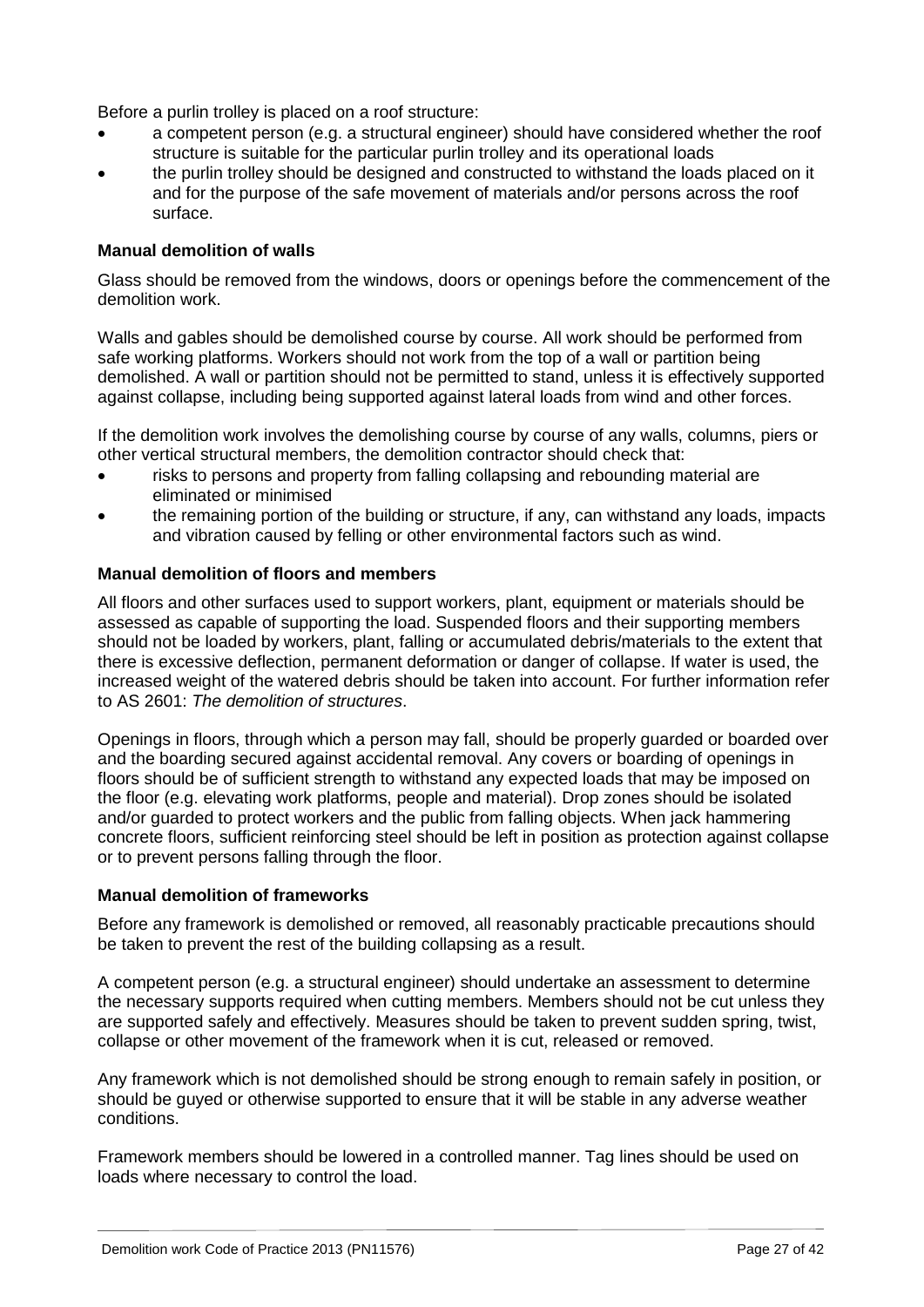# <span id="page-27-0"></span>5.2 Mechanical demolition

Mechanical demolition involves the use of powered mobile plant, such as excavators, cranes, loaders and bulldozers. There may be a mix of hand and mechanical demolition methods applied.

All powered mobile plant used for demolition work must be fitted with a suitable combination of operator protective devices.

Operator protective structures should be designed to the appropriate standard that eliminates or minimises the risk, so far as is reasonably practicable, of operator injury due to:

- roll over and consequent cabin impact damage
- objects falling on or over the cabin
- objects penetrating the cabin
- hazardous noise.

Demolition should be planned to be systematic and sequential. That is, a structure should generally be demolished in the reverse order to which it was constructed.

#### **Working on suspended floors**

Suspended floors and their supporting members should not be loaded by workers, plant, falling or accumulated debris/materials to the extent that there is excessive deflection, permanent deformation or danger of collapse. If water is used, the increased weight of the watered debris should be taken into account.

If powered mobile plant will be operated on a suspended floor, the demolition contractor should ensure that a competent person (e.g. a structural engineer) verifies and documents:

- the type, size, weight and usage of any specified plant
- that the floor is capable of sustaining the static and live loads of the plant (including attachments) and demolished materials, without excessive deformation or collapse, either:
	- without additional support from below
	- with specified propping to be applied from below so that the loads carried do not exceed their manufacturer's specified rating.

Any powered mobile plant used in demolition work should be moved between suspended floor slabs by hoist equipment or an appropriately fabricated ramp.

If load shifting equipment is to be used on suspended floors as part of the demolition work, a notification must be made to the regulator (see section 3.1 of this code).

When using powered mobile plant on suspended floors, the person conducting the business or undertaking should review the demolition SWMS to confirm that:

- where plant has been specified in the SWMS, another piece of plant of the same type and usage may be substituted for it provided that the substituted equipment is neither larger nor heavier than the specified equipment
- effective communication will be maintained between the equipment operator and the demolition supervisor while the equipment is operating
- debris is progressively removed from each floor
- buffers are used to prevent the plant from falling over the edge where plant is used to push/tip materials into a nominated areas
- guarding, hoarding and/or exclusion zones are used to protect persons against the risk of being struck by falling debris and materials.

Load shifting equipment should, so far as is reasonably practicable, be located on a beam. Skid steer loaders using a breaker may not be appropriate on suspended floors with their limited reach*.*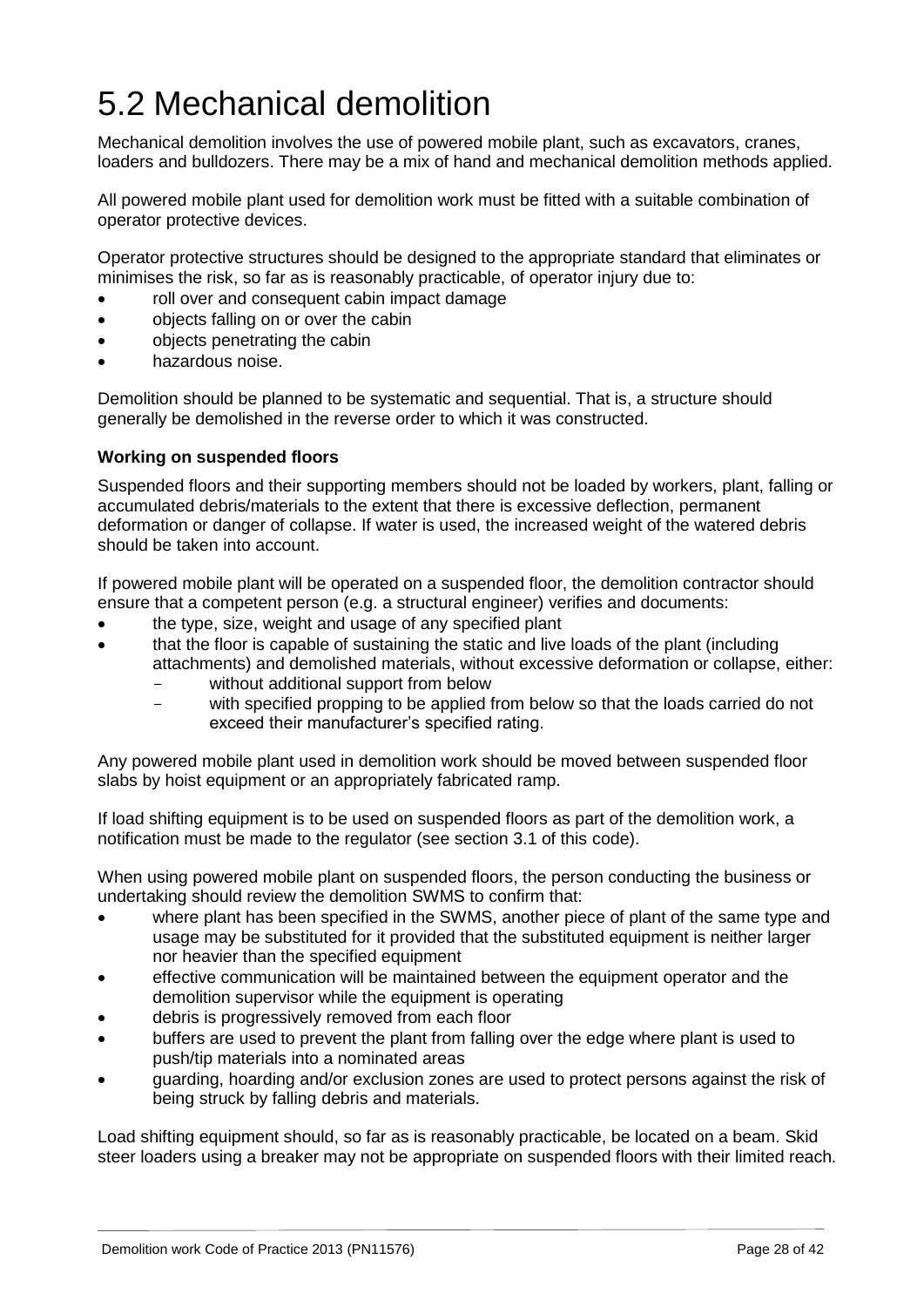It is important to consider the load created when large or multiple pieces of plant are used for this purpose so as to ensure that any partially demolished structure can support the loads. For example, the use of an excavator with a hydraulic rock breaker or pulverising attachment to break up walls and floors while other load shifting equipment is used to shift the debris on a suspended floor will result in a higher load. Because of the weight of the plant, the vibration caused by its operation and the build-up of debris, careful design and planning is needed to prevent a premature collapse of the structure.

### **Demolition of walls**

When mobile plant (e.g. an excavator with hydraulic rock breaker) is used to demolish walls, at least 900 mm of the wall being demolished should be left intact above the floor level to provide a protective barrier at the perimeter of the building and around all lift wells, stair wells, light wells and any other places where persons or objects could fall. The remaining wall can later be safely demolished from the floor below. All remaining sections of walls should be identified and highlighted as buffers for edge protection.

Guarding, hoarding and/or the exclusion zones should be used to protect workers and/or the public against the risk of being struck by falling debris and materials.

Walls should not be laterally loaded by accumulated rubble or debris, to the extent that they are in danger of collapse.

### **Using plant and attachments**

All plant attachments should be pinned and secured as per manufacturer's requirements. The plant fittings used in demolition should be designed and fit for purpose. To avoid damaging the equipment itself and to prevent the risk of plant overturning, equipment should not be overloaded.

When plant is used to demolish vertical features such as columns or walls, the columns or walls should not be so high as to create a risk of debris falling onto the plant or operator.

Any member to be severed (with grapples, shears or pulverising attachments) should either be effectively supported or, if allowed to fall, will not endanger persons, plant or damage the remaining structure.

Exclusion zones should be established where necessary to protect the safety of people who are working on or in the vicinity of the demolition work. No person should be in any area near the mechanical demolition where there is a possibility of being struck by flying debris. Areas in which shears are operating should be kept clear of workers, because of the risk of smaller pieces of metal (e.g. bolts) flying off when sheared.

For further guidance on the safe use of plant refer to the Managing the risks of plant in the workplace [Code of Practice](https://www.worksafe.qld.gov.au/__data/assets/pdf_file/0006/58173/Managing-risks-of-plant-COP-2013.pdf)*.*

### <span id="page-28-0"></span>5.3 Induced collapse

Induced collapse involves the systematic/sequential removal of key structural members and the application of a force to result in the controlled collapse of all or part of a building or structure. Expert advice should be sought from a competent person such as an appropriately experienced structural engineer, before this method is used.

Induced collapse methods should only be used on detached, isolated structures on reasonably level sites. There must be sufficient clear space into which the collapsing material will fall. The space should be large enough to contain the collapsed material and enable equipment and personnel to be removed to a safe distance prior to the collapse.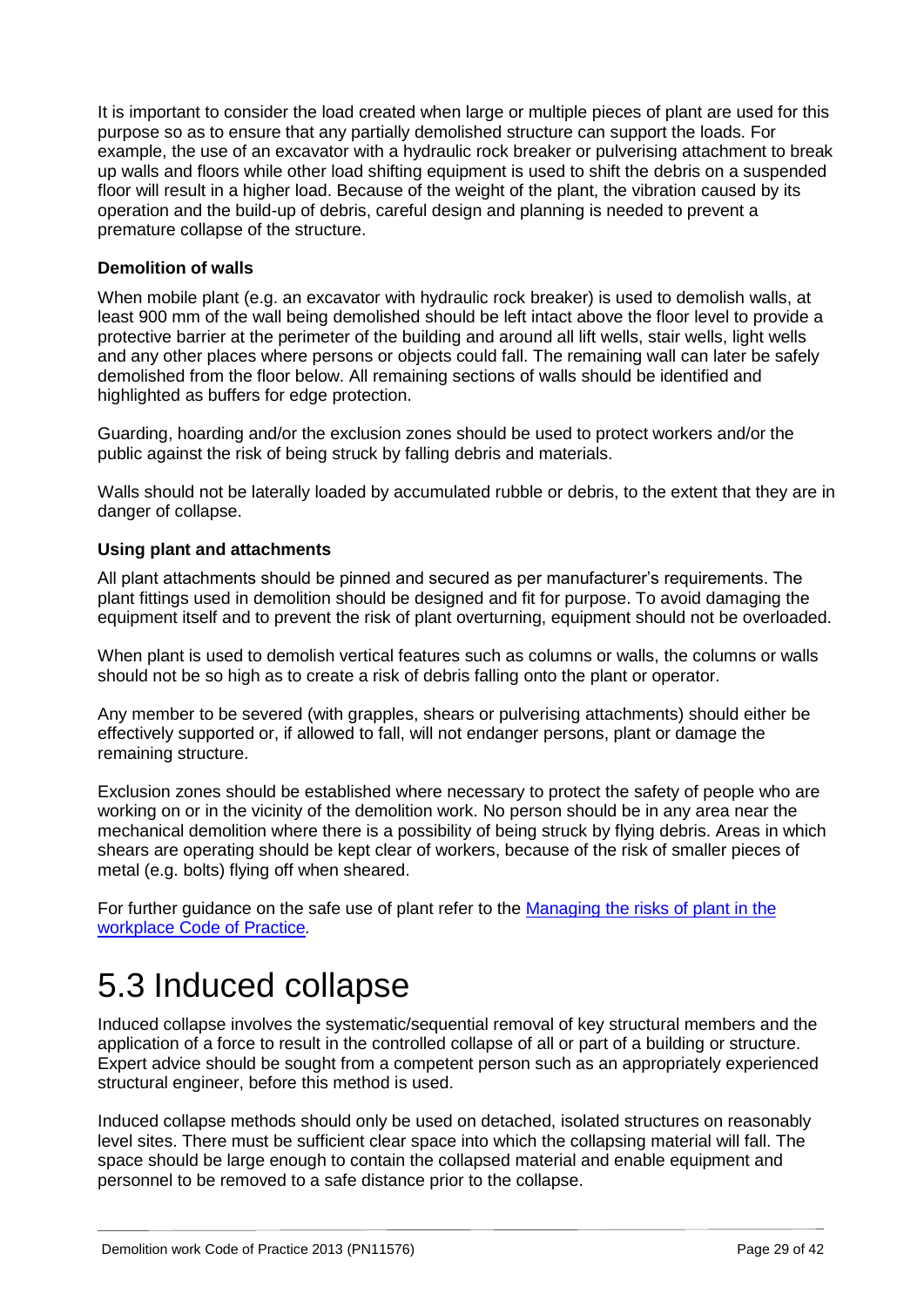For further information on induced collapse methods refer to AS 2601: *The demolition of structures.*

### **Load reduction**

Structures which are not carrying their design loads may be pre-weakened prior to deliberate collapse. This pre-weakening should be carefully planned so that despite the removal of framework members and/or the partial cutting of load-bearing members, the remaining structure has sufficient strength to withstand wind or impact loads until the actual collapse is initiated.

Dead load can be reduced systematically by removing surplus material, machinery, roofs, cladding, walls and parts of floors before demolishing the structural frame.

Sometimes heavy loads are left at height to induce the collapse of the structure after movement is initiated. If this system is adopted, it should be carefully analysed and documented by a competent person (e.g. a structural engineer) to avoid premature collapse.

### **Wire rope, slings and chain pulling**

If using wire rope, slings and chain pulling to demolish a structure, the pulling medium should be a securely anchored winch or plant designed for towing and heavy enough to apply the required tension without sliding or lifting from the surface on which it is located.

The wire rope, sling or chain should be long enough to ensure that the horizontal distance from the demolition work to the pulling medium is at least twice the height of the highest part to be pulled. No person should be in any position where they could be struck by the wire rope, sling or chain in the event of a failure. The plant operator should be protected from rope breakage and flying debris. Exclusion zones should be established where necessary to protect the safety of people who are working on or in the vicinity of the demolition work.

Before pulling of a wall commences, the wall should be cut into appropriate sections having regard to their height, width and construction. If it is not possible to isolate these sections, the chains or wire ropes should be attached to their respective sections prior to the first pull being made. The free ends of the chains or ropes should be left a safe distance from the structure. Vertical reinforcing bars should not be cut until after the wall has been pulled over.

All wire rope, slings and chains used in mechanical demolition should comply with the relevant Australian Standards.

### <span id="page-29-0"></span>5.4 Using explosives

Construction work that involves the use of explosives is defined by the WHS Regulation as 'high risk construction work' and a SWMS must be prepared before this work commences.

A competent person experienced in the controlled application of explosives for the purpose of carrying out the demolition should be consulted before deciding whether explosives may be used for demolition.

Explosives must not be used to induce the collapse of any structure unless approved by the regulatory authority.

All possession, storage, handling and use of explosives must be carried out in compliance with the relevant dangerous substances/goods or explosives legislation applicable in your state or territory.

The transport of explosives must be in accordance with the *Australian Code for the Transport of Explosives by Road and Rail.*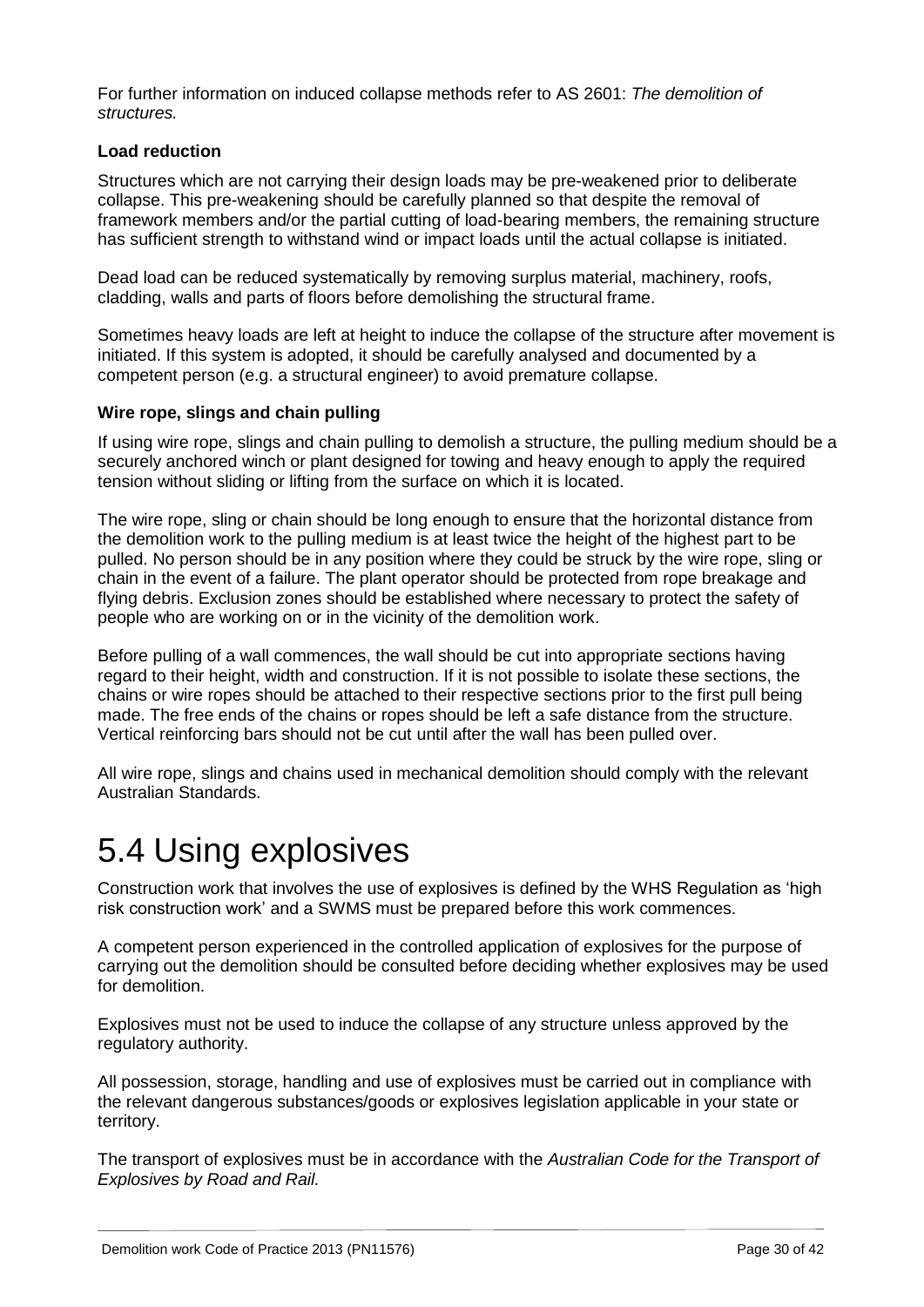Explosives must only be used by a competent person who is licensed in the use of explosives and has experience in the work to be undertaken. If explosives are used in demolition work, a licensed competent person must develop the blast management plan and be responsible for all aspects of the use of explosives in the demolition.

If explosives are planned to be used in demolition work, a notification must be made to the regulator (see section 3.1 of this code).

For further information on the planning and use of explosives for demolition work, refer to AS 2601: *The demolition of structures* and AS 2187.2: *Explosives – storage and use*.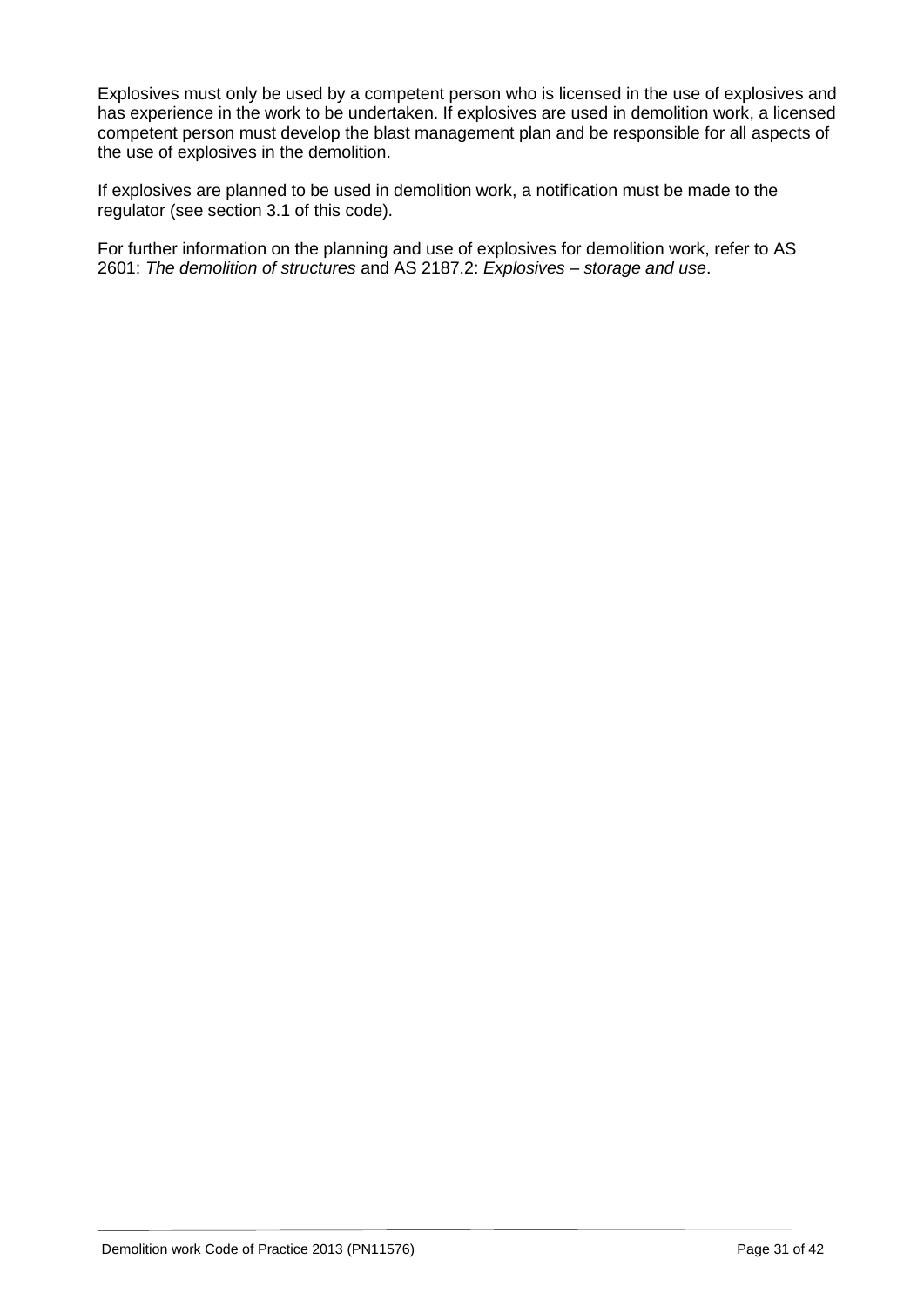# <span id="page-31-0"></span>6 Demolition of special structures

Special structures are complex and/or unusual because of the nature of their construction or condition. They include:

- pre or post-tensioned construction
- pre-cast concrete panel and framed structures
- stressed skin structures (i.e. buildings that rely on the sheeting, cladding or decking to stiffen and restrain the structural framework)
- slung structures (e.g. floors or roofs) that are in some way suspended from a framework, supported by a structural core.

Special structures will require proper planning and care to be demolished safely. An appropriate demolition method and sequence should be selected and documented prior to the work commencing. A demolition plan and an assessment by a competent person of the proposed demolition method may assist with this process. A SWMS must be prepared where structural elements are to be demolished.

### <span id="page-31-1"></span>6.1 Pre and post-tensioned concrete

Pre-tensioned concrete contains tendons (wires, strands or bars) that have been tensioned before the concrete is placed.

Post-tensioned concrete contains tendons that have been tensioned after the concrete has hardened.

Tensioned tendons require controlled removal because the high level of potential energy stored in the tendons poses a risk to the health and safety and can cause damage to property. It is also important that structural stability is retained during and after tendon removal, prior to the final demolition of the concrete element.

The tendons can be subject to corrosion that weakens them and decreases the structural integrity of the building. Damage is not usually evident externally, even if strand breakage is extensive and conditions can vary widely even within an individual structure.

Before demolishing pre or post-tensioned concrete elements, review all available documentation on the building or structure including:

- building plans, designs and specifications to understand the type of tensioning used, the load carried, anchorage points and number of tendons
- any construction photographs to obtain information on anchorage details, the construction sequencing, and any other measures may affect moisture access.

The condition of the concrete and tendons should be considered before and during demolition, for example, by:

- conducting a visual inspection to confirm loads, obvious deviations from the original design and waterproofing details
- assessing conditions throughout the building, as well as utilising selective testing in representative areas to assess any weakening or breakage of tendons
- measuring humidity within tendon sheathing and analysing any sheathing contaminants
- removing, inspecting and testing a small number of tendons to assess their condition
- continuing to monitor tendon tension.

Suitable control measures should be implemented (e.g. using steel plates or other restraint measures, at locations adjacent to pedestrian areas or where concrete cover is reduced). This will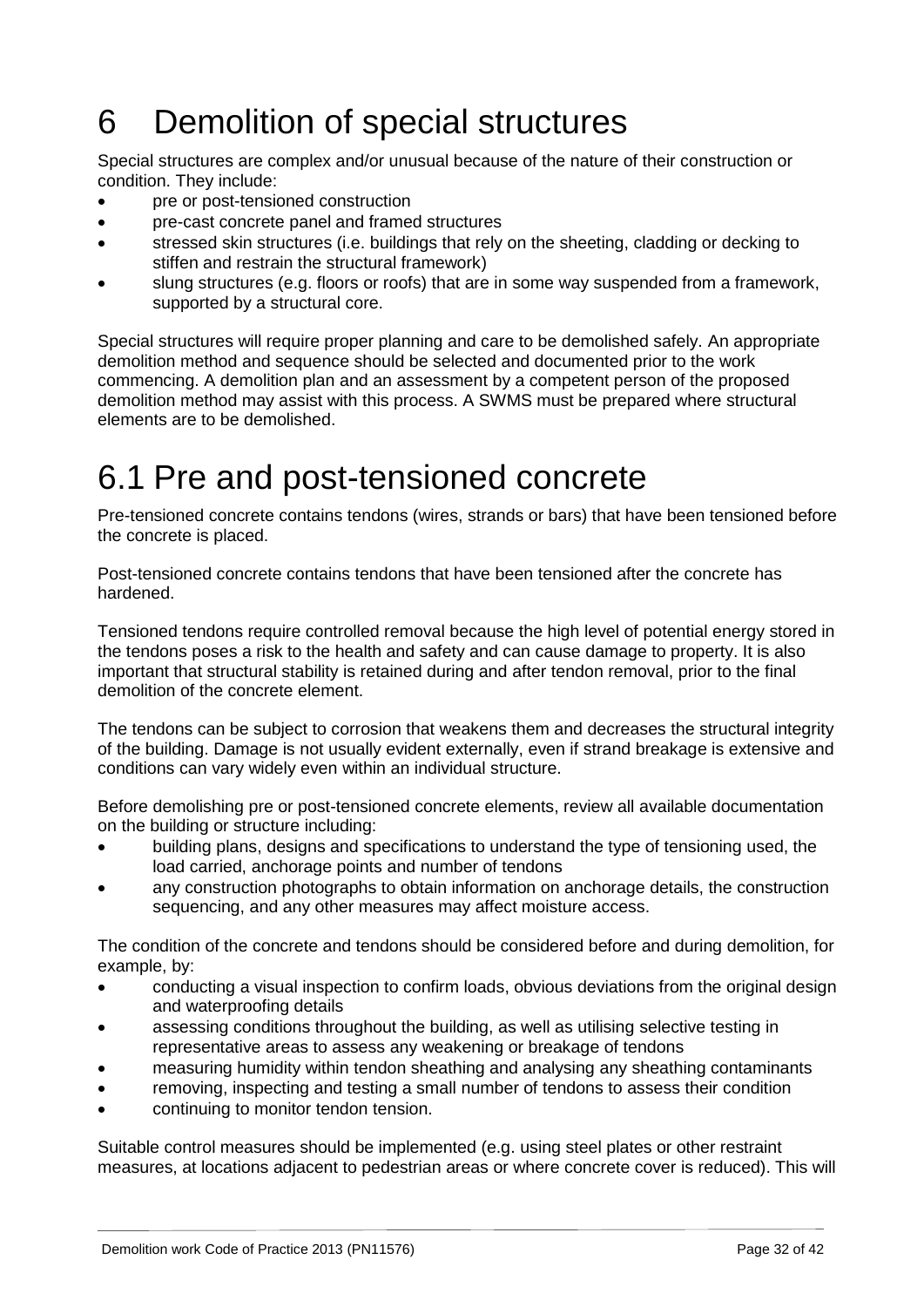help to minimise the risk of personal injury or property damage arising from the unexpected release of stored energy in tendons.

## <span id="page-32-0"></span>6.2 Fire-damaged, ruinous and structurally unsound buildings or structures

An assessment should be undertaken to identify asbestos, hazardous materials and structural integrity issues relating to fire-damaged, ruinous or structurally unsound buildings or structures. The person conducting a business or undertaking should request a written report by a competent person specifying the hazards associated with the design and the current state of the structure. Control measures should be taken, as far as is reasonably practicable, during the assessment and demolition stages.

In specifying the hazards associated with the design and current state of the structure, the report by the competent person should also specify the control measures that should be applied to the demolition.

Where possible, fire damaged, ruinous or structurally unsound buildings or structures should be demolished by mechanical means.

# <span id="page-32-1"></span>6.3 Lift shafts

The combination of the lift shaft structure and the lift plant (including the lift cage or car, winders, counterweights, electrical supply and controls) can make these complex structures. Different methods can be applied to the demolition of lifts and these will depend on the circumstances of the particular site.

In general, demolition procedures should include the following:

- temporary support of the lift cage and the disconnection of electric power to all areas of the lift machinery
- lowering of any counterweights to an appropriate level for disconnection and the unwinding of cables in a controlled manner prior to the removal of drums
- provision of temporary decking in the lift shaft
- progressive demolition of the lift shaft walls onto existing floors and the removal of any debris.

### <span id="page-32-2"></span>6.4 Basements, cellars, vaults, domes and arched roofs

During the demolition of a basement, cellar, arch, vault or dome, frequent inspections should be made to identify whether there has been any unplanned movement. If unplanned movement is detected, appropriate action should be taken to avoid any uncontrolled collapse.

If a basement, cellar, vault or void adjoins another property, any adjoining walls should be inspected by a competent person to determine whether they are strong enough to withstand the resultant ground pressure. If they are not, the proposed methods of strengthening them should be subject to an assessment by a competent person (e.g. a structural engineer).

If a basement has been built in ground with a high water table, measures should be taken, as far as is reasonably practicable, to prevent any collapse as a result of hydraulic pressure, uncontrolled water inrush or flotation.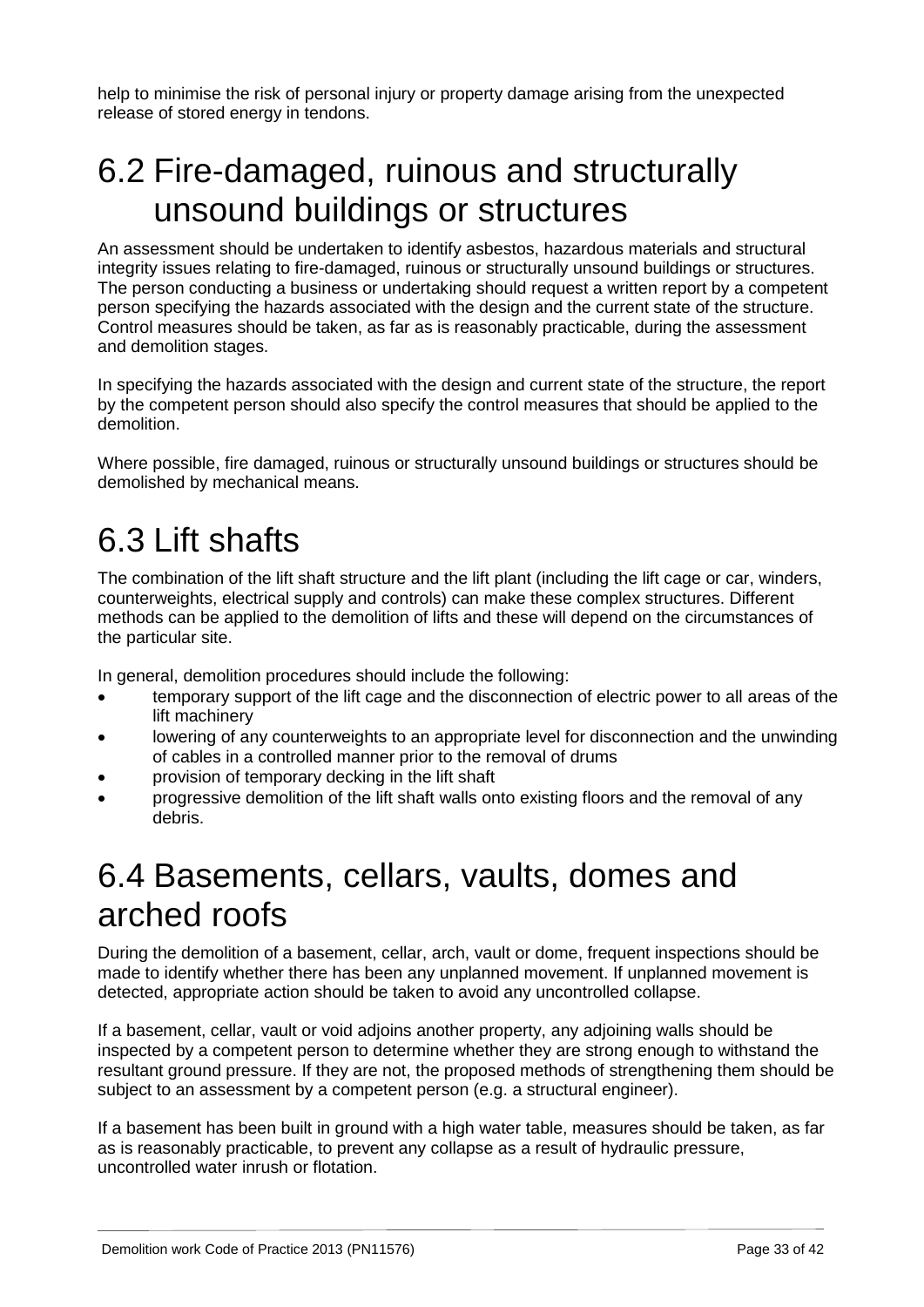If work is to be undertaken in a basement, it will be necessary to determine if the basement is a confined space. There are specific requirements in the WHS Regulation for working in confined spaces. Further information is in the **Confined spaces Code of Practice**.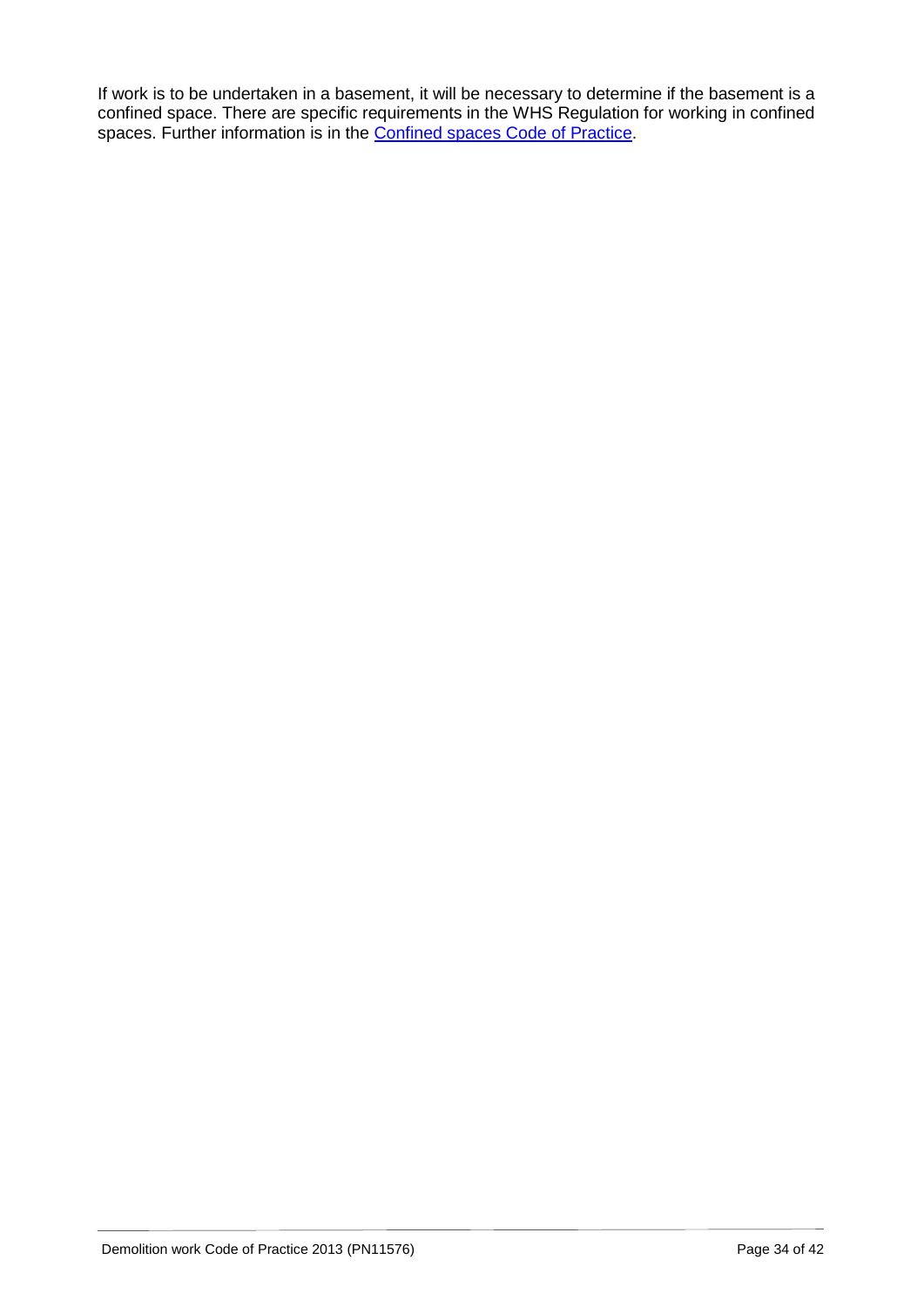# <span id="page-34-0"></span>6.5 Masonry and brick arches

Masonry and brick arches should be demolished in a sequence that allows for the removal of as much of the dead load material as possible without interfering with the stability of the main arch rings. The spandrel infilling should only be removed down to the springing line as the loadcarrying capacity of many old arches relies on the filling between the spandrels. In multi-span arches, lateral restraints should be provided at the springing level before individual spans are removed.

### <span id="page-34-1"></span>6.6 Independent chimneys and spires

A detailed inspection and survey should be completed prior to the demolition of a chimney or spire. In particular, the condition of the structural material, which can range from stone and brick to steel, timber and concrete, needs to be assessed to identify any faults, such as fractured or badly weathered stone or rotten timbers.

Measurements may need to be taken to determine whether there is any deviation from the perpendicular. The possibility of chimney instability resulting from inclement weather (e.g. high winds) needs to be considered during all stages of demolition work.

Due to their height, it is common for chimneys to be demolished by hand or through induced collapse. Temporary supports may be required to ensure that premature collapse does not occur.

Hand demolition should be carried out progressively from the top of the chimney and from safe working platforms.

Due to their height, control measures that need to be considered when demolishing chimneys or spires include:

- temporary work platforms
- falling object protection
- exclusion zones
- dust control.

Induced collapse will require sufficient clear space, approximately 1.5 times the total height of the chimney and of sufficient width depending on the type of structure.

# <span id="page-34-2"></span>6.7 Pylons and masts

If using hand demolition, a pylon or mast should be dismantled in the reverse order to that in which it was erected. If another method is used, such as demolition by wire rope pulling, planning including the provision of adequate clear space will be required.

## <span id="page-34-3"></span>6.8 Precast concrete panels

If a structure is composed of a series of reinforced precast concrete panels, an inspection of the fixings to the rest of the structural elements, jointing between elements, and the lifting points or fittings should be undertaken to establish their nature and condition before any demolition of the structure begins.

Where possible, the panels should be removed by a crane in the reverse sequence to that used for their erection. Wherever panels act as bracing (e.g. along a wall) sufficient temporary bracing should be provided to the structure, to maintain its stability during and after removal of the panels.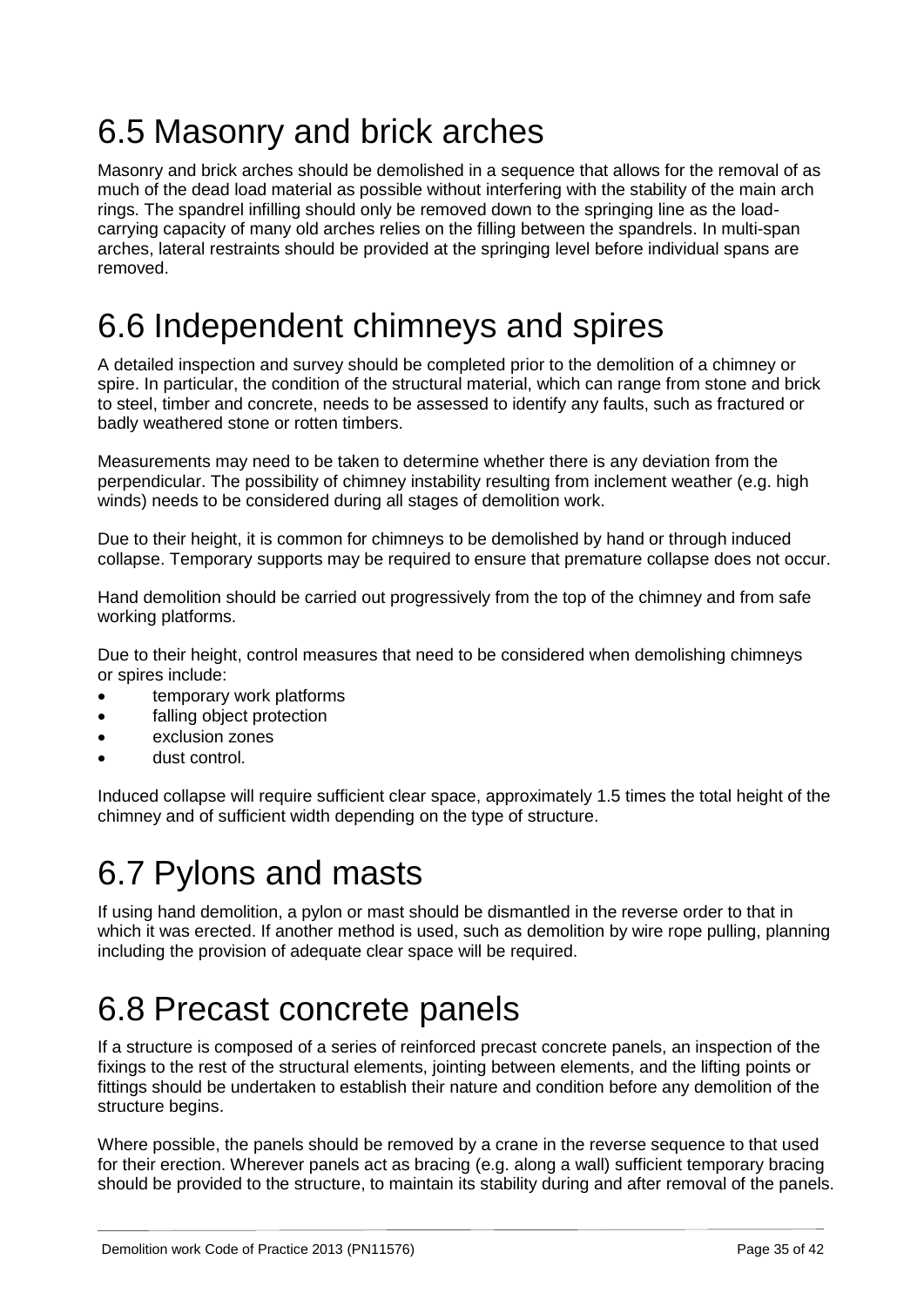The original lifting points or fittings should not be reused to lift and/or support a panel during its removal if they have deteriorated and corroded.

Before removing any individual panel, it should be fully supported, both vertically and horizontally, above its centre of mass, so as to prevent any sudden rotational movement during its detachment from the supporting structure.

For further guidance on precast concrete elements, refer to the *Tilt-up [and precast construction](https://www.worksafe.qld.gov.au/__data/assets/pdf_file/0015/58200/tilt-up-pre-cast-cop-2003.pdf)  [Code of Practice.](https://www.worksafe.qld.gov.au/__data/assets/pdf_file/0015/58200/tilt-up-pre-cast-cop-2003.pdf)*

### <span id="page-35-0"></span>6.9 Facade retention

The retention of facades should be planned and documented before demolition work commences. The demolition method(s) used should take into account the limits imposed by the planned facade retention.

Use guarding, hoarding and/or exclusion zones to protect persons against the risk of being struck by falling debris and materials.

The façade or footings may need to be repaired and temporary support for the façade may need to be installed before demolition work commences. Temporary support may also need to be installed in stages during the demolition work, depending on the support design and other external factors such as wind.

Supervision by a competent person (e.g. structural engineer) during various stages of the demolition work may be necessary in order to monitor any façade movement or cracking. The structure should be inspected after any unusual incidents such as heavy rain or wind, an earth tremor or accidental impact on the facade or its supports.

## <span id="page-35-1"></span>6.10 Storage tanks and pipelines

Before an above ground or underground storage tank and/or associated pipelines are removed or demolished, any previous use should be determined and appropriate action taken to identify and remove any hazardous chemicals. Delivery lines and vent pipes should be purged. The tank should be emptied and certified by a competent person as being free of gas, flammable vapours or other hazardous chemicals.

If work is to be undertaken on storage tanks then it is necessary to determine whether they are a confined space for the purpose of the work. There are specific requirements in the WHS Regulation for working in confined spaces and further guidance is in the [Confined spaces](https://www.worksafe.qld.gov.au/__data/assets/pdf_file/0010/58159/Confined-spaces-COP-2011.pdf) Code of [Practice.](https://www.worksafe.qld.gov.au/__data/assets/pdf_file/0010/58159/Confined-spaces-COP-2011.pdf)

### **General precautions**

During the demolition of tanks and pipelines, the following precautions should be taken:

- make sure that no flammable or toxic substances or combustible liquid is allowed to enter any drainage system or watercourse
- if excavating underground tanks and/or pipelines, check the soil surrounding the tank/pipe to establish that it is not contaminated, either by leakage from the tank/pipe or by spillage
- hot work (e.g. welding; oxy-acetylene cutting) should not be undertaken where there is a chance that flammable material may be present as a result of leakage/spillage or after cleaning out the tank/pipe.

### **Hazardous facilities**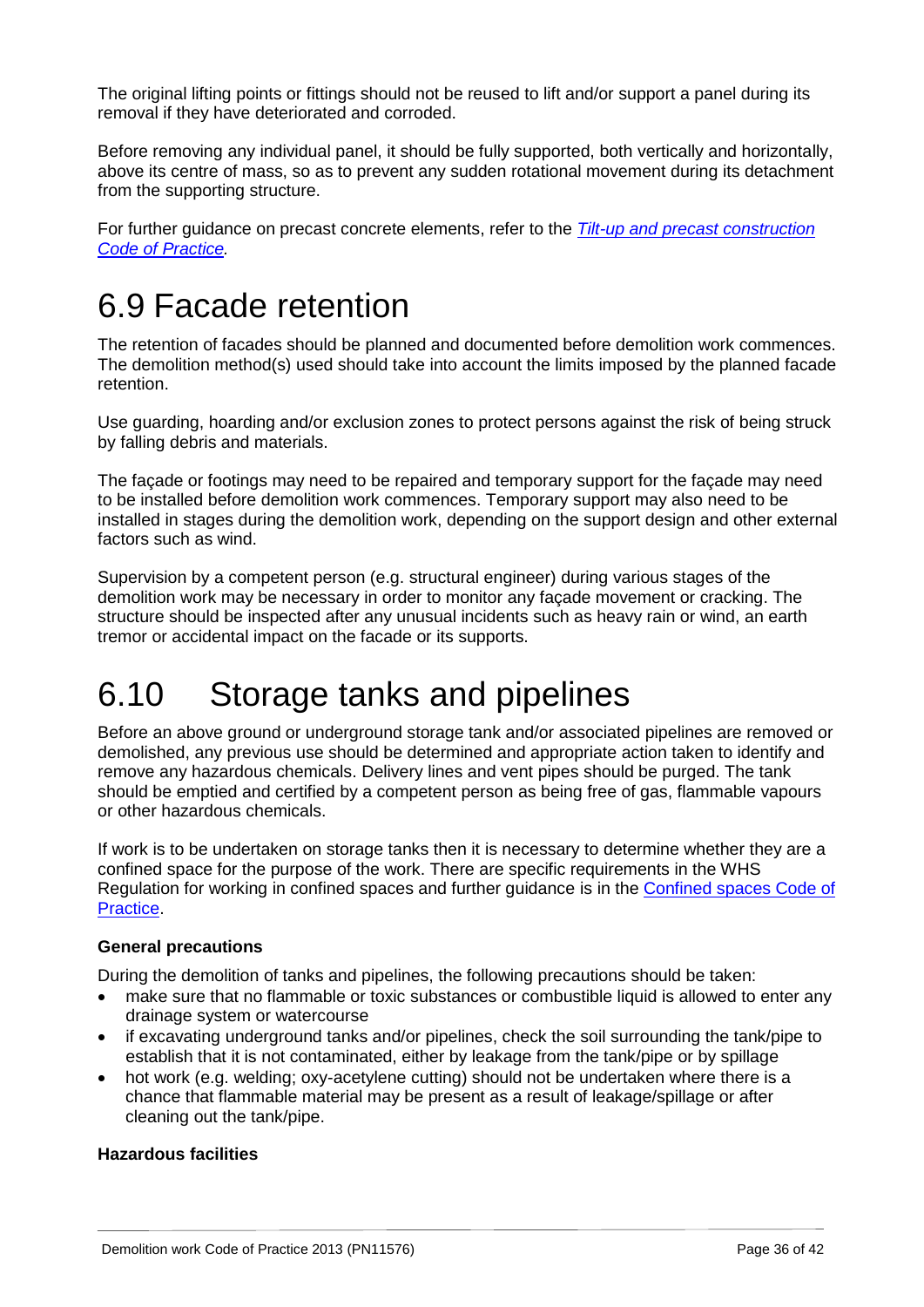Special precautions should be taken during the demolition of major hazard facilities (MHF), chemical works, gas works and similar establishments. These types of facilities should be examined in conjunction with a competent person (e.g. a chemical engineer), in order to determine the nature of any of the plant, chemical deposits and their influence on the method of demolition or dismantling.

The removal of flammable materials and their new locations should be ascertained before any demolition work starts.

### **Containers that have held flammable or combustible material**

Welding and cutting work on containers that have held flammable or combustible liquids, solids, gases or dusts can result in fire or explosion if the containers are not entirely free of these materials.

It is therefore important to conduct a rigorous cleaning process and that any instructions for cleaning are followed. Containers which have held any of the following materials are considered unsafe and hot work should not be started before they are properly cleaned:

- petrol, kerosene, solvents, or light oils
- acids and alkalines, which can react with metal to produce explosive or toxic gases
- heavy oils, tars or solids which can release combustible gases when exposed to heat
- flammable solids, whose finely divided particles may form an explosive dust cloud.

Any container which has held flammable or combustible substances should be considered unsafe until confirmed otherwise by a competent person.

Further guidance on safety precautions that can be taken when welding is in the [Welding](https://www.worksafe.qld.gov.au/__data/assets/pdf_file/0019/58204/welding-processes-cop-2013.pdf) processes [Code of Practice](https://www.worksafe.qld.gov.au/__data/assets/pdf_file/0019/58204/welding-processes-cop-2013.pdf)*.*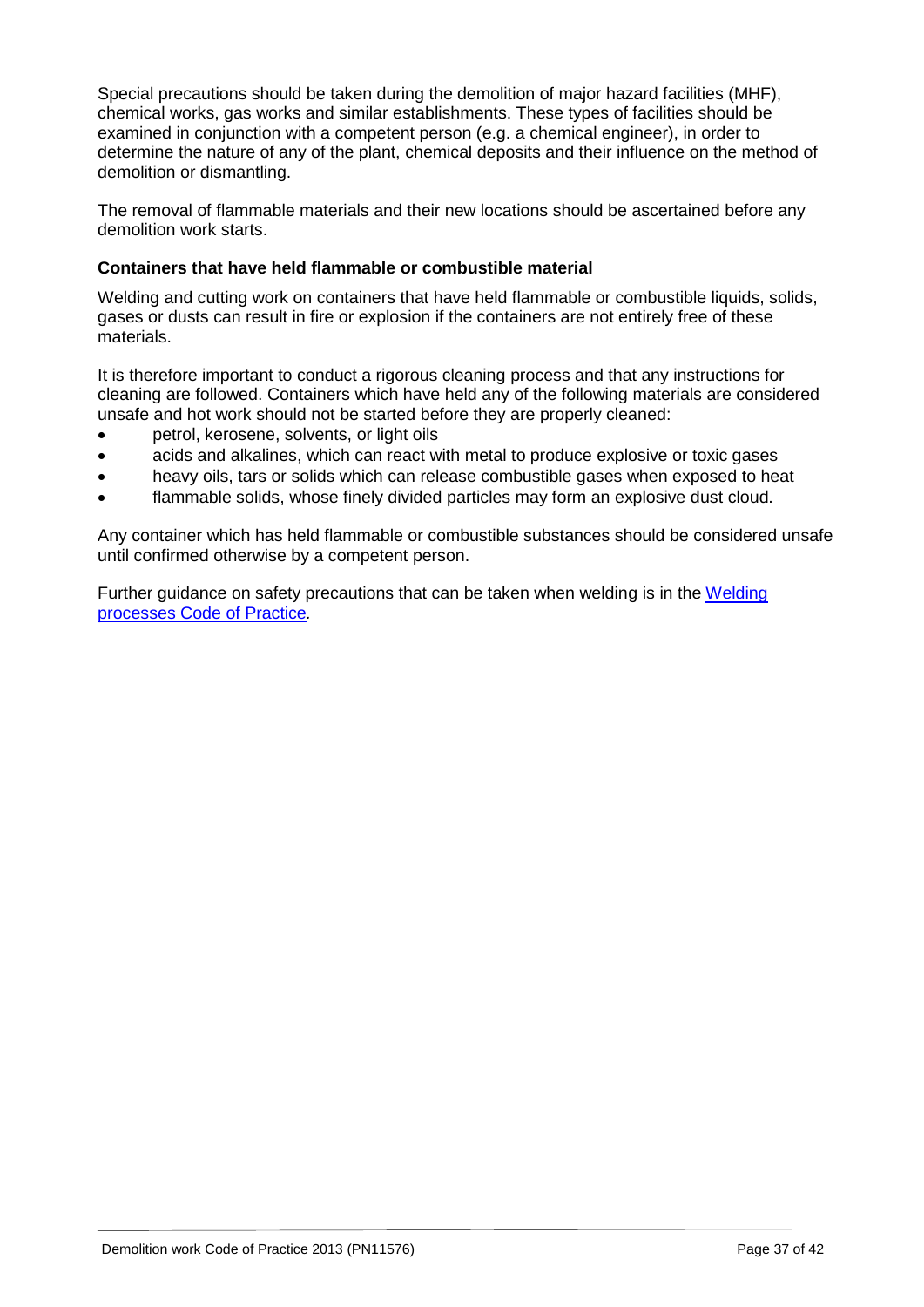# <span id="page-37-0"></span>Appendix A – Definitions

| <b>Asbestos</b>                                 | The asbestiform varieties of mineral silicates belonging to the<br>serpentine or amphibole groups of rock forming minerals including<br>actinolite asbestos, grunerite (or amosite) asbestos (brown),<br>anthophyllite asbestos, chrysotile asbestos (white), crocidolite<br>asbestos (blue), and tremolite asbestos, and a mixture that contains<br>one or more of the above. |
|-------------------------------------------------|--------------------------------------------------------------------------------------------------------------------------------------------------------------------------------------------------------------------------------------------------------------------------------------------------------------------------------------------------------------------------------|
| <b>Asbestos</b><br>containing material<br>(ACM) | Any material or thing that, as part of its design, contains asbestos.                                                                                                                                                                                                                                                                                                          |
| <b>Bearer</b>                                   | The primary horizontal support members for a formwork deck that are<br>placed on top of formwork frames. Bearers are usually constructed<br>from timber but are sometimes constructed from metal, such as in the<br>case of some modular formwork systems.                                                                                                                     |
| <b>Brace</b>                                    | A member, usually a diagonal, which resists lateral loads and/or<br>movements of a structure.                                                                                                                                                                                                                                                                                  |
| <b>Chute</b>                                    | An inclined or vertical trough or tube through which articles are passed<br>from a higher to a lower level.                                                                                                                                                                                                                                                                    |
| <b>Competent person</b>                         | A person who has acquired through training, qualification or<br>experience the knowledge and skills to carry out the task                                                                                                                                                                                                                                                      |
| <b>Dead load</b>                                | A permanent inert load on a building or other structure due to the<br>weight of its structural members and the fixed loads they carry, which<br>impose definite stresses and strains upon the structure.                                                                                                                                                                       |
| <b>Debris</b>                                   | Material created by demolition work that is larger than rubble.                                                                                                                                                                                                                                                                                                                |
| <b>Demolition drop</b><br>zone                  | Zone for the disposal of demolition rubble and debris, which is clear of<br>obstruction and isolated from workers and other persons at the<br>workplace, to allow objects to fall freely.                                                                                                                                                                                      |
| Earthmoving<br>machinery                        | Operator controlled plant used to excavate, load, transport, compact or<br>spread earth, overburden, rubble, spoil, aggregate or similar material,<br>but does not include a tractor or industrial lift truck.                                                                                                                                                                 |
| <b>Essential services</b>                       | Services that supply:<br>gas, water, sewerage, telecommunications, electricity and<br>(a)<br>similar services<br>chemicals, fuel and refrigerant in pipes or lines.<br>(b)                                                                                                                                                                                                     |
| <b>Exclusion zone</b>                           | An area from which all persons are excluded during demolition work.                                                                                                                                                                                                                                                                                                            |
| <b>Footing</b>                                  | The construction that transfers the weight of the structure to the<br>foundation.                                                                                                                                                                                                                                                                                              |
| <b>Foundation</b>                               | The ground upon which the footings of a building are constructed.                                                                                                                                                                                                                                                                                                              |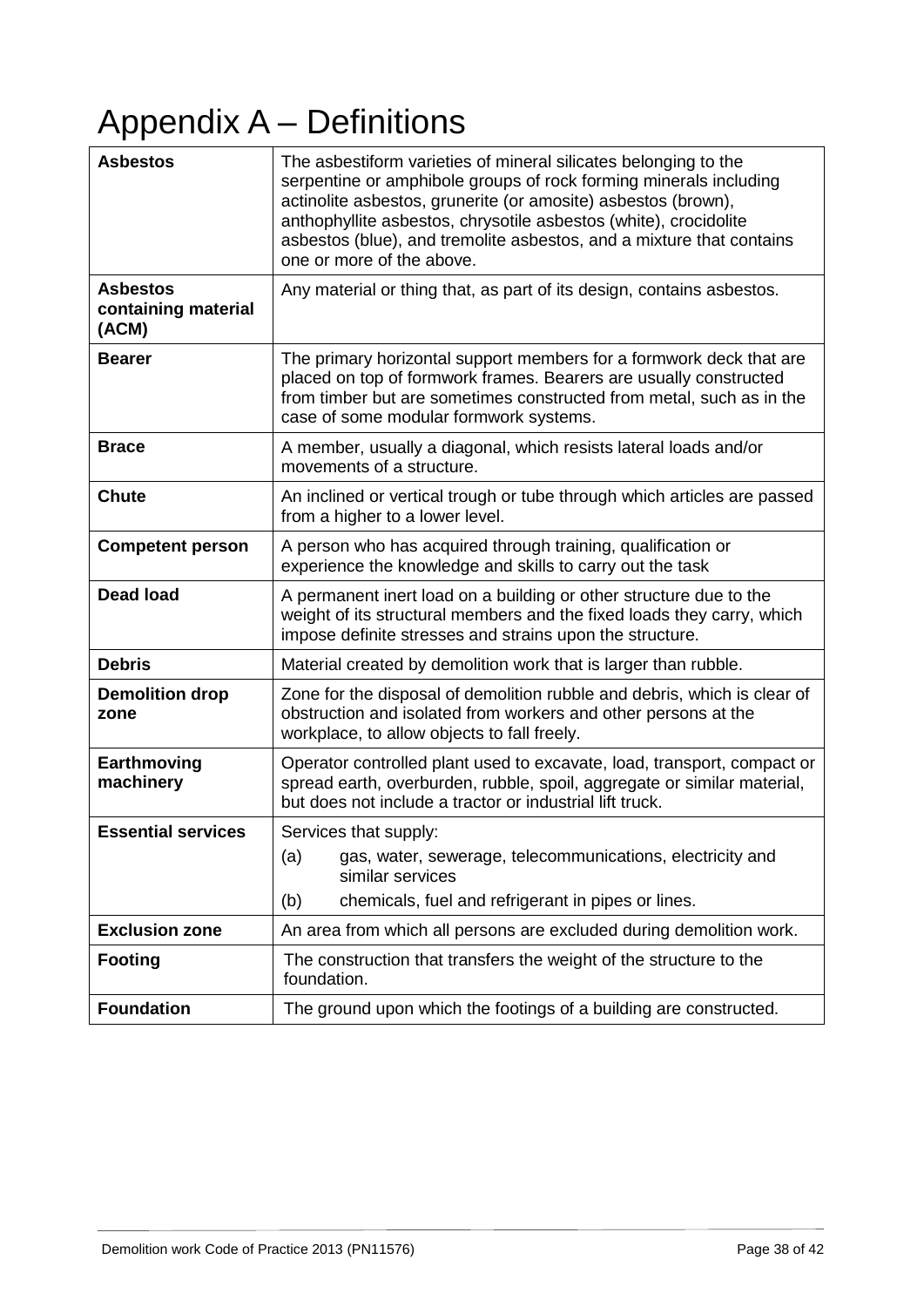| <b>Framework</b>                         | A structure constructed of metal, concrete, timber, brick or other rigid<br>materials.                                                                                                        |
|------------------------------------------|-----------------------------------------------------------------------------------------------------------------------------------------------------------------------------------------------|
| Lagging                                  | Insulated covering for services (e.g. hot water pipes).                                                                                                                                       |
| <b>Live load</b>                         | A moving load or a load of variable force acting upon a structure, in<br>addition to its own weight.                                                                                          |
| <b>Load bearing wall</b>                 | A wall which provides structural support, including for the floor and/or<br>roof in a building, its own weight, live loads, dead loads and lateral<br>forces of arches, vaults and wind.      |
| <b>Main</b>                              | Street reticulation service provided by the supply authority (e.g. gas,<br>water and sewerage).                                                                                               |
| <b>Masonry</b>                           | Brick, concrete, stone, artificial stone or terracotta laid in mortar.                                                                                                                        |
| <b>Partition wall</b>                    | An interior non-load bearing wall that divides a building into rooms.                                                                                                                         |
| <b>Pier</b>                              | A column or post supporting a superstructure such as floor bearers,<br>verandas or beams.                                                                                                     |
| <b>Purlins</b>                           | In simple roof construction, longitudinal roof timbers giving<br>$\bullet$<br>intermediate support for rafters, supported at intervals<br>longitudinally by struts                            |
|                                          | In some roofs of trussed construction, the purlins provide direct<br>$\bullet$<br>support for the roof covering, they bear on the principal rafters<br>of each truss and span between trusses |
|                                          | In roofs of trussed construction employing common rafters,<br>purlins span between trusses supporting the lighter common<br>rafters at requisite intervals.                                   |
| Rafter (common)                          | In roof construction, a timber framing member providing the principal<br>support for the roofing material.                                                                                    |
| <b>Reinforcing steel</b>                 | Steel bars of various sizes and shapes used in concrete construction<br>for giving added strength.                                                                                            |
| <b>Roof truss</b>                        | A truss providing structural support for a roof.                                                                                                                                              |
| <b>Rubble</b>                            | Rough broken stones or brick used for filling.                                                                                                                                                |
| <b>Shoring</b>                           | Temporary supports used to maintain stability and prevent movement<br>typically to:                                                                                                           |
|                                          | prevent the collapse of an excavation<br>٠                                                                                                                                                    |
|                                          | support an existing structure, especially where they may be<br>weakened by the removal of adjoining buildings.                                                                                |
| <b>Stability</b>                         | A determination of the ability of a structure to withstand overturning,<br>sliding, buckling, or collapsing.                                                                                  |
| <b>Underground</b><br>essential services | Essential services that use pipes, cables other associated plant<br>located underground.                                                                                                      |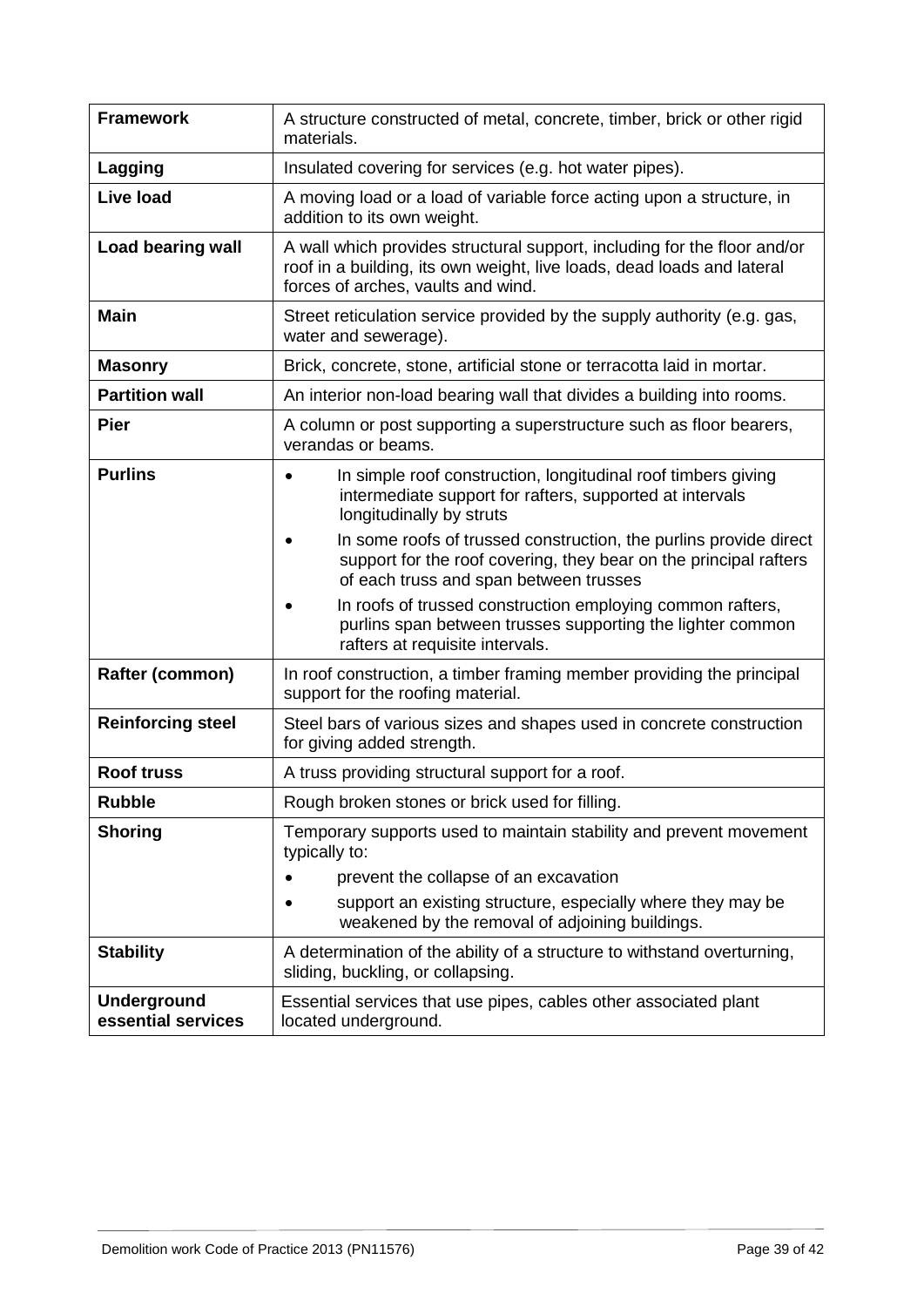| <b>Underground</b><br>essential services<br>information | In relation to proposed demolition work, means the following<br>information relating to underground essential services that may be<br>affected by the excavation: |
|---------------------------------------------------------|-------------------------------------------------------------------------------------------------------------------------------------------------------------------|
|                                                         | the essential services that may be affected<br>$\bullet$                                                                                                          |
|                                                         | the location, including the depth, of any pipes, cables or other<br>$\bullet$<br>plant associated with the affected essential services                            |
|                                                         | any conditions on the proposed excavation work.<br>٠                                                                                                              |
| Underpinning                                            | The construction of new footings and walling under the footings of an<br>existing structure which have failed or may fail.                                        |
| <b>Vault</b>                                            | An arched structure of masonry usually forming a ceiling or roof.                                                                                                 |
| <b>Ventilation</b>                                      | The process of changing or circulating the air in a space by either<br>natural or artificial means.                                                               |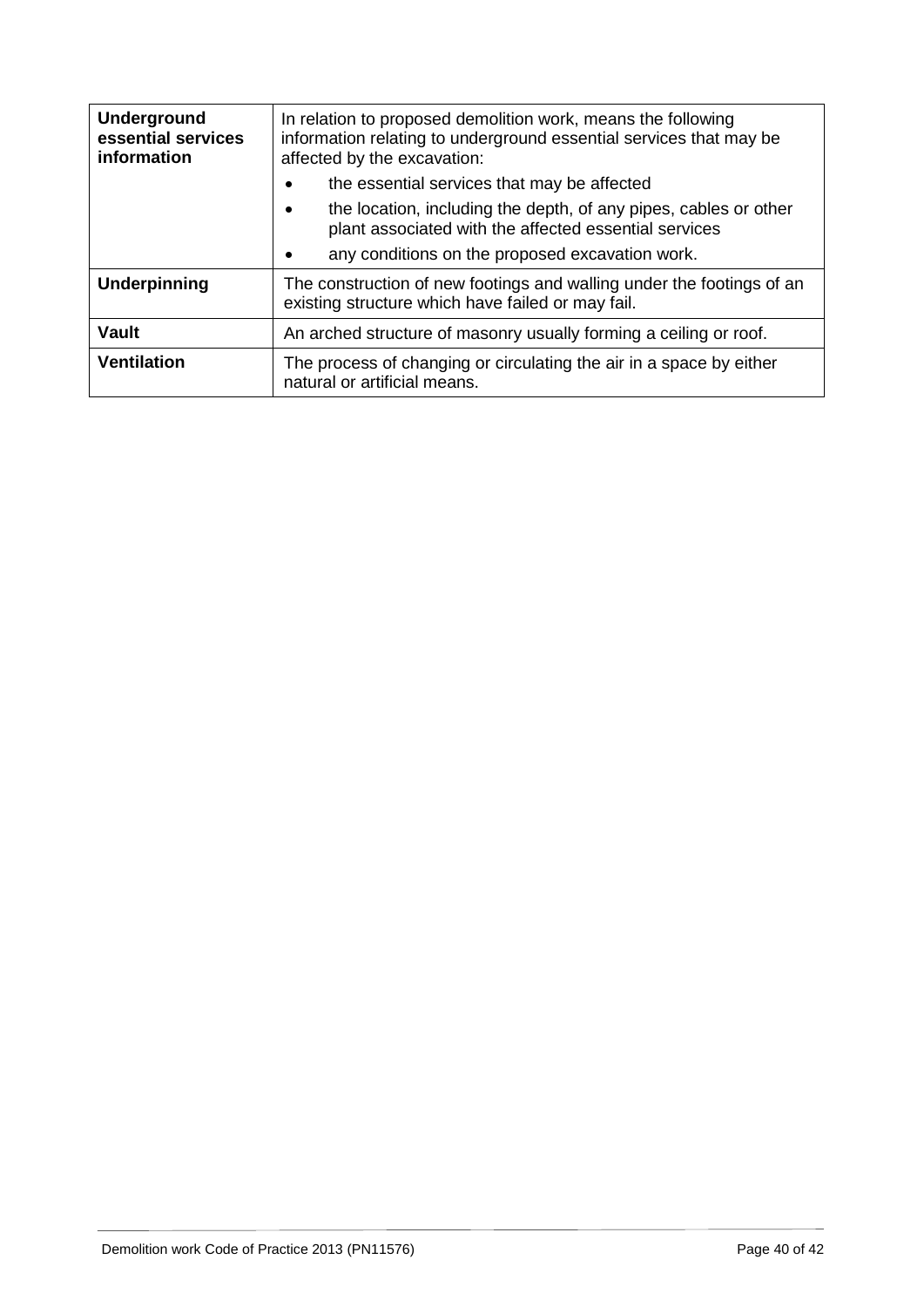# <span id="page-40-0"></span>Appendix B – Demolition plan

Given the specialist nature of demolition work, a demolition plan might be prepared to collate the key information relevant to the work into a single document, including some information relevant to work health and safety. A demolition plan should not duplicate a WHS management plan or SWMS but may reference them.

A demolition plan may include:

- the location of the site on which the structure to be demolished stands
- the overall height of the structure above ground level and the least distance from the structure to each site boundary
- the type of building (occupancy class), its structural support system and the principal materials of its construction
- the proposed methods of demolition including the number and types of major items of plant
- the proposed methods for handling and disposing of demolished materials and, in particular, of hazardous materials
- the proposed methods of controlling and maintaining access and egress to workplace
- the proposed sequence of carrying out the demolition works and an estimate of the time (in days) it is likely to take to complete all of each of the stages of the work
- the proposed hoardings, scaffolding and fencing and of any overhead sidewalk protection
- any other plans, illustrations, written documents, or specialist reports as may be necessary to support the proposed methods of work or protective structures
- traffic management arrangements, which includes managing vehicles and mobile plant hazards in relation to operation at the workplace and interaction with the public
- the location and condition of the following:
	- underground essential services including:
		- **Exercic**ty
		- **drainage and sewerage**
		- **gas**
		- water
		- communications cables (e.g. telephone, radio and television relay lines)
		- **•** hydraulic pressure mains
		- **Example 1** liquid fuel lines
		- **ubrication systems**
		- process lines (chemical, acid)
		- above ground essential services
	- hazardous materials, including asbestos
	- underground structures such as a basement, cellars, or storage tanks
	- any confined spaces where work will be undertaken
- the general condition of structures on adjoining properties, particularly where these are close to or on the boundaries of the demolition workplace
- the effect demolition may have on people working in adjoining properties or seeking access to and egress from those properties
- the emergency arrangements, which should include equipment for the rescue of injured persons.